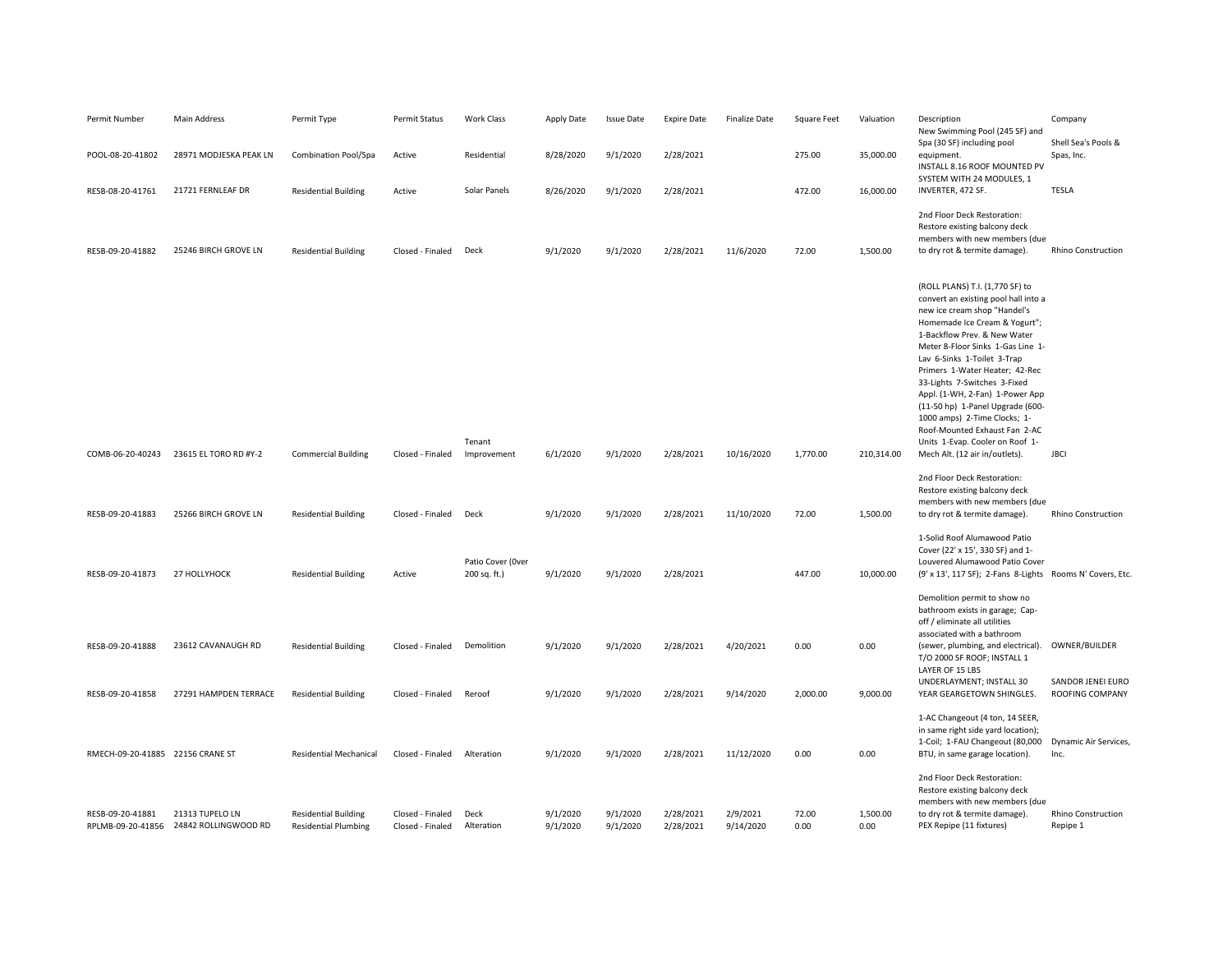|                   |                      |                               |                  |              |           |          |           |            |          |           |                                                                                          | <b>PACIFIC COAST</b>       |
|-------------------|----------------------|-------------------------------|------------------|--------------|-----------|----------|-----------|------------|----------|-----------|------------------------------------------------------------------------------------------|----------------------------|
| RPLMB-09-20-41880 | 22396 SILVER SPUR    | <b>Residential Plumbing</b>   | Closed - Finaled | Alteration   | 9/1/2020  | 9/1/2020 | 2/28/2021 | 9/14/2020  | 0.00     | 0.00      | PEX REPIPE: 11 FIXTURES.                                                                 | COPPER REPIPE, INC.        |
| RESB-08-20-41839  | 1170 Viejo Hills Dr  | <b>Residential Building</b>   | Closed - Finaled | Solar Panels | 8/31/2020 | 9/1/2020 | 2/28/2021 | 10/8/2020  | 3,600.00 | 20,000.00 | INSTALL 6.6 KW ROOF MOUNTED<br>PV SYTEM WITH 20 MODULES<br>AND MICROINVERTERS 360 SF.    | <b>ALTAIR SOLAR</b>        |
|                   |                      |                               |                  |              |           |          |           |            |          |           | 1-New Swimming Pool (366 SF)<br>with equipment; 1-Remodel                                |                            |
| POOL-09-20-41875  | 3 VIAGGIO LN         | Combination Pool/Spa          | Closed - Finaled | Residential  | 9/1/2020  | 9/1/2020 | 4/11/2021 | 10/22/2020 | 366.00   | 30,000.00 | Existing Spa (with new coping, tile, IYI Remodeling &<br>and plaster); Deck with pavers. | Construction               |
|                   |                      |                               |                  |              |           |          |           |            |          |           |                                                                                          | <b>EXCELLENCE ELECTRIC</b> |
| RELEC-09-20-41874 | 22325 PARKWOOD ST    | <b>Residential Electrical</b> | Closed - Finaled | Meter        | 9/1/2020  | 9/1/2020 | 2/28/2021 | 9/23/2020  | 0.00     | 0.00      | MAIN PANEL UPGRADE TO 200A.                                                              | <b>INC</b>                 |
|                   |                      |                               |                  |              |           |          |           |            |          |           |                                                                                          | Saddleback Plumbing,       |
| RPLMB-09-20-41886 | 21035 BARCLAY LN     | <b>Residential Plumbing</b>   | Active           | Alteration   | 9/1/2020  | 9/1/2020 | 2/28/2021 |            | 0.00     | 0.00      | PEX Repipe (17 fixtures)                                                                 | Inc.<br><b>GREAT PARK</b>  |
| RPLMB-09-20-41877 | 22026 SUMMIT HILL DR | <b>Residential Plumbing</b>   | Active           | Alteration   | 9/1/2020  | 9/1/2020 | 2/28/2021 |            | 0.00     | 0.00      | PEX Repipe (13 fixtures)                                                                 | PLUMBING                   |
|                   |                      |                               |                  |              |           |          |           |            |          |           | NEW ELECT LINE FROM THE                                                                  |                            |
| RELEC-09-20-41890 | 2251 ARROYO TRABUCO  | <b>Residential Electrical</b> | Active           | Remodel      | 9/1/2020  | 9/1/2020 | 2/28/2021 |            | 0.00     | 0.00      | METER TO FUTURE BBQ (4<br>OUTLETS) AND 2 EXTRA REC.                                      | OWNER-BUILDER              |
|                   |                      |                               |                  |              |           |          |           |            |          |           |                                                                                          |                            |
|                   |                      |                               |                  |              |           |          |           |            |          |           | 2nd Floor Deck Restoration:                                                              |                            |
|                   |                      |                               |                  |              |           |          |           |            |          |           | Restore existing balcony deck<br>members with new members (due                           |                            |
| RESB-09-20-41884  | 25276 BIRCH GROVE LN | <b>Residential Building</b>   | Closed - Finaled | Deck         | 9/1/2020  | 9/1/2020 | 2/28/2021 | 1/26/2021  | 72.00    | 1,500.00  | to dry rot & termite damage).                                                            | <b>Rhino Construction</b>  |
|                   |                      |                               |                  |              |           |          |           |            |          |           |                                                                                          |                            |
| RELEC-08-20-41830 | 24665 VIA TONADA     | <b>Residential Electrical</b> | Closed - Finaled | Meter        | 8/31/2020 | 9/2/2020 | 3/1/2021  | 9/16/2020  | 0.00     | 0.00      | MAIN PANEL UPGRADE TO 200A.                                                              | <b>BERT SMIT</b>           |
| RELEC-08-20-41831 | 24652 VIA TONADA     | <b>Residential Electrical</b> | Closed - Finaled | Meter        | 8/31/2020 | 9/2/2020 | 3/1/2021  | 10/13/2020 | 0.00     | 0.00      | MAIN PANEL UPGRADE TO 200A.                                                              | <b>BERT SMIT</b>           |
|                   |                      |                               |                  |              |           |          |           |            |          |           |                                                                                          | INTEGRITY REPIPE.          |
| RPLMB-09-20-41894 | 21501 MORESBY WAY    | <b>Residential Plumbing</b>   | Closed - Finaled | Alteration   | 9/2/2020  | 9/2/2020 | 3/1/2021  | 9/11/2020  | 0.00     | 0.00      | PEX REPIPE: 12 FIXTURES.                                                                 | INC.                       |
|                   |                      |                               |                  |              |           |          |           |            |          |           |                                                                                          |                            |

|                   |                    |                               |                  |            |           |          |           |            |        |           | (ROLL PLANS) 1st & 2nd Floor        |                  |
|-------------------|--------------------|-------------------------------|------------------|------------|-----------|----------|-----------|------------|--------|-----------|-------------------------------------|------------------|
|                   |                    |                               |                  |            |           |          |           |            |        |           | Addition [680 SF total - 340 SF to  |                  |
|                   |                    |                               |                  |            |           |          |           |            |        |           | 1st Fl. for family room; 340 SF to  |                  |
|                   |                    |                               |                  |            |           |          |           |            |        |           | 2nd Fl. to extend master            |                  |
|                   |                    |                               |                  |            |           |          |           |            |        |           | bedroom(#5)]; 1st Floor Remodel     |                  |
|                   |                    |                               |                  |            |           |          |           |            |        |           | to relocate kitchen, create a new   |                  |
|                   |                    |                               |                  |            |           |          |           |            |        |           | bedroom (#1) w/closet & add new     |                  |
|                   |                    |                               |                  |            |           |          |           |            |        |           | bath; 2nd Floor Remodel to          |                  |
|                   |                    |                               |                  |            |           |          |           |            |        |           | convert one bedroom into 2          |                  |
|                   |                    |                               |                  |            |           |          |           |            |        |           | bedrooms (#2/#3) w/closets, add     |                  |
|                   |                    |                               |                  |            |           |          |           |            |        |           | a new bedroom (#4) w/closet,        |                  |
|                   |                    |                               |                  |            |           |          |           |            |        |           | remodel existing master bath and    |                  |
|                   |                    |                               |                  |            |           |          |           |            |        |           | existing bath, add a new bath, add  |                  |
|                   |                    |                               |                  |            |           |          |           |            |        |           | new laundry area, add balcony (24   |                  |
|                   |                    |                               |                  |            |           |          |           |            |        |           | SF) to master. 2-Tub 1-Washer 1-    |                  |
|                   |                    |                               |                  |            |           |          |           |            |        |           | Gas Line 8-Sinks 2-Showers 4-       |                  |
|                   |                    |                               |                  |            |           |          |           |            |        |           | Toilets 1-WH (tankless); 28-Rec     |                  |
|                   |                    |                               |                  |            |           |          |           |            |        |           | 102-Lights 41-Sw 15-Fixed Appl.; 1- |                  |
|                   |                    |                               |                  |            |           |          |           |            |        |           | Relocate AC to side yard 1-Move     |                  |
|                   |                    |                               |                  |            |           |          |           |            |        |           | FAU to attic 1-Hood 1-Mech Alt      |                  |
| RESB-07-20-41074  | 22676 WATERWAY LN  | <b>Residential Building</b>   | Active           | Addition   | 7/20/2020 | 9/2/2020 | 3/1/2021  |            | 680.00 | 70,000.00 | (Ductwork) 4-Vent Fans.             | OWNER/BUILDER    |
|                   |                    |                               |                  |            |           |          |           |            |        |           |                                     | SEVERSON         |
| RPLMB-09-20-41897 | 26094 HILLSFORD PL | <b>Residential Plumbing</b>   | Closed - Finaled | Alteration | 9/2/2020  | 9/2/2020 | 3/1/2021  | 9/9/2020   | 0.00   | 0.00      | PEX REPIPE: 11 FIXTURES.            | PLUMBING, INC.   |
| RELEC-08-20-41832 | 24642 VIA TONADA   | <b>Residential Electrical</b> | Closed - Finaled | Meter      | 8/31/2020 | 9/2/2020 | 4/11/2021 | 10/16/2020 | 0.00   | 0.00      | MAIN PANEL UPGRADE TO 200A.         | <b>BERT SMIT</b> |
|                   |                    |                               |                  |            |           |          |           |            |        |           |                                     |                  |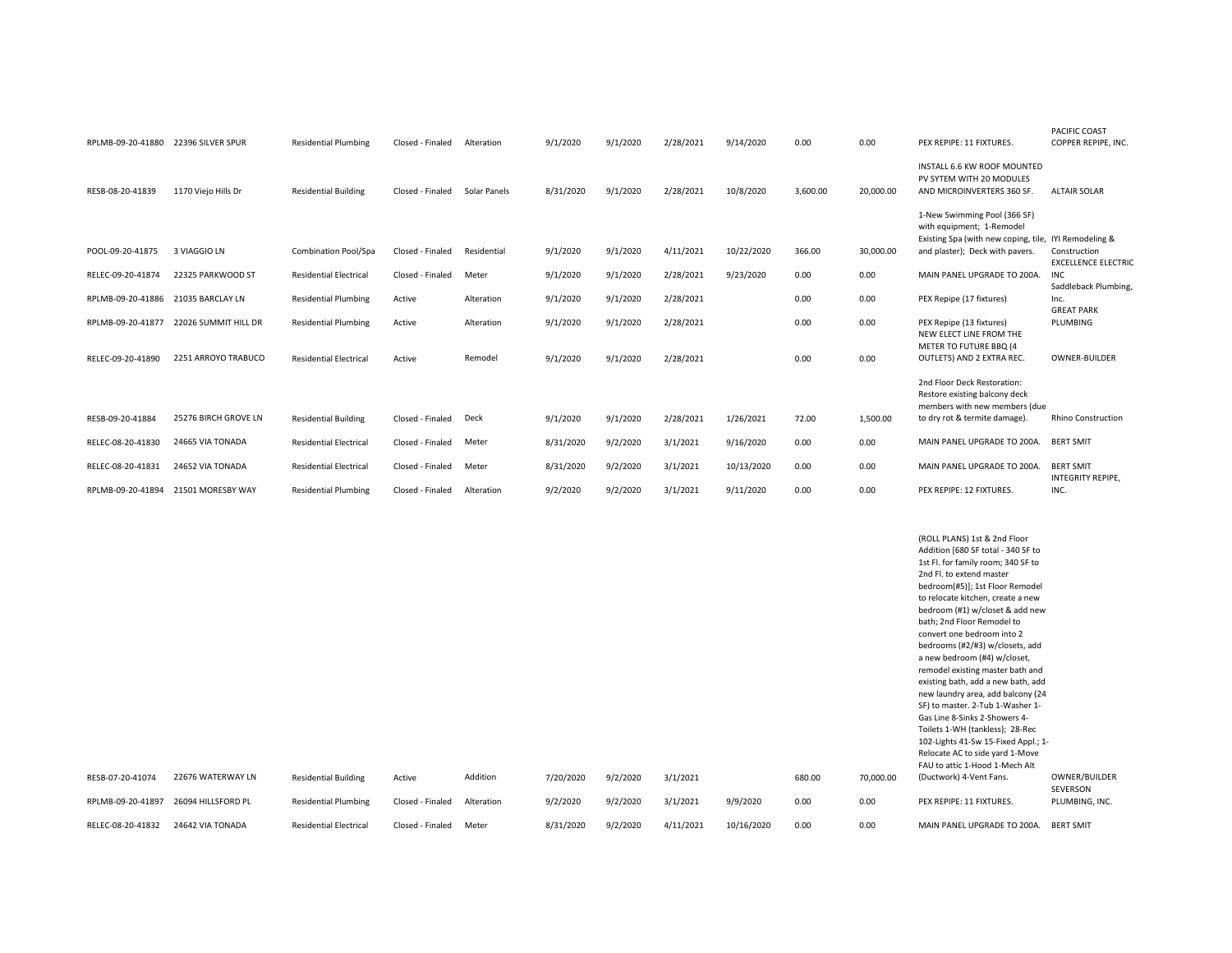|                                     | RPLMB-09-20-41895 22452 HUMMINGBIRD LN     | <b>Residential Plumbing</b>   | Void             | Alteration            | 9/2/2020  | 9/2/2020 | 3/1/2021 | 9/21/2020  | 0.00      | 0.00      | PEX Repipe (16 fixtures)<br>CHANGE OUT 4T AC IN SIDE YARD<br>AND 80K BTU FURNACE IN                                                                                                                                                                          | Repipe 1                                                             |
|-------------------------------------|--------------------------------------------|-------------------------------|------------------|-----------------------|-----------|----------|----------|------------|-----------|-----------|--------------------------------------------------------------------------------------------------------------------------------------------------------------------------------------------------------------------------------------------------------------|----------------------------------------------------------------------|
| RMECH-09-20-41923 25432 SPRING GLEN |                                            | <b>Residential Mechanical</b> | Closed - Finaled | Air Conditioner       | 9/3/2020  | 9/3/2020 | 3/2/2021 | 10/19/2020 | 0.00      | 0.00      | GARAGE (BOTH IN SAME<br>LOCATION) WITH COIL.<br>CHANGE OUT 50 GAL WATER<br>HEATER IN GARAGE (SAME                                                                                                                                                            | J.L. QUALITY HEATING<br>& AIR                                        |
|                                     | RPLMB-09-20-41917 25121 MAMMOTH CIR        | <b>Residential Plumbing</b>   | Active           | Water Heater          | 9/3/2020  | 9/3/2020 | 3/2/2021 |            | 0.00      | 0.00      | LOCATION) WITH EXPANSION<br>TANK.                                                                                                                                                                                                                            | PRISTINE PLUMBING<br>INC                                             |
| RMECH-08-20-41838 3 FLORES          |                                            | <b>Residential Mechanical</b> | Active           | Air Conditioner       | 8/31/2020 | 9/3/2020 | 3/2/2021 |            | 0.00      | 0.00      | CHANGE OUT 4T AC IN SIDE YARD<br>(SAME LOCATION) WITH COIL.                                                                                                                                                                                                  | <b>1ST CHOICE</b><br><b>HEATHING &amp; AIR</b><br>CONDITIONING, INC. |
| RELEC-09-20-41913                   | 21384 VIA VIAJANTE<br>(SPKL)METER PEDESTAL | <b>Residential Electrical</b> | Void             | Meter                 | 9/3/2020  | 9/3/2020 | 3/2/2021 | 1/14/2021  | 0.00      | 0.00      | Meter Pedestal Replacement:<br>Demo and remove existing<br>(deteriorated / inoperable)<br>pedestal and replace with new<br>pedestal. NOTE: Located in<br>greenbelt area on Via Viajante<br>(between Via Tonada and Calle<br>Entrada) See attached site plan. | <b>ASL Electric</b>                                                  |
|                                     |                                            |                               |                  |                       |           |          |          |            |           |           | Bath Remodel - Remove & replace<br>in existing locations: 1-Shower                                                                                                                                                                                           | Miller & Sons                                                        |
| RESB-09-20-41915                    | 20702 EL TORO RD 77                        | <b>Residential Building</b>   | Closed - Finaled | Remodel               | 9/3/2020  | 9/3/2020 | 3/2/2021 | 10/5/2020  | 40.00     | 15,000.00 | (tile & lath) 1-Sink 1-Toilet; 1-Rec Construction Group,<br>2-Lights 1-Switch; 1-Vent Fan.<br>CHANGE OUT 5T AC UNIT IN<br><b>BACKYARD AND THE</b><br>AIRHANDLING UNIT IN CLOSET<br>(BOTH LIKE FORLIKE) AITH COIL                                             | Inc.                                                                 |
|                                     | RMECH-09-20-41922 21012 AVENIDA AMAPOLA    | <b>Residential Mechanical</b> | Closed - Finaled | Air Conditioner       | 9/3/2020  | 9/3/2020 | 3/2/2021 | 4/22/2021  | 0.00      | 0.00      | AND DUCTWORK.                                                                                                                                                                                                                                                | Tactical Air, Inc.                                                   |
| COMB-09-20-41912 22477 EL TORO RD   |                                            | <b>Commercial Building</b>    | Closed - Finaled | Demolition            | 9/3/2020  | 9/3/2020 | 3/2/2021 | 10/1/2020  | 14,194.00 | 20,000.00 | 14,194 SF OF INTERIOR NON-<br>STRUCTURAL DEMOLITION FOR A<br>NEW "DOLLAR TREE" TO<br>ACCOMPANY T/I PERMIT #40925. J M STITT<br>(FORMER WALGREENS BLDG).                                                                                                      | <b>CONSTRUCTION</b>                                                  |
|                                     |                                            |                               |                  |                       |           |          |          |            |           |           | Guest Bath Remodel (in hallway) -<br>Remove & replace in existing<br>locations: 1-Shower (with tile &<br>lath) 2-Sinks 1-Toilet; 2-Rec 3-                                                                                                                    | Miller & Sons<br>Construction Group,                                 |
| RESB-09-20-41914                    | 21045 CANTEBURY LN                         | <b>Residential Building</b>   | Closed - Finaled | Remodel               | 9/3/2020  | 9/3/2020 | 3/2/2021 | 9/21/2020  | 85.00     | 15,000.00 | Lights 2-Switch; 1-Vent Fan                                                                                                                                                                                                                                  | Inc.                                                                 |
|                                     |                                            |                               |                  |                       |           |          |          |            |           |           | (ROLL PLANS) T.I. (2,882 SF) for<br>the 1st Floor common area<br>restrooms, corridor and elevator<br>lobby to include new finishes,<br>toilet partitions, plumbing fixtures,<br>lighting; 6-Lavs; 65-Lights 5-                                               |                                                                      |
| COMB-12-19-36935                    | 23101 LAKE CENTER DR                       | <b>Commercial Building</b>    | Closed - Finaled | Tenant<br>Improvement | 12/4/2019 | 9/3/2020 | 3/2/2021 | 1/7/2021   | 2,882.00  | 43,220.00 | Outlets; 1-Mech Alt. (approx. 12<br>ductwork, diffusers, etc.).<br>INSTALL 4.08 KW ROOF MOUNTED<br>PV SYSTEM WITH 12 MODULES, 1                                                                                                                              | <b>REDHAWK BUILDERS</b>                                              |
| RESB-08-20-41405                    | 8 PARRELL AV                               | <b>Residential Building</b>   | Active           | Solar Panels          | 8/7/2020  | 9/3/2020 | 3/2/2021 |            | 222.00    | 8,000.00  | INVERTER, 222 SF.<br>INSTALL 4.08 KW ROOF MOUNTED<br>PV SYSTEM WITH 12 MODULES, 1                                                                                                                                                                            | <b>TESLA</b>                                                         |
| RESB-08-20-41402                    | 1964 ALISO CANYON                          | <b>Residential Building</b>   | Closed - Finaled | Solar Panels          | 8/7/2020  | 9/3/2020 | 3/2/2021 | 9/18/2020  | 222.00    | 8.000.00  | INVERTER, 222 SF.                                                                                                                                                                                                                                            | <b>TESLA</b>                                                         |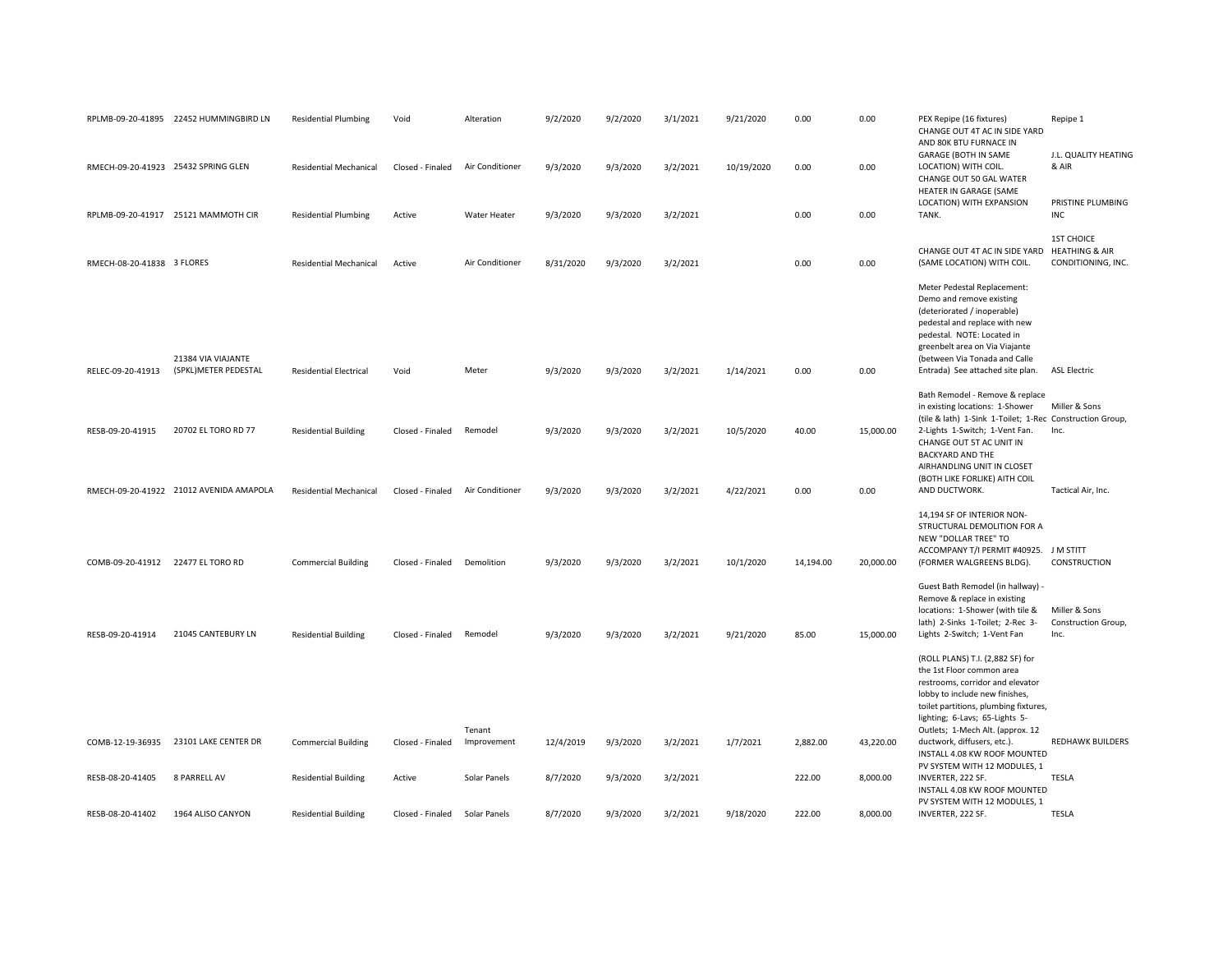|                                    |                                         |                               |                  |                                   |           |          |           |            |          |            | (ROLL PLANS) 8000 SF OF<br>EXTERIOR SITE IMPROVEMENT TO<br>ADD RAMPS, STAIRS, (2) ENTRY<br><b>OVERHANGS; ACCESSIBLE</b><br>PARKING UPGRADES AND                                   |                                                                       |
|------------------------------------|-----------------------------------------|-------------------------------|------------------|-----------------------------------|-----------|----------|-----------|------------|----------|------------|-----------------------------------------------------------------------------------------------------------------------------------------------------------------------------------|-----------------------------------------------------------------------|
|                                    | COMB-05-20-40079 23101 LAKE CENTER DR   | <b>Commercial Building</b>    | Closed - Finaled | Tenant<br>Improvement             | 5/18/2020 | 9/3/2020 | 5/3/2021  | 1/14/2021  | 8,000.00 | 120,000.00 | LANDSCAPING; 31 REC/SW, 28<br>LIGHTS, 1 TIME CLOCK.<br>CHANGE OUT 2T HEAT PUMP IN<br>COURT YARD AND THE AIR                                                                       | <b>REDHAWK BUILDERS</b>                                               |
|                                    | RMECH-09-20-41936 105 SANTA BARBARA CT  | <b>Residential Mechanical</b> | Closed - Finaled | Air Conditioner                   | 9/4/2020  | 9/4/2020 | 3/3/2021  | 10/7/2020  | 0.00     | 0.00       | HANDLING UNIT IN CLOSET (BOTH<br>LIKE FOR LIKE).<br>CHANGE OUT 3.5 T AC IN BACK<br>YARD AND 80K BTU FURNACE IN 1ST CHOICE HEATING<br><b>GARAGE (BOTH IN SAME</b>                  | <b>Just Right Services</b><br><b>AND AIR</b>                          |
| RMECH-09-20-41931 7 ALLEGE CT      |                                         | <b>Residential Mechanical</b> | Closed - Finaled | Air Conditioner                   | 9/3/2020  | 9/4/2020 | 3/3/2021  | 10/23/2020 | 0.00     | 0.00       | LOCATION) WITH COIL.                                                                                                                                                              | CONDITIONING, INC.                                                    |
| RELEC-09-20-41939                  | 23285 BUCKLAND LN                       | <b>Residential Electrical</b> | Closed - Finaled | Meter                             | 9/4/2020  | 9/4/2020 | 3/21/2021 | 11/19/2020 | 0.00     | 0.00       | MAIN PANEL UPGRADE TO 200A.<br>INSTALL 8.125 KW ROOF<br>MOUNTED PV SYSTEM WITH 25<br>MODULES, 1 INVERTER, 125A<br>BACK UP LOAD CENTER, 5 KWH<br><b>ENERGY STORAGE SYSTEM WITH</b> | <b>LIBERTY ELECTRIC</b>                                               |
| RESB-08-20-41620                   | 24172 HURST DR                          | <b>Residential Building</b>   | Closed - Finaled | Solar Panels                      | 8/18/2020 | 9/4/2020 | 3/3/2021  | 3/30/2021  | 449.00   | 17,875.00  | (1) BATTERY, 449 SF.                                                                                                                                                              | Vivint Solar                                                          |
| RESB-08-20-41675                   | 24522 BUNBURY DR                        | <b>Residential Building</b>   | Closed - Finaled | Solar Panels                      | 8/20/2020 | 9/4/2020 | 3/3/2021  | 11/23/2020 | 211.00   | 18,000.00  | INSTALL 3.96 KW ROOF MOUNTED<br>PV SYSTEM WITH 12 MODULES, 1<br>INVERTER, 210.96 SF.                                                                                              | Semper Solaris                                                        |
| RELEC-09-20-41961                  | 55 BONITA VISTA                         | <b>Residential Electrical</b> | Active           | Meter                             | 9/4/2020  | 9/4/2020 | 3/3/2021  |            | 0.00     | 0.00       | MAIN PANEL UPGRADE TO 200A.                                                                                                                                                       | Armes Electric                                                        |
| RESB-07-20-40909                   | 23896 GATES ST                          | <b>Residential Building</b>   | Closed - Finaled | Solar Panels                      | 7/13/2020 | 9/4/2020 | 3/3/2021  | 1/13/2021  | 503.00   | 35,020.00  | INSTALL 9.1 KW ROOF MOUNTED<br>PV SYSTEM WITH 28 MODULES, 1<br>INVERTER, 9.8 KWH ENERGY<br>STORAGE SYSTEM WITH (1)<br>POWERWALL, 503 SF.                                          | Vivint Solar                                                          |
| RESB-08-20-41678                   | 85 MONSERRAT PL                         | <b>Residential Building</b>   | Closed - Finaled | Solar Panels                      | 8/20/2020 | 9/4/2020 | 3/3/2021  | 10/23/2020 | 387.00   | 26,000.00  | INSTALL 7.26 KW ROOF MOUNTED<br>PV SYSTEM WITH 22 MODULES, 1<br>INVERTER, 386.76 SF.                                                                                              | Semper Solaris                                                        |
| RELEC-09-20-41893                  | 24664 VIA TONADA                        | <b>Residential Electrical</b> | Closed - Finaled | Meter                             | 9/2/2020  | 9/4/2020 | 3/3/2021  | 9/17/2020  | 0.00     | 0.00       | MAIN PANEL UPGRADE TO 200A.                                                                                                                                                       | <b>BERT SMIT</b>                                                      |
|                                    | RMECH-09-20-41932 19241 JASPER HILL RD  | <b>Residential Mechanical</b> | Closed - Finaled | Air Conditioner                   | 9/4/2020  | 9/4/2020 | 3/3/2021  | 11/13/2020 | 0.00     | 0.00       | CHANGE OUT 4T AC IN SIDE YARD 1ST CHOICE<br>AND 80K BTU FURNACE IN<br><b>GARAGE WITH COIL.</b>                                                                                    | <b>HEATHING &amp; AIR</b><br>CONDITIONING, INC.<br>Ameri-Cal Repipe & |
| RPLMB-09-20-41937 28332 BOULDER DR |                                         | <b>Residential Plumbing</b>   | Closed - Finaled | Alteration                        | 9/4/2020  | 9/4/2020 | 3/3/2021  | 9/14/2020  | 0.00     | 0.00       | PEX REPIPE: 14 FIXTURES.<br>CHANGE OUT 5T AC IN SIDE YARD                                                                                                                         | Plumbing, Inc.                                                        |
|                                    |                                         |                               |                  |                                   |           |          |           |            |          |            | AND 100K BTU FURNACE IN<br>GARAGE (BOTH IN SAME                                                                                                                                   | <b>1ST CHOICE</b><br><b>HEATHING &amp; AIR</b>                        |
|                                    | RMECH-09-20-41943 25151 TIMBERCREEK CIR | <b>Residential Mechanical</b> | Closed - Finaled | Air Conditioner                   | 9/4/2020  | 9/4/2020 | 3/3/2021  | 10/26/2020 | 0.00     | 0.00       | LOCATION) WITH COIL.<br>CONSTRUCTION OF 596 SF HEAVY                                                                                                                              | CONDITIONING, INC.                                                    |
| RESB-08-20-41691                   | 1112 SUMMIT OAK DRIVE                   | <b>Residential Building</b>   | Closed - Finaled | Patio Cover (Over<br>200 sq. ft.) | 8/21/2020 | 9/4/2020 | 3/3/2021  | 10/21/2020 | 596.00   | 15,000.00  | TIMBER ATTACHED OPEN LATTICE<br>PATIO COVER.<br>CHANGE OUT 5T AC IN BACK YARD<br>AND 100K BTU FURNACE IN<br>GARAGE "(BOTH IN SAME                                                 | <b>Costello Construction</b><br><b>1ST CHOICE HEATING</b>             |
|                                    | RMECH-09-20-41924 21942 SAGEBRUSH CIR   | <b>Residential Mechanical</b> | Closed - Finaled | Air Conditioner                   | 9/3/2020  | 9/4/2020 | 3/3/2021  | 10/20/2020 | 0.00     | 0.00       | LOCATION) WITH COIL AND<br>DUCTWORK.                                                                                                                                              | <b>AND AIR</b><br>CONDITIONING, INC.                                  |
|                                    |                                         |                               |                  |                                   |           |          |           |            |          |            |                                                                                                                                                                                   |                                                                       |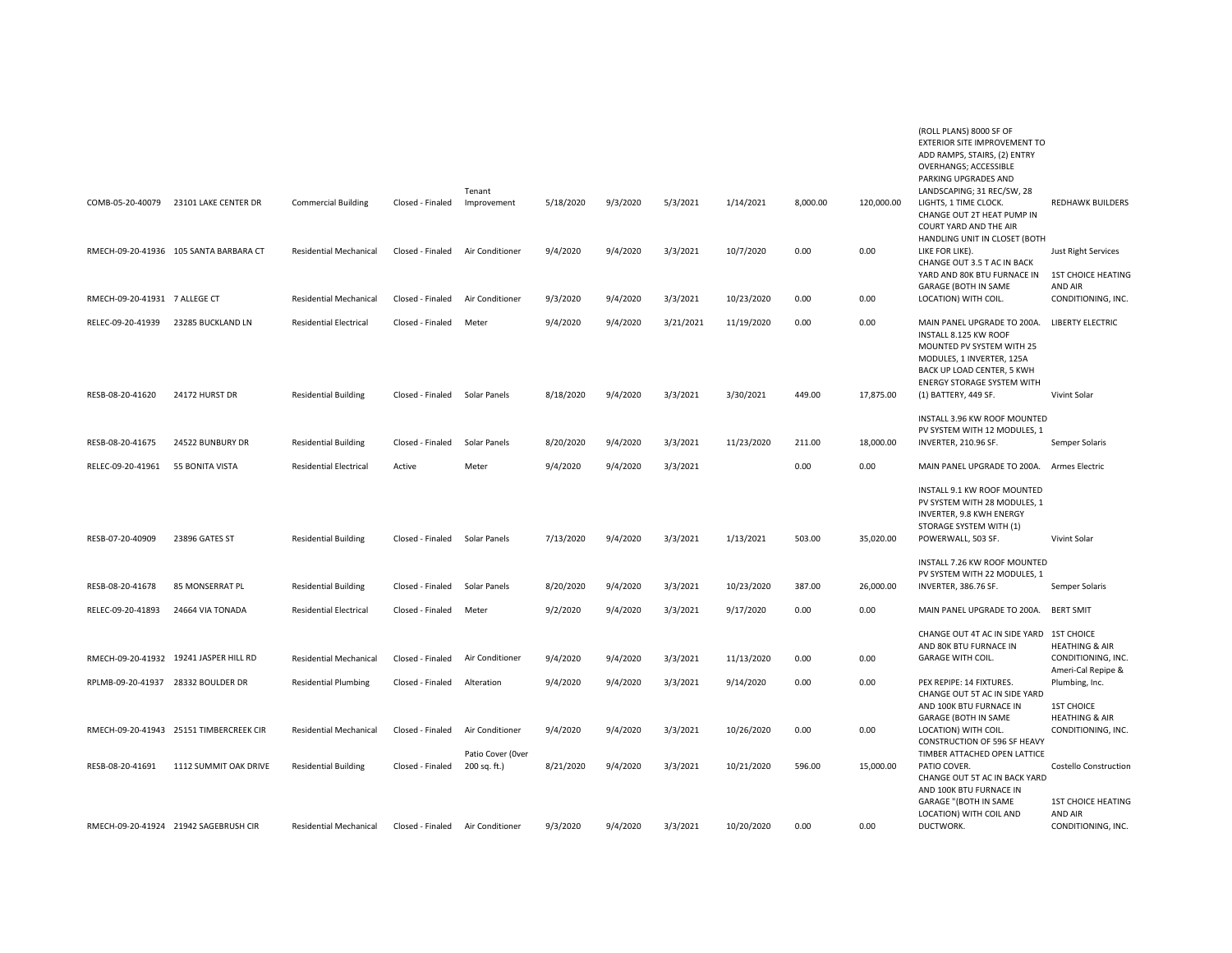|                                      |                                                     |                               |                                      |                        |           |          |           |            |                  |                        | CHANGE OUT 5T AC IN BACK YARD<br>AND 80K BTU FURNACE IN<br><b>GARAGE (BOTH IN SAME</b><br>LOCATION) WITH COIL AND                                                                                                                                                       | MCMASTER HEATING<br>& AIR CONDITIONING                          |
|--------------------------------------|-----------------------------------------------------|-------------------------------|--------------------------------------|------------------------|-----------|----------|-----------|------------|------------------|------------------------|-------------------------------------------------------------------------------------------------------------------------------------------------------------------------------------------------------------------------------------------------------------------------|-----------------------------------------------------------------|
|                                      | RMECH-09-20-41996 19131 WILLOW BROOK LN             | <b>Residential Mechanical</b> | Closed - Finaled                     | Air Conditioner        | 9/8/2020  | 9/8/2020 | 3/7/2021  | 10/7/2020  | 0.00             | 0.00                   | DISCONNECT.                                                                                                                                                                                                                                                             | INC<br><b>GREAT PARK</b>                                        |
|                                      | RPLMB-09-20-41991 26367 SPRING CREEK CIR            | <b>Residential Plumbing</b>   | Active                               | Alteration             | 9/8/2020  | 9/8/2020 | 3/7/2021  |            | 0.00             | 0.00                   | PEX REPIPE: 13 FIXTURES.<br>1-AC Changeout (4 ton, 16 SEER,<br>in same backyard location) with<br>Disconnect; 1-Coil; 1-FAU                                                                                                                                             | PLUMBING                                                        |
| RMECH-09-20-42001 25891 WINDSONG     |                                                     | <b>Residential Mechanical</b> | Closed - Finaled                     | Alteration             | 9/8/2020  | 9/8/2020 | 4/6/2021  | 10/8/2020  | 0.00             | 0.00                   | Changeout (80,000 BTU, in same<br>garage location).                                                                                                                                                                                                                     | Aliso Air, Inc.                                                 |
| RESB-08-20-41718                     | 25156 CALLE BUSCA                                   | <b>Residential Building</b>   | Closed - Finaled                     | Remodel                | 8/24/2020 | 9/8/2020 | 3/7/2021  | 9/25/2020  | 0.00             | 6,200.00               | Remove interior load-bearing wall<br>between kitchen & dining room<br>and replace with a beam.                                                                                                                                                                          | Davids Construction                                             |
|                                      | RMECH-09-20-42002 24406 MOCKINGBIRD PL              | <b>Residential Mechanical</b> | Closed - Finaled                     | Air Conditioner        | 9/8/2020  | 9/8/2020 | 3/7/2021  | 9/30/2020  | 0.00             | 0.00                   | 1-AC Changeout (4 ton, in same<br>backyard location); 1-Coil.                                                                                                                                                                                                           | Aliso Air, Inc.                                                 |
| RPLMB-09-20-42009 22864 BONITA LN    |                                                     | <b>Residential Plumbing</b>   | Active                               | Alteration             | 9/8/2020  | 9/8/2020 | 3/7/2021  |            | 0.00             | 0.00                   | PEX REPIPE: 9 FIXTURES AND 1<br>HOSEBIB.                                                                                                                                                                                                                                | I GOT PLUMBING, INC.                                            |
| RMECH-09-20-41987 24408 OVERLAKE DR  |                                                     | Residential Mechanical        | Active                               | Air Conditioner        | 9/8/2020  | 9/8/2020 | 3/7/2021  |            | 0.00             | 0.00                   | CHANGE OUT 3T AC IN SIDE YARD<br>(SAME LOCATION) WITH COIL.                                                                                                                                                                                                             | Platinum Repair, Inc.                                           |
|                                      |                                                     |                               |                                      |                        |           |          |           |            |                  |                        | CHANGE OUT 2.5T AC IN REAR<br>YARD AND 40K BTU FURNACE IN<br>ATTIC (BOTH IN SAME LOCATION) WHITE MECHANICAL,                                                                                                                                                            |                                                                 |
| RMECH-09-20-41997 14 RUE BRITTANY    |                                                     | <b>Residential Mechanical</b> | Active                               | Air Conditioner        | 9/8/2020  | 9/8/2020 | 3/7/2021  |            | 0.00             | 0.00                   | WITH COIL AND DISCONNECT.                                                                                                                                                                                                                                               | INC.<br><b>GREAT PARK</b>                                       |
| RPLMB-09-20-41993                    | 22205 SUMMIT HILL DR                                | <b>Residential Plumbing</b>   | Active                               | Alteration             | 9/8/2020  | 9/8/2020 | 3/7/2021  |            | 0.00             | 0.00                   | PEX REPIPE: 13 FIXTURES.<br>PEX REPIPE: 7 FIXTURES AND 1                                                                                                                                                                                                                | PLUMBING                                                        |
| RPLMB-09-20-42008 22877 BONITA LN    |                                                     | <b>Residential Plumbing</b>   | Active                               | Alteration             | 9/8/2020  | 9/8/2020 | 3/7/2021  |            | 0.00             | 0.00                   | HOSEBIB.                                                                                                                                                                                                                                                                | I GOT PLUMBING, INC.                                            |
| POOL-09-20-41857<br>RESB-07-20-40967 | 12 LA PERLA<br>7 TOULON AV                          | <b>Combination Pool/Spa</b>   | Closed - Finaled<br>Closed - Finaled | Residential<br>Remodel | 9/1/2020  | 9/8/2020 | 3/7/2021  | 12/21/2020 | 529.00<br>522.00 | 50,000.00<br>15,000.00 | CONSTRUCTION OF A 480 SF<br>STANDARD POOL AND 49 SF SPA<br>WITH EQUIPMENTS; GAS LINE TO<br>EQU, BBQ, (2) FIRE BOWLS; ELECT.<br>LINE WITH UP TO 4 OUTLETS.<br>522 SF REMODEL TO INCLUDE:<br>REMOVE WALLS AND PUT A NEW ENCOMPASS<br>BEAM, REPLACE A WINDOW,<br>DUCTWORK. | CONSTRUCTION<br>CORPORATION                                     |
|                                      |                                                     | <b>Residential Building</b>   |                                      |                        | 7/16/2020 | 9/8/2020 | 3/7/2021  | 12/10/2020 |                  |                        |                                                                                                                                                                                                                                                                         |                                                                 |
| RMECH-09-20-42011 21717 TAHOE LN     |                                                     | <b>Residential Mechanical</b> | Closed - Finaled                     | Air Conditioner        | 9/8/2020  | 9/8/2020 | 3/7/2021  | 10/14/2020 | 0.00             | 0.00                   | CHANGE OUT 5T ROOFTOP AC<br>UNIT AND 80K BTU FURNACE IN<br>CLOSET (BOTH LIKE FOR LIKE)<br>WITH COIL AND DISCONNECT.                                                                                                                                                     | <b>ALICIA AIR</b><br><b>CONDITIONING &amp;</b><br>HEATING, INC. |
| RESB-08-20-41739                     | 423, 425, 427, 429, 431, 433<br>PALERMO UNITS 75-80 | <b>Residential Building</b>   | Closed - Finaled                     | New                    | 8/25/2020 | 9/8/2020 | 4/21/2021 | 4/14/2021  | 11,143.00        |                        | A New MFD 6-Plex Townhome<br>Building "Covera @ Serrano<br>Summit" 10,492 SF/ACC / Garage<br>2,737 SF / Deck 340 SF / Patio 80<br>1,400,000.00 SF / 31 SF Utility / Building #15<br>PEX REPIPE: 9 FIXTURES AND 1                                                        | <b>LENNAR HOMES OF</b><br>CALIFORNIA, INC.                      |
| RPLMB-09-20-42010                    | 22866 BONITA LN                                     | <b>Residential Plumbing</b>   | Active                               | Alteration             | 9/8/2020  | 9/8/2020 | 3/7/2021  |            | 0.00             | 0.00                   | HOSEBIB.                                                                                                                                                                                                                                                                | I GOT PLUMBING, INC.<br>G&W Plumbing &                          |
|                                      | RPLMB-09-20-41998 21792 TWINFORD DR                 | <b>Residential Plumbing</b>   | Closed - Finaled                     | Alteration             | 9/8/2020  | 9/8/2020 | 3/7/2021  | 9/14/2020  | 0.00             | 0.00                   | PEX Repipe (18 fixtures)<br>PEX REPIPE: 9 FIXTURES AND 2                                                                                                                                                                                                                | Repipe, Inc.                                                    |
| RPLMB-09-20-42007 22873 BONITA LN    |                                                     | <b>Residential Plumbing</b>   | Active                               | Alteration             | 9/8/2020  | 9/8/2020 | 3/7/2021  |            | 0.00             | 0.00                   | HOSEBIBS.                                                                                                                                                                                                                                                               | I GOT PLUMBING, INC.                                            |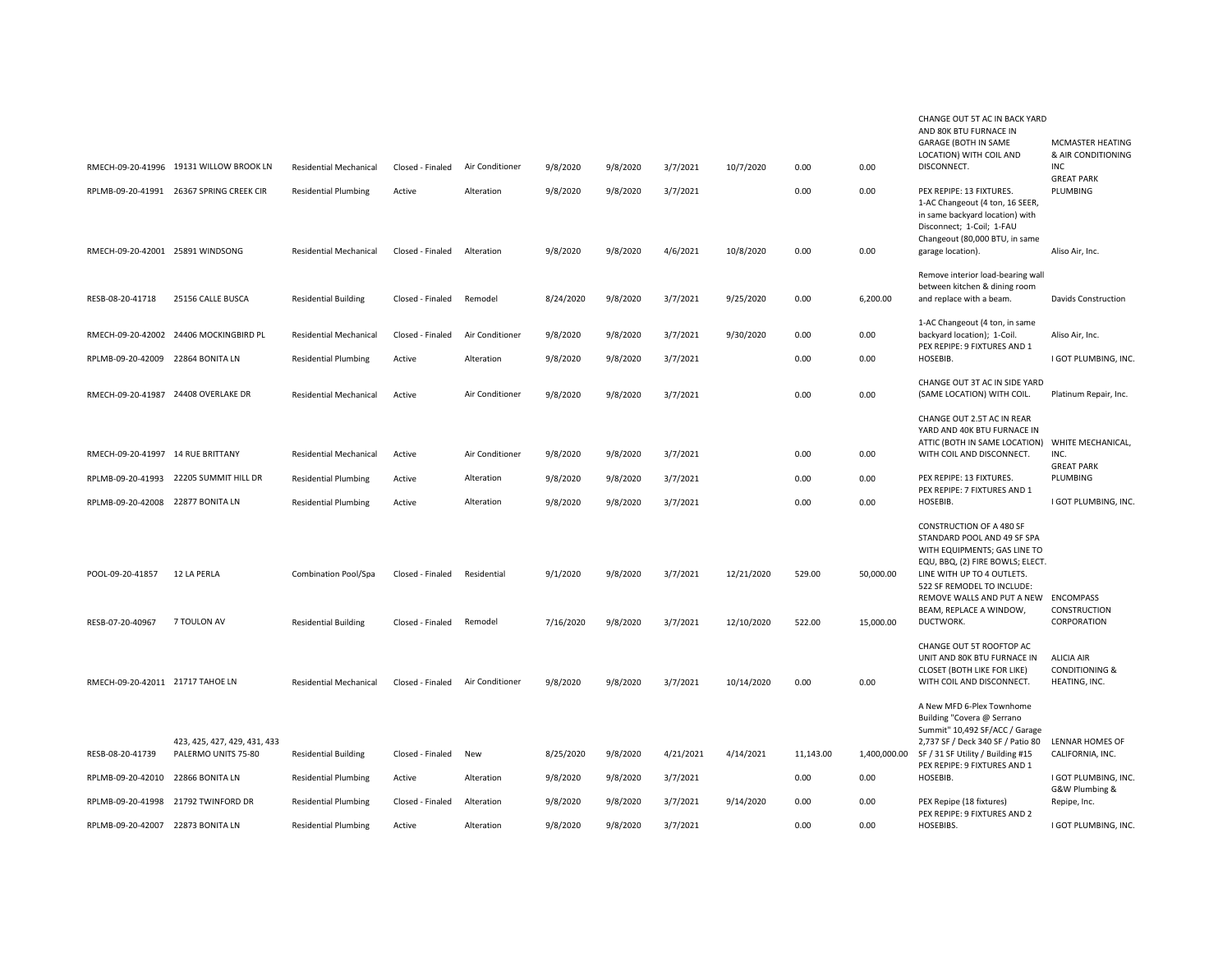|                                   | RPLMB-09-20-41992 26387 WATERFORD CIR                    | <b>Residential Plumbing</b>   | Closed - Finaled | Alteration      | 9/8/2020  | 9/8/2020 | 3/7/2021  | 10/5/2020  | 0.00      | 0.00       | PEX REPIPE: 13 FIXTURES.                                                                                                                                                                                                                                                                                                                                                    | <b>GREAT PARK</b><br>PLUMBING                                                |
|-----------------------------------|----------------------------------------------------------|-------------------------------|------------------|-----------------|-----------|----------|-----------|------------|-----------|------------|-----------------------------------------------------------------------------------------------------------------------------------------------------------------------------------------------------------------------------------------------------------------------------------------------------------------------------------------------------------------------------|------------------------------------------------------------------------------|
| RESB-08-20-41748                  | 435, 437, 439, 441, 443, 445<br>PALERMO UNITS 69-74      | <b>Residential Building</b>   | Closed - Finaled | New             | 8/25/2020 | 9/8/2020 | 4/19/2021 | 4/19/2021  | 11,134.00 |            | A New MFD 6-Plex Townhome<br>Building "Covera @ Serrano<br>Summit" 10,492 SF/ Garage 2,729<br>SF / Deck 340 SF / Patio 80 SF / 31 LENNAR HOMES OF<br>1,400,000.00 SF Utility / Building #14                                                                                                                                                                                 | CALIFORNIA, INC.                                                             |
| RMECH-09-20-42012 22011 APACHE DR |                                                          | <b>Residential Mechanical</b> | Closed - Finaled | Air Conditioner | 9/8/2020  | 9/8/2020 | 3/7/2021  | 12/10/2020 | 0.00      | 0.00       | CHANGE OUT 5T AC IN SIDE YARD<br>AND 80K BTU FURNACE IN CLOSET ALICIA AIR<br>(BOTH LIKE FOR LIKE) WITH COIL<br>AND DISCONNECT.<br>SHEAR WALL HOLES REPAIR<br>CAUSED BY A PLUMBING REPIPE                                                                                                                                                                                    | <b>CONDITIONING &amp;</b><br>HEATING, INC.<br>PIPELINE<br><b>RESTORATION</b> |
| RESB-08-20-41788                  | 21381 CORALITA                                           | <b>Residential Building</b>   | Active           | Repair          | 8/27/2020 | 9/8/2020 | 3/7/2021  |            | 0.00      | 2,000.00   | JOB.                                                                                                                                                                                                                                                                                                                                                                        | PLUMBING, INC.                                                               |
| RESB-08-20-41763                  | 305, 307, 309, 311, 313, 315, 317,<br>319 CARMONA BLDG 7 | <b>Residential Building</b>   | Closed - Finaled | New             | 8/26/2020 | 9/9/2020 | 3/8/2021  | 4/29/2021  | 12,580.00 |            | New 8-Plex MFD Building (3-story)<br>"Arieta @ Serrano Summit" /<br>12,580 SF / Garage 4,004 SF /<br>Utility 39 SF / Balcony/Deck 670 SF LENNAR HOMES OF<br>1,629,000.00 / M-E-P / BUILDING #7<br>A New 3 Story SFD, "Castellon @<br>Serrano Summit" Plan 3A / 2,894<br>SF / Garage 420 SF / Deck 150 SF /                                                                  | CALIFORNIA, INC.<br>LENNAR HOMES OF                                          |
| RESB-08-20-41736                  | 135 DENALI                                               | <b>Residential Building</b>   | Closed - Finaled | New             | 8/25/2020 | 9/9/2020 | 4/24/2021 | 4/5/2021   | 2,894.00  | 454,440.00 | (9) Solar Panels 2.745/2.880 Kw /<br>Lot 34                                                                                                                                                                                                                                                                                                                                 | CALIFORNIA, INC.                                                             |
| RESB-08-20-41714                  | 147 DENALI                                               | <b>Residential Building</b>   | Closed - Finaled | New             | 8/24/2020 | 9/9/2020 | 9/29/2021 | 4/5/2021   | 3,339.00  | 543,481.00 | A New 3 Story SFD, "Castellon @<br>Serrano Summit" Plan 4A / 3,339<br>SF / Garage 422 SF / Deck 288 SF /<br>2.745/2.880 kw roof mounted PV<br>system with 9 modules / Lot 28<br>(ROLL PLANS) Infill open area on<br>2nd floor to create a new<br>bedroom (118 SF); 2-Window<br>Changeouts (reduce size); 11-Rec<br>8-Lights 1-Switch 1-Smoke<br>Detector 1-Smoke Detector / | <b>LENNAR HOMES OF</b><br>CALIFORNIA, INC.                                   |
| RESB-08-20-41331                  | 28641 CEDAR RIDGE RD                                     | <b>Residential Building</b>   | Closed - Finaled | Addition        | 8/4/2020  | 9/9/2020 | 3/8/2021  | 11/23/2020 | 118.00    | 10,000.00  | Carbon Monoxide Combo;<br>Ductwork.                                                                                                                                                                                                                                                                                                                                         | <b>E&amp;E Contractors</b>                                                   |
|                                   |                                                          |                               |                  |                 |           |          |           |            |           |            | (ROLL PLANS) Room Addition (583<br>SF) to create a new Master<br>Bedroom and Bathroom with Walk-<br>In Closet; Covered Porch (42 SF);<br>Adding new double-door entry to<br>home; 1-Bath Tub 3-Sinks 1-<br>Toilet 1-Shower 1-Hose Bibb; 11-<br>Rec 14-Lights 4-Switches 1-Fan;<br>1-Mech Alt. (Ductwork) 2-Vent                                                             |                                                                              |
| RESB-07-20-40839                  | 24161 GRAYSTON DR                                        | <b>Residential Building</b>   | Active           | Addition        | 7/9/2020  | 9/9/2020 | 3/8/2021  |            | 583.00    | 25,000.00  | Fan.<br>A New 3 Story SFD, "Castellon @<br>Serrano Summit" Plan 4-BR /<br>3,339 SF / Garage 422 SF / Deck<br>288 SF / 2.745/2.880 kw roof                                                                                                                                                                                                                                   | OWNER/BUILDER                                                                |
| RESB-08-20-41737                  | 133 DENALI                                               | <b>Residential Building</b>   | Closed - Finaled | New             | 8/25/2020 | 9/9/2020 | 7/18/2021 | 4/5/2021   | 3,339.00  | 543,481.00 | mounted PV system with 9<br>modules / Lot 35                                                                                                                                                                                                                                                                                                                                | <b>LENNAR HOMES OF</b><br>CALIFORNIA, INC.                                   |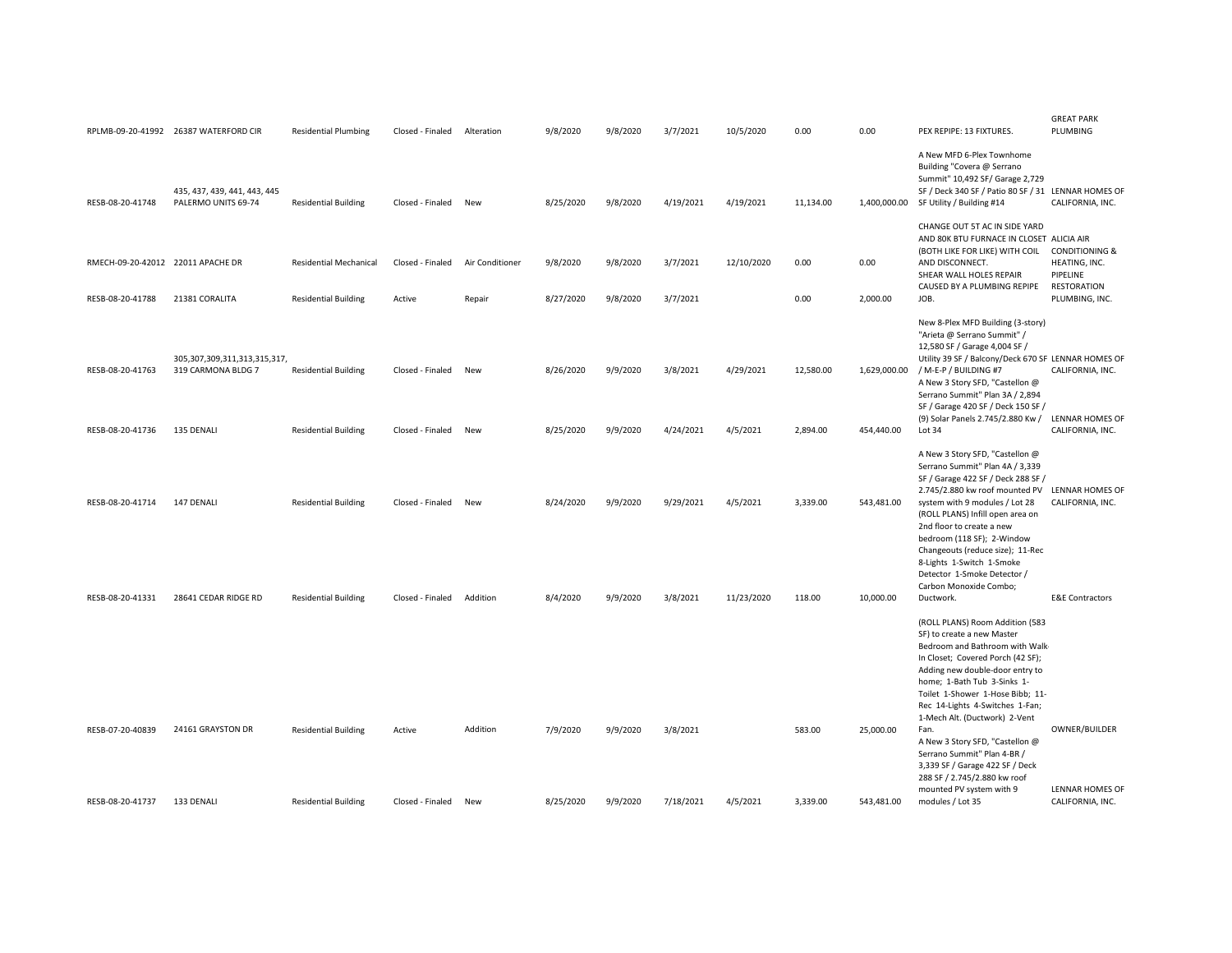| RESB-08-20-41720                     | 145 DENALI                           | <b>Residential Building</b>                                | Closed - Finaled                     | New                 | 8/24/2020              | 9/9/2020             | 3/8/2021             | 4/5/2021               | 2,894.00           | 454,440.00              | A New 3 Story SFD, "Castellon @<br>Serrano Summit" Plan 3C-R /<br>2,894 SF / Garage 420 SF / 2nd.<br>Floor Deck 150 SF / 2.745/2.88 kw<br>roof mounted PV system with 9<br>modules /Lot 29                                                                                                                 | <b>LENNAR HOMES OF</b><br>CALIFORNIA, INC.                            |
|--------------------------------------|--------------------------------------|------------------------------------------------------------|--------------------------------------|---------------------|------------------------|----------------------|----------------------|------------------------|--------------------|-------------------------|------------------------------------------------------------------------------------------------------------------------------------------------------------------------------------------------------------------------------------------------------------------------------------------------------------|-----------------------------------------------------------------------|
| RESB-08-20-41735<br>RESB-08-20-41772 | 137 DENALI<br>21192 CRANBRIDGE DR    | <b>Residential Building</b><br><b>Residential Building</b> | Closed - Finaled<br>Closed - Finaled | New<br>Solar Panels | 8/25/2020<br>8/27/2020 | 9/9/2020<br>9/9/2020 | 3/8/2021<br>3/8/2021 | 4/5/2021<br>12/15/2020 | 2,273.00<br>337.00 | 366,621.00<br>21,000.00 | A New SFD, "Castellon @ Serrano<br>Summit" Plan 2C-R / 2,273 SF /<br>Garage 435 SF / Deck 99 SF /<br>2.44/2.56 Kw Roof Mounted PV<br>System with 8 Modules / Lot 33<br>INSTALL 6.930 KW ROOF<br>MOUNTED PV SYSTEM WITH 21<br>MODULES, 1 INVERTER, 377 SF.                                                  | <b>LENNAR HOMES OF</b><br>CALIFORNIA, INC.<br>FREEDOM FOREVER,<br>LLC |
| RESB-08-20-41732<br>POOL-09-20-42016 | 139 DENALI<br>5552 HERITAGE OAK      | <b>Residential Building</b><br>Combination Pool/Spa        | Closed - Finaled<br>Closed - Finaled | New<br>Residential  | 8/24/2020<br>9/9/2020  | 9/9/2020<br>9/9/2020 | 3/8/2021<br>3/8/2021 | 4/5/2021<br>5/27/2021  | 1,919.00<br>80.00  | 323,551.00<br>35,000.00 | A New SFD, "Castellon @ Serrano<br>Summit" / Plan 1B-R / 1,919 SF /<br>Garage 479 SF / Porch 23 SF /<br>2.44/2.56 Kw Roof Mounted PV<br>System with 8 Modules / Lot 32<br>CONSTRUCTION OF 80 SF IN-<br>GROUND SPA WITH EQUIPMENTS;<br>GAS LINE TO EQU, FIRE PIT AND<br>BBQ; ELECT. LINE WITH 4<br>OUTLETS. | <b>LENNAR HOMES OF</b><br>CALIFORNIA, INC.<br>NATURAL TOUCH           |
| RESB-08-20-41731                     | 141 DENALI                           | <b>Residential Building</b>                                | Closed - Finaled                     | New                 | 8/24/2020              | 9/9/2020             | 6/21/2021            | 4/5/2021               | 1,919.00           | 323,551.00              | A New SFD, "Castellon @ Serrano<br>Summit" / Plan 1C / 1,919 SF /<br>Garage 479 SF / Porch 23 SF /<br>2.44/2.56 kw roof mounted PV<br>system with 8 modules / Lot 31<br>A New SFD, "Castellon @ Serrano                                                                                                    | <b>LENNAR HOMES OF</b><br>CALIFORNIA, INC.                            |
| RESB-08-20-41723                     | 143 DENALI                           | <b>Residential Building</b>                                | Closed - Finaled                     | New                 | 8/24/2020              | 9/9/2020             | 3/8/2021             | 4/5/2021               | 2,273.00           | 366,621.00              | Summit" Plan 2A / 2,273 SF /<br>Garage 435 SF / Deck 99 SF /<br>2.44/5.56 kw roof mounted PV<br>system with 8 modules / Lot 30                                                                                                                                                                             | <b>LENNAR HOMES OF</b><br>CALIFORNIA, INC.                            |
|                                      | RMECH-09-20-42018 21561 SITIO VERANO | <b>Residential Mechanical</b>                              | Closed - Finaled                     | Alteration          | 9/9/2020               | 9/9/2020             | 3/8/2021             | 9/14/2020              | 0.00               | 0.00                    | 1-AC Changeout (5 ton, 14 SEER,<br>in same backyard location); 1-Coil;<br>1-FAU Changeout (80,000 BTU, in<br>same garage location)                                                                                                                                                                         | Toto Air, Inc.                                                        |
| RESB-08-20-41669                     | 21432 COUNTRYSIDE DR                 | <b>Residential Building</b>                                | Closed - Finaled                     | Solar Panels        | 8/20/2020              | 9/10/2020            | 3/9/2021             | 11/4/2020              | 309.00             | 12,155.00               | INSTALL 5.525 KW ROOF<br>MOUNTED PV SYSTEM WITH 17<br>MODULES, 1 INVERTER, 125A SUB<br>PANEL, 309 SF. * permit revised to<br>remove 125A sub panel*                                                                                                                                                        | <b>VIVINT SOLAR</b>                                                   |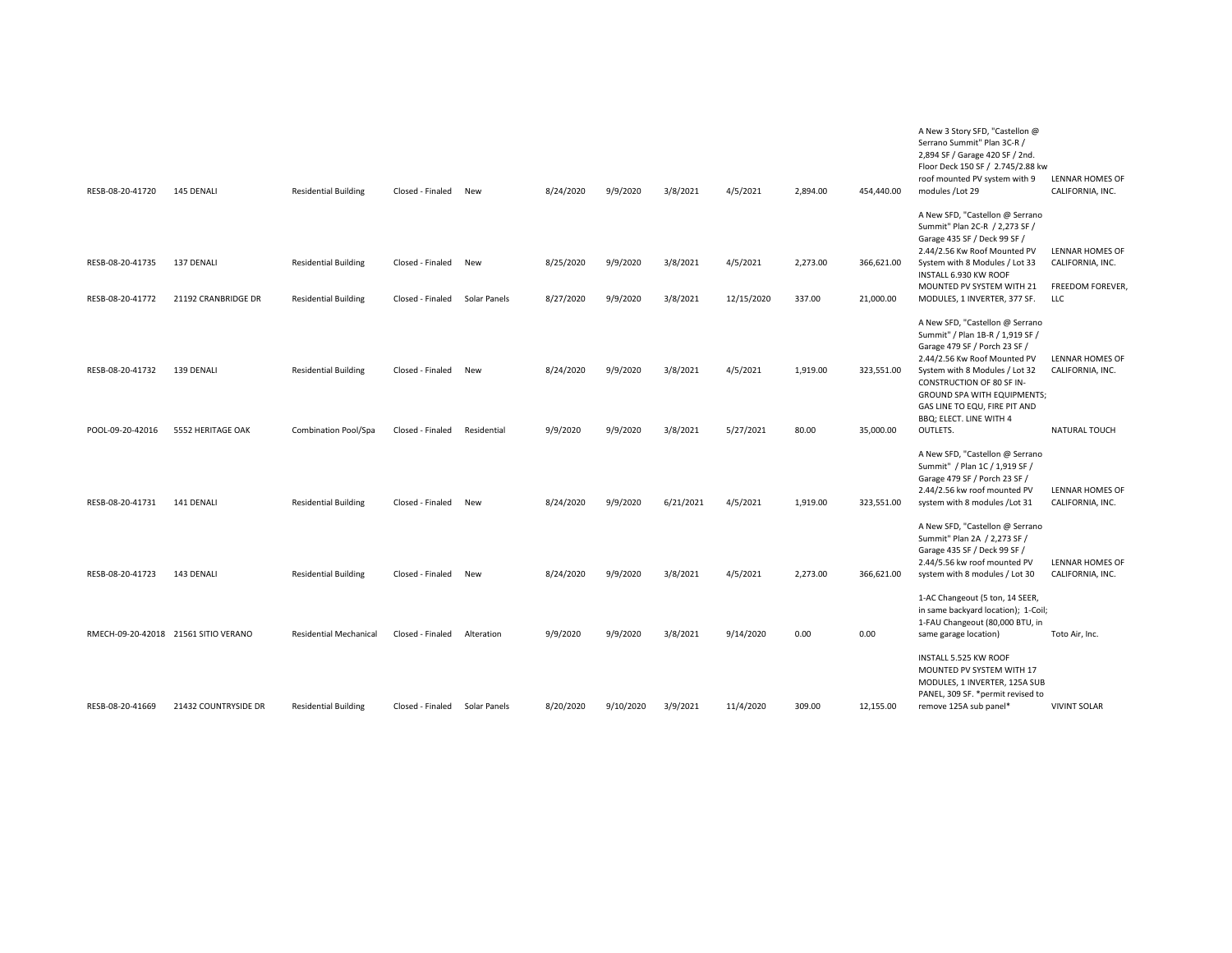| RESB-07-20-40959                  | 22096 NEWBRIDGE WAY    | <b>Residential Building</b>   | Active           | Remodel         | 7/15/2020 | 9/10/2020 | 3/9/2021  |            | 210.00 | 2.500.00  | 210 SF OF INT. REMODEL TO<br>REMOVE/REPLACE THE FIREPLACE<br>: CREATE NEW 32" WIDE OPENING<br>ON THE WALL BETWEEN LIVING<br>AND DINING ROOM; DEMO.<br>EXISTING CEILING AND REPLACE IT<br>WITH NEW GYPSUM BOARD<br>CEILING, DUCTWORK REPAIR TO<br>CONNECT THE NEW FIREPLACE; 1 TRACY TATE CUSTOM<br>DISH.W, 1 SINK, 9 LIGHTS, 1 SW. | <b>DESIGN CONCEPTS</b>                  |
|-----------------------------------|------------------------|-------------------------------|------------------|-----------------|-----------|-----------|-----------|------------|--------|-----------|------------------------------------------------------------------------------------------------------------------------------------------------------------------------------------------------------------------------------------------------------------------------------------------------------------------------------------|-----------------------------------------|
|                                   |                        |                               |                  |                 |           |           |           |            |        |           |                                                                                                                                                                                                                                                                                                                                    |                                         |
| RMECH-09-20-42030 26616 ALAMO CIR |                        | <b>Residential Mechanical</b> | Closed - Finaled | Air Conditioner | 9/10/2020 | 9/10/2020 | 3/9/2021  | 1/22/2021  | 0.00   | 0.00      | 1-AC Changeout (5 ton, 14 SEER,<br>in same left side yard location).<br>INSTALL 6.615 KW ROOF<br>MOUNTED PV SYSTEM WITH 21<br>MODULES, 1 INVERTER, 380 SF.                                                                                                                                                                         | Dynamic Air Services,<br>Inc.           |
| RESB-09-20-41959                  | 27291 EASTRIDGE DR     | <b>Residential Building</b>   | Closed - Finaled | Solar Panels    | 9/4/2020  | 9/10/2020 | 3/9/2021  | 6/10/2021  | 380.00 | 22,750.00 | *permit revised 10/29/20 to<br>change module layout.*                                                                                                                                                                                                                                                                              | <b>ENERGY SERVICE</b><br>PARTNERS, INC. |
| RESB-08-20-41295                  | 24811 CALLE TRES LOMAS | <b>Residential Building</b>   | Closed - Finaled | Solar Panels    | 8/3/2020  | 9/10/2020 | 4/13/2021 | 12/8/2020  | 289.00 | 20,000.00 | INSTALL 5.44 KW ROOF MOUNTED<br>PV SYSTEM WITH 16 MODULES,<br>MICROINVERTERS, NEW 200A<br>MAIN SERVICE PANEL, 289 SF.                                                                                                                                                                                                              | <b>MOMENTUM SOLAR</b>                   |
| RMECH-09-20-42028 23241 GUINEA ST |                        | <b>Residential Mechanical</b> | Closed - Finaled | Air Conditioner | 9/10/2020 | 9/10/2020 | 3/9/2021  | 12/22/2020 | 0.00   | 0.00      | 1-AC Changeout (4 ton, 16 SEER,<br>in same backyard location); 1-Coil. Inc.<br>New Swimming Pool (426 SF) and<br>New Spa (49 SF) with new<br>equipment; Includes Gas Line to                                                                                                                                                       | Service Champions,                      |
| POOL-09-20-42019                  | 32 SORREL              | <b>Combination Pool/Spa</b>   | Closed - Finaled | Residential     | 9/9/2020  | 9/10/2020 | 3/9/2021  | 4/9/2021   | 475.00 | 50,000.00 | new BBQ Island.                                                                                                                                                                                                                                                                                                                    | Pool Icons, Inc.                        |
| SIGN-08-20-41664                  | 26731 PORTOLA PKWY     | Sign                          | Void             | Monument        | 8/19/2020 | 9/10/2020 | 3/9/2021  | 4/30/2021  | 38.00  | 15,000.00 | Re-Face Existing Illuminated<br>Monument Sign for "Speedway"<br>Gas Station (both sides); Along<br>with install new vinyl graphic<br>signage on existing gas canopy<br>fascia and replace graphics on<br>existing gas pumps.                                                                                                       | Allen Industries, Inc.                  |
|                                   |                        |                               |                  |                 |           |           |           |            |        |           | Full Kitchen Remodel: Remove<br>existing island and install new<br>peninsula; Relocate 3 windows.<br>Relocate Sink, 1-Gas Line for<br>(Relocated Stove), 1-Dishwasher;<br>14-Lights (in kitchen & dining<br>area), 6-Rec, 1-Switch, 3-Fixed<br>Appl (Dishwasher, Hood, Stove); 1- Kitchen Cabinets                                 |                                         |
| RESB-09-20-42037                  | 22881 KINGSLEY ST      | <b>Residential Building</b>   | Closed - Finaled | Remodel         | 9/11/2020 | 9/11/2020 | 3/10/2021 | 11/24/2020 | 0.00   | 46,000.00 | Relocated Hood.                                                                                                                                                                                                                                                                                                                    | Express, Inc.                           |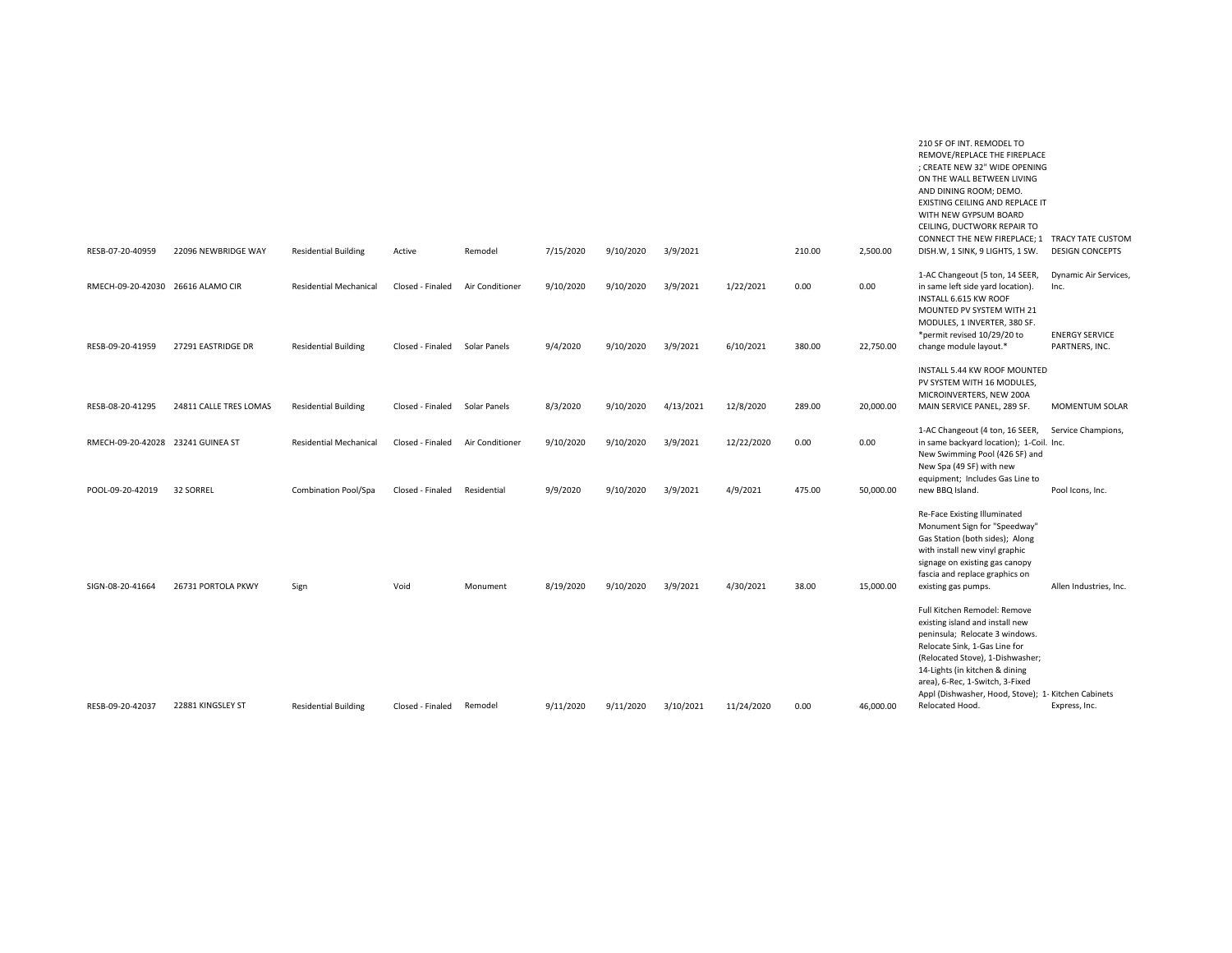|                                    |                                        |                               |                  |                       |           |           |           |            |          |            | 1-AC Changeout (5 ton, 14 SEER,<br>in same left side yard location); 1-<br>Coil; 1-FAU Changeout (80,000<br>BTU, in same attic location).<br>**CONTRACTOR SHOULD BE<br>AVAILABLE AT SITE AND MUST<br>HAVE LADDER OF APPROPRIATE<br>SIZE AND STRENGTH SETUP FOR<br>ATTIC ACCESS AT THE TIME OF | Dynamic Air Services,         |
|------------------------------------|----------------------------------------|-------------------------------|------------------|-----------------------|-----------|-----------|-----------|------------|----------|------------|-----------------------------------------------------------------------------------------------------------------------------------------------------------------------------------------------------------------------------------------------------------------------------------------------|-------------------------------|
| RMECH-09-20-42044 31 ESTERNAY DR   |                                        | <b>Residential Mechanical</b> | Active           | Alteration            | 9/11/2020 | 9/11/2020 | 3/10/2021 |            | 0.00     | 0.00       | INSPECTION**<br>1-AC Changeout (2.5 ton, in same<br>backyard location) with<br>Disconnect; 1-Coil; 1-FAU                                                                                                                                                                                      | Inc.                          |
|                                    |                                        |                               |                  |                       |           |           |           |            |          |            | Changeout (40,000 BTU, in same White Mechanical,                                                                                                                                                                                                                                              |                               |
| RMECH-09-20-42038 21071 HIGHLANDER |                                        | <b>Residential Mechanical</b> | Closed - Finaled | Alteration            | 9/11/2020 | 9/11/2020 | 3/10/2021 | 1/6/2021   | 0.00     | 0.00       | garage location).                                                                                                                                                                                                                                                                             | Inc.                          |
|                                    |                                        |                               |                  |                       |           |           |           |            |          |            | Remodel existing pool with new<br>tile, plaster, plumbing & electrical;<br>Remove existing spa and build<br>new baja/reef step in old spa<br>location; Build new spa (45 SF) in<br>new location; Relocate pool<br>equipment; 1-Gas Line for future                                            |                               |
| POOL-09-20-42036                   | 25194 TIA CT                           | Combination Pool/Spa          | Closed - Finaled | Residential           | 9/11/2020 | 9/11/2020 | 3/10/2021 | 1/14/2021  | 45.00    | 15,000.00  | BBQ and Fireplace (pre-fab; less<br>than 6' H); 3-Electrical Outlets.<br>INSTALL 11.78 KW ROOF<br>MOUNTED PV SYSTEM WITH 38                                                                                                                                                                   | Bayrich Construction,<br>Inc. |
| RESB-08-20-41835                   | 23062 DUNE MEAR RD                     | <b>Residential Building</b>   | Closed - Finaled | Solar Panels          | 8/31/2020 | 9/11/2020 | 3/10/2021 | 12/15/2020 | 683.00   | 35,000.00  | MODULES, 1 INVERTER, 683 SF.<br>INSTALL 4.095 KW ROOF<br>MOUNTED PV SYSTEM WITH 13                                                                                                                                                                                                            | <b>FREEDOM FOREVER</b>        |
| RESB-09-20-41990                   | 5382 HERITAGE OAK                      | <b>Residential Building</b>   | Active           | Solar Panels          | 9/8/2020  | 9/11/2020 | 3/10/2021 |            | 233.00   | 9,009.00   | MODULES, 1 INVERTER, 233 SF.                                                                                                                                                                                                                                                                  | <b>VIVINT SOLAR</b>           |
| RELEC-09-20-41935                  | 24091 SILVERBAY DR                     | <b>Residential Electrical</b> | Active           | Remodel               | 9/4/2020  | 9/11/2020 | 3/10/2021 |            | 0.00     | 0.00       | INSTALL AN EV WALL CHARGER<br>INSIDE THE GARAGE INCLUDING A<br>60A BREAKER. * revised 10/39/20<br>to connect ev charger directly to<br>main panel*                                                                                                                                            | TESLA                         |
|                                    |                                        |                               |                  |                       |           |           |           |            |          |            | (ROLL PLANS) 3000 SF EXTERIOR<br>PARKING MODIFICATION FOR<br>"ALCON LABORATORIES" TO<br>CONVERT 8 EXISTING PARKING<br>STALLS INTO EV CHARGING                                                                                                                                                 |                               |
| COMB-08-20-41338                   | 20511 LAKE FOREST DR                   | <b>Commercial Building</b>    | Closed - Finaled | Tenant<br>Improvement | 8/4/2020  | 9/11/2020 | 3/10/2021 | 10/15/2020 | 3,000.00 | 100,000.00 | STALLS; INSTALL 5 EV CHARGING LCS CONSTRUCTORS,<br>STATION.<br>INSTALL 7.6 KW ROOF MOUNTED                                                                                                                                                                                                    | INC.                          |
| RESB-09-20-41942                   | <b>6 DEL PADRE</b>                     | <b>Residential Building</b>   | Closed - Finaled | Solar Panels          | 9/4/2020  | 9/11/2020 | 3/10/2021 | 9/21/2020  | 4,150.00 | 24,000.00  | PV SYSTEM WITH 23 MODULES, 1 ORANGE COUNTY<br>INVERTER, 415 SF.                                                                                                                                                                                                                               | SOLAR                         |
|                                    |                                        |                               |                  |                       |           |           |           |            |          |            | 1-AC Changeout (5 ton, in same<br>backyard location) with                                                                                                                                                                                                                                     | White Mechanical,             |
|                                    | RMECH-09-20-42039 24721 ROLLINGWOOD RD | <b>Residential Mechanical</b> | Active           | Air Conditioner       | 9/11/2020 | 9/11/2020 | 3/10/2021 |            | 0.00     | 0.00       | Disconnect; 1-Coil.<br>INSTALL AN EV WALL CHARGER<br>INSIDE THE GARAGE INCLUDING A                                                                                                                                                                                                            | Inc.                          |
| RELEC-09-20-41934                  | 22875 GRETTA ST                        | <b>Residential Electrical</b> | Closed - Finaled | Remodel               | 9/4/2020  | 9/11/2020 | 3/10/2021 | 10/21/2020 | 0.00     | 0.00       | 40A BREAKER.                                                                                                                                                                                                                                                                                  | <b>TESLA</b>                  |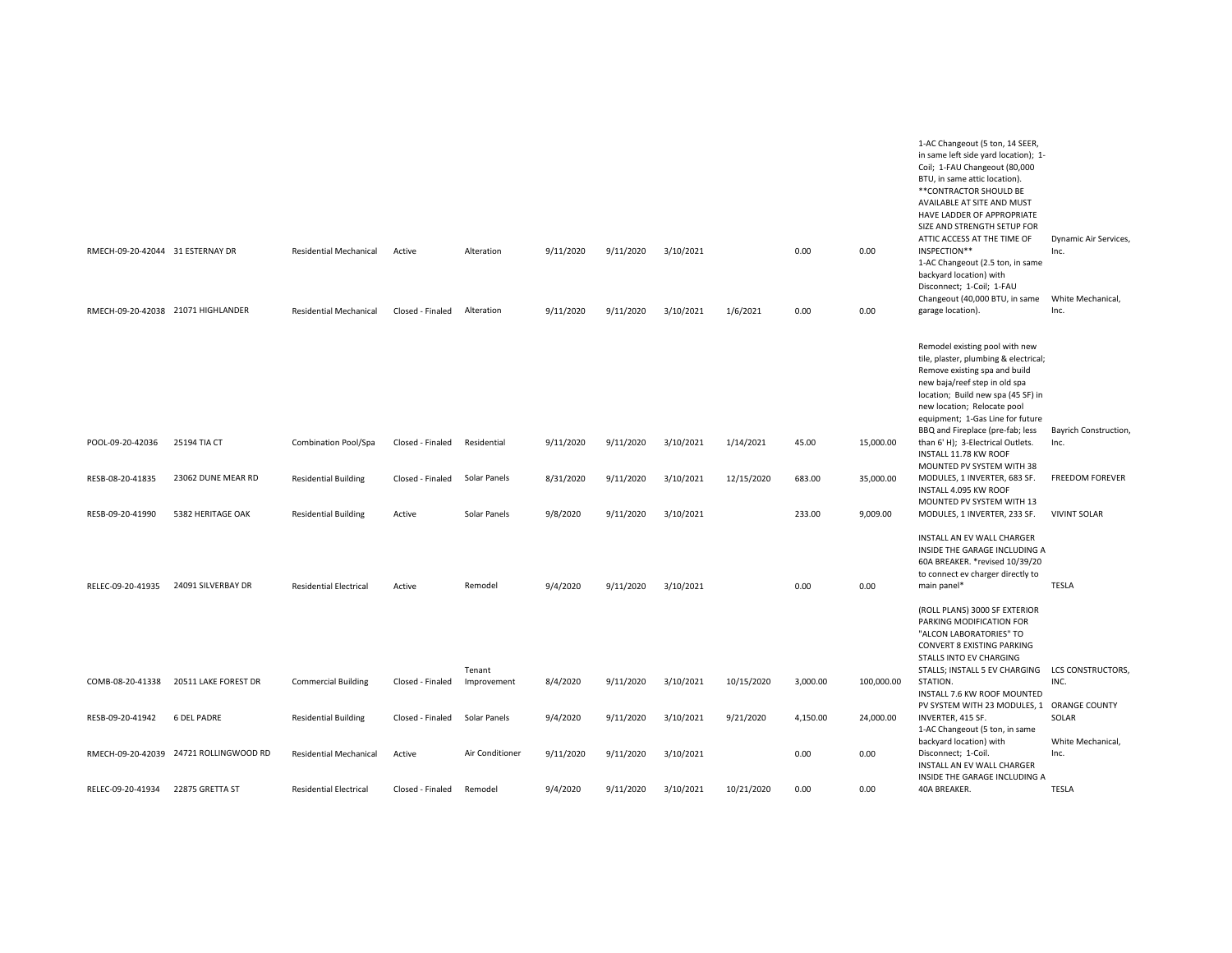|                                      | RMECH-09-20-42045 25211 GROVEWOOD                         | <b>Residential Mechanical</b>                                | Closed - Finaled                     | Alteration              | 9/11/2020              | 9/11/2020              | 3/10/2021              | 12/3/2020               | 0.00             | 0.00                 | 1-AC Changeout (3 ton, 14 SEER,<br>in same backyard location); 1-Coil;<br>1-FAU Changeout (60,000 BTU, in<br>same attic location).<br>** CONTRACTOR SHOULD BE<br>AVAILABLE AT SITE AND MUST<br>HAVE LADDER OF APPROPRIATE<br>SIZE AND STRENGTH SETUP FOR<br>ATTIC ACCESS AT THE TIME OF<br>INSPECTION** | Dynamic Air Services,<br>Inc.                     |
|--------------------------------------|-----------------------------------------------------------|--------------------------------------------------------------|--------------------------------------|-------------------------|------------------------|------------------------|------------------------|-------------------------|------------------|----------------------|---------------------------------------------------------------------------------------------------------------------------------------------------------------------------------------------------------------------------------------------------------------------------------------------------------|---------------------------------------------------|
| RESB-09-20-42014                     | 22705 WATERSIDE LN                                        | <b>Residential Building</b>                                  | Closed - Finaled                     | Reroof                  | 9/8/2020               | 9/11/2020              | 3/10/2021              | 10/8/2020               | 1,300.00         | 9,040.00             | Tear-off and dispose of existing<br>roof layers (approx. 13 squares) on<br>flat roof only. On flat roof<br>(approx. 13 squares), install 1/4"<br>densdeck and 45 mil single ply<br>membrane (UL ER #1306-02).                                                                                           | OZONE ROOFING, INC.                               |
| RESB-08-20-41843                     | 25361 CHEROKEE WAY                                        | <b>Residential Building</b>                                  | Closed - Finaled                     | Solar Panels            | 8/31/2020              | 9/11/2020              | 3/10/2021              | 10/13/2020              | 472.00           | 16,000.00            | INSTALL 8.16 KW ROOF<br>MOUINTED PV SYSTEM WITH 24<br>MODULES, 1 INVERTER, 472 SF.                                                                                                                                                                                                                      | <b>TESLA</b>                                      |
| RESB-08-20-41840                     | 6 ELDORADO                                                | <b>Residential Building</b>                                  | Active                               | Solar Panels            | 8/31/2020              | 9/11/2020              | 3/10/2021              |                         | 472.00           | 16,000.00            | INSTALL 8.16 KW ROOF<br>MOUINTED PV SYSTEM WITH 24<br>MODULES, 1 INVERTER, 472 SF.                                                                                                                                                                                                                      | <b>TESLA</b><br>Ameri-Cal Repipe &                |
| RPLMB-09-20-42087                    | 26242 COUNTRY GLEN                                        | <b>Residential Plumbing</b>                                  | Closed - Finaled                     | Alteration              | 9/14/2020              | 9/14/2020              | 3/13/2021              | 9/18/2020               | 0.00             | 0.00                 | PEX Repipe (14 fixtures)                                                                                                                                                                                                                                                                                | Plumbing, Inc.<br><b>GREAT PARK</b>               |
| RPLMB-09-20-42063                    | 22004 SUMMIT HILL DR                                      | <b>Residential Plumbing</b>                                  | Closed - Finaled                     | Alteration              | 9/14/2020              | 9/14/2020              | 4/3/2021               | 10/5/2020               | 0.00             | 0.00                 | PEX Repipe (13 fixtures)                                                                                                                                                                                                                                                                                | PLUMBING                                          |
| RESB-09-20-42041<br>RESB-09-20-42042 | 26461 SUMMER CREEK<br>23762 CAVANAUGH RD                  | <b>Residential Building</b><br><b>Residential Building</b>   | Void<br>Closed - Finaled             | Solar Panels<br>Remodel | 9/11/2020<br>9/11/2020 | 9/14/2020<br>9/14/2020 | 3/15/2021<br>4/14/2021 | 5/25/2021<br>10/16/2020 | 143.00<br>150.00 | 5,720.00<br>6,000.00 | INSTALL 2.6 KW ROOF MOUNTED<br>PV SYSTEM WITH 8 MODULES<br>AND 1 INVERTER, 143 SF.<br>Guest Bathroom Remodel<br>(Downstairs): Convert existing tub<br>to walk-in shower (with tile / lath /<br>hot mop), 1-Sink, 1-Toilet; 1-<br>Exhaust Fan.                                                           | <b>VIVINT SOLAR</b><br>OC Builders Group,<br>Inc. |
|                                      |                                                           |                                                              |                                      |                         |                        |                        |                        |                         |                  |                      | Tear-off existing comp. shingles;                                                                                                                                                                                                                                                                       |                                                   |
| RESB-09-20-42082                     | 24422 HIGHPINE RD<br>RMECH-09-20-42083 22037 ARROWHEAD LN | <b>Residential Building</b><br><b>Residential Mechanical</b> | Closed - Finaled<br>Closed - Finaled | Reroof<br>Alteration    | 9/14/2020<br>9/14/2020 | 9/14/2020<br>9/14/2020 | 3/13/2021<br>3/13/2021 | 9/24/2020<br>1/4/2021   | 2,500.00<br>0.00 | 11,500.00<br>0.00    | Apply one layer of 30# felt over<br>existing solid plywood; Install<br>Owens Corning asphalt shingles.<br>1-Mech. Alt. - DUCTWORK ONLY (7 Service Champions,<br>Ducts)                                                                                                                                  | Santiago Roofing, Inc.<br>Inc.                    |
| RESB-09-20-42066                     | 23062 DUNE MEAR RD                                        | <b>Residential Building</b>                                  | Closed - Finaled                     | Reroof                  | 9/14/2020              | 9/14/2020              | 3/13/2021              | 4/1/2021                | 2,500.00         | 10,875.00            | Tear-off existing roofing (shingles)<br>down to plywood substrate;<br>Install new synthetic<br>underlayment (1 layer); Install<br>new Owens Corning Dimensional<br>comp. shingles.<br>INSTALL 4.095 KW ROOF<br>MOUNTED PV SYSTEM WITH 13                                                                | CRT Roofing Co.                                   |
| RESB-09-20-41989                     | 5362 HERITAGE OAK                                         | <b>Residential Building</b>                                  | Active                               | Solar Panels            | 9/8/2020               | 9/14/2020              | 3/13/2021              |                         | 233.00           | 9,009.00             | MODULES, 1 INVERTER, 233 SF.                                                                                                                                                                                                                                                                            | <b>VIVINT SOLAR</b><br><b>GREAT PARK</b>          |
| RPLMB-09-20-42065                    | 26344 WEST GROVE CIR                                      | <b>Residential Plumbing</b>                                  | Active                               | Alteration              | 9/14/2020              | 9/14/2020              | 3/13/2021              |                         | 0.00             | 0.00                 | PEX Repipe (13 fixtures)                                                                                                                                                                                                                                                                                | PLUMBING                                          |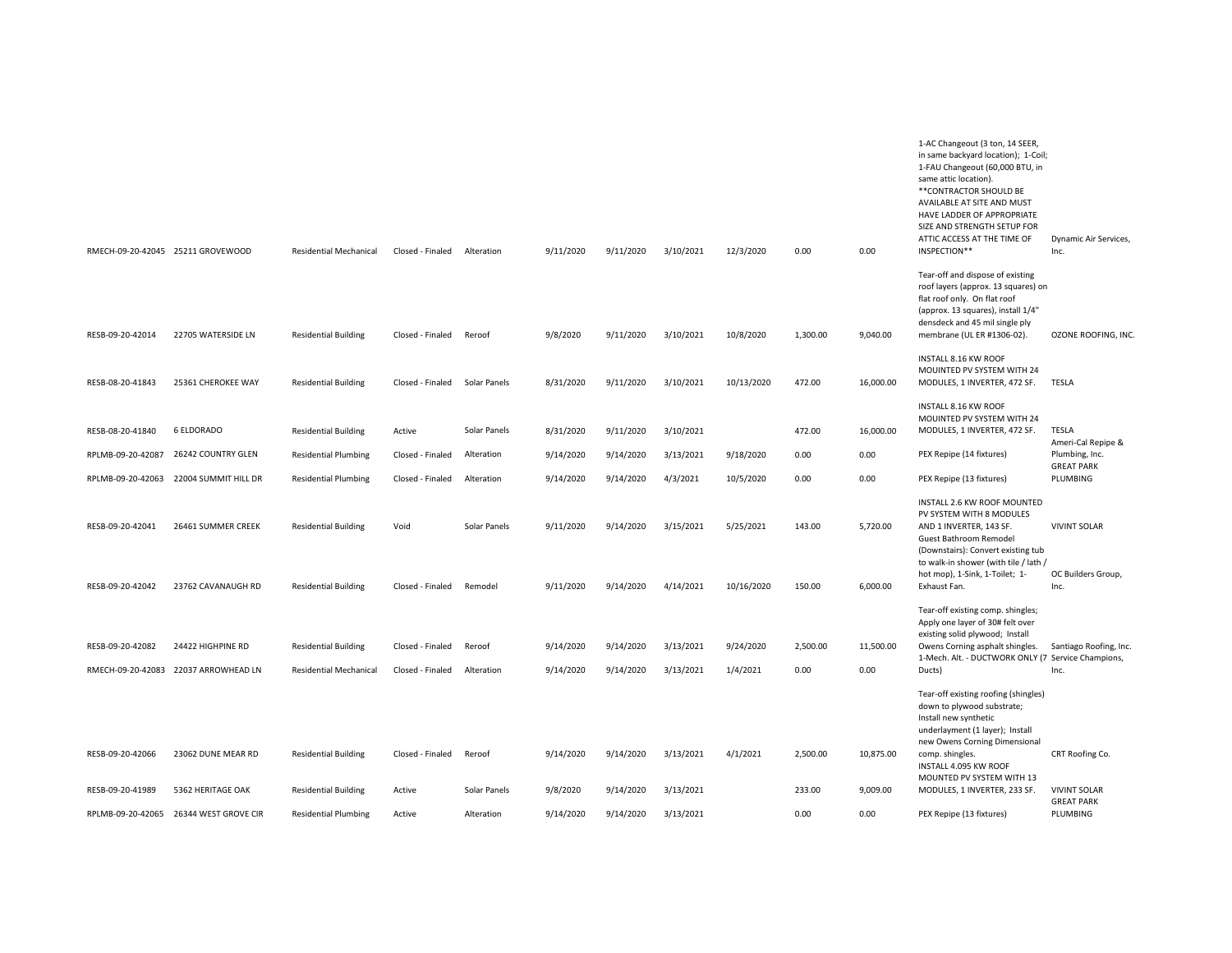| RESB-09-20-41988                      | 5402 HERITAGE OAK                          | <b>Residential Building</b>                                  | Closed - Finaled Solar Panels        |                                   | 9/8/2020               | 9/14/2020              | 3/13/2021              | 3/25/2021               | 233.00         | 9,009.00         | INSTALL 4.095 KW ROOF<br>MOUNTED PV SYSTEM WITH 13<br>MODULES, 1 INVERTER, 233 SF.                                                                                                                                                                                          | <b>VIVINT SOLAR</b>                      |
|---------------------------------------|--------------------------------------------|--------------------------------------------------------------|--------------------------------------|-----------------------------------|------------------------|------------------------|------------------------|-------------------------|----------------|------------------|-----------------------------------------------------------------------------------------------------------------------------------------------------------------------------------------------------------------------------------------------------------------------------|------------------------------------------|
|                                       |                                            |                                                              |                                      |                                   |                        |                        |                        |                         |                |                  | 1-AC Changeout (3 ton, 16 SEER,<br>in same left side yard location); 1-<br>Coil; 1-FAU Changeout (60,000                                                                                                                                                                    | Dynamic Air Services,                    |
| RMECH-09-20-42084 27222 EASTRIDGE DR  |                                            | <b>Residential Mechanical</b>                                | Active                               | Alteration                        | 9/14/2020              | 9/14/2020              | 3/13/2021              |                         | 0.00           | 0.00             | BTU, in same garage location).<br>Install Alumawood Lattice Patio<br>Cover (9' x 17'6"; 158 SF; IAPMO                                                                                                                                                                       | Inc.                                     |
| RESB-09-20-42075                      | 1148 PORTOLA OAKS DR.                      | <b>Residential Building</b>                                  | Closed - Finaled                     | Patio Cover                       | 9/14/2020              | 9/14/2020              | 3/13/2021              | 11/3/2020               | 158.00         | 6,000.00         | 195))<br>Tile Relay: Lift-off existing tiles;<br>Install two layers of 40 lb. double<br>underlayment; Re-install existing                                                                                                                                                   | Rooms N' Covers, Etc.                    |
| RESB-09-20-42073                      | 19242 SYCAMORE GLEN DR                     | <b>Residential Building</b>                                  | Closed - Finaled                     | Reroof                            | 9/14/2020              | 9/14/2020              | 3/13/2021              | 9/22/2020               | 2,320.00       | 12,500.00        | roof tiles.                                                                                                                                                                                                                                                                 | HD Roofs, Inc.                           |
|                                       |                                            |                                                              |                                      |                                   |                        |                        |                        |                         |                |                  | 261 SF KITCHEN REMODEL TO<br>INCLUDE REMOVE A NON LOAD-<br>BEARING WALL; 1 DISH WASHER,<br>1 SINK, 2 REC, 10 LIGHTS, 2 SW, 1<br>OVEN, 1 HOOD, 1 RANGE;<br>REMOVE WINDOWS/SLIDERS ON<br>THE 1'ST AND 2'D FLOOR AND<br>INSTALL NEW (2) NEW BIFOLDS<br>ON 1'ST FLOOR AND 1 NEW |                                          |
| RESB-08-20-41638                      | 19485 JASPER HILL RD                       | <b>Residential Building</b>                                  | Active                               | Remodel                           | 8/19/2020              | 9/14/2020              | 3/13/2021              |                         | 527.00         | 62,000.00        | BIFOLD ON 2'D FLOOR.                                                                                                                                                                                                                                                        | LIM Solutions, Inc.<br><b>GREAT PARK</b> |
| RPLMB-09-20-42064                     | 22302 SUMMIT HILL DR                       | <b>Residential Plumbing</b>                                  | Active                               | Alteration                        | 9/14/2020              | 9/14/2020              | 3/16/2021              |                         | 0.00           | 0.00             | PEX Repipe (13 fixtures)                                                                                                                                                                                                                                                    | PLUMBING                                 |
| RMECH-09-20-42107 41 ESPALIER DR      |                                            | <b>Residential Mechanical</b>                                | Closed - Finaled                     | Air Conditioner                   | 9/15/2020              | 9/15/2020              | 3/14/2021              | 3/5/2021                | 0.00           | 0.00             | CHANGE OUT 4T AC IN BACK YARD<br>AND 80K BTU FURNACE IN ATTIC<br>WITH COIL AND DISCONNECT.<br>CHANGE OUT 5T AC IN BACK YARD<br>AND 100K BTU FURNACE IN<br><b>GARAGE (BOTH IN SAME</b>                                                                                       | WHITE MECHANICAL,<br>INC.                |
| RMECH-09-20-42097 33 CALABRIA LN      |                                            | <b>Residential Mechanical</b>                                | Closed - Finaled                     | Air Conditioner                   | 9/15/2020              | 9/15/2020              | 3/14/2021              | 10/7/2020               | 0.00           | 0.00             | LOCATIONS) WITH COIL AND<br>DISCONENCT.                                                                                                                                                                                                                                     | <b>TRUTEAM OF</b><br>CALIFORNIA          |
| SIGN-09-20-42099                      | 22477 EL TORO RD                           | Sign                                                         | Closed - Finaled                     | Wall Sign                         | 9/15/2020              | 9/15/2020              | 3/14/2021              | 10/20/2020              | 94.00          | 2,800.00         | 2-Illuminated Wall Signs (LED<br>Channel Letters) for "Dollar Tree",<br>including refacing both sides of<br>two existing monument signs for<br>"Dollar Tree" (four panels).                                                                                                 | Signature Signs                          |
|                                       |                                            |                                                              |                                      | Patio Cover (Over                 |                        |                        |                        |                         |                |                  | <b>INSTALLATION OF 201 SF</b><br>ATTACHED SOLID ROOF AND 131<br>SF ATTACHED OPEN LATTICE<br>ALUMINUM PATIO COVERS; 1                                                                                                                                                        |                                          |
| RESB-09-20-42113                      | 11 LA PERLA                                | <b>Residential Building</b>                                  | Closed - Finaled                     | 200 sq. ft.)                      | 9/15/2020              | 9/15/2020              | 3/14/2021              | 2/8/2021                | 332.00         | 12,000.00        | CEILING FAN, 8 LIGHTS, 2 SW.                                                                                                                                                                                                                                                | PATIO WAREHOUSE                          |
|                                       |                                            |                                                              |                                      |                                   |                        |                        |                        |                         |                |                  | CONSTRUCTION OF (2) ATTACHED<br>OPEN LATTICE PATIO COVERS                                                                                                                                                                                                                   |                                          |
| RESB-09-20-42035<br>RELEC-09-20-42106 | 5532 HERITAGE OAK<br>22652 SHADY GROVE CIR | <b>Residential Building</b><br><b>Residential Electrical</b> | Closed - Finaled<br>Closed - Finaled | Patio Cover<br>Alteration         | 9/10/2020<br>9/15/2020 | 9/15/2020<br>9/15/2020 | 3/14/2021<br>3/14/2021 | 11/16/2020<br>9/30/2020 | 350.00<br>0.00 | 7,500.00<br>0.00 | WITH 160 SF AND 190 SF.<br>1-Panel Upgrade to 200 amps                                                                                                                                                                                                                      | ALUM WORKS INC<br>ION ELECTRIC, INC.     |
| RPLMB-09-20-42114 78 AGAVE            |                                            | <b>Residential Plumbing</b>                                  | Closed - Finaled                     | Alteration                        | 9/15/2020              | 9/15/2020              | 3/14/2021              | 10/13/2020              | 0.00           | 0.00             | Installation of a new water<br>softener inside garage.<br>REMOVE THE EXISTING PATIO<br>COVER AND CONSTRUCTION OF A                                                                                                                                                          | Metpure, Inc.                            |
| RESB-08-20-41645                      | 21821 TICONDEROGA LN                       | <b>Residential Building</b>                                  | Closed - Finaled                     | Patio Cover (Over<br>200 sq. ft.) | 8/19/2020              | 9/15/2020              | 3/14/2021              | 11/17/2020              | 294.00         | 8.000.00         | NEW 294 SF ATTACHED<br>LOUVERED PATIO COVER.                                                                                                                                                                                                                                | Patio Warehouse, Inc.                    |
|                                       |                                            |                                                              |                                      |                                   |                        |                        |                        |                         |                |                  |                                                                                                                                                                                                                                                                             |                                          |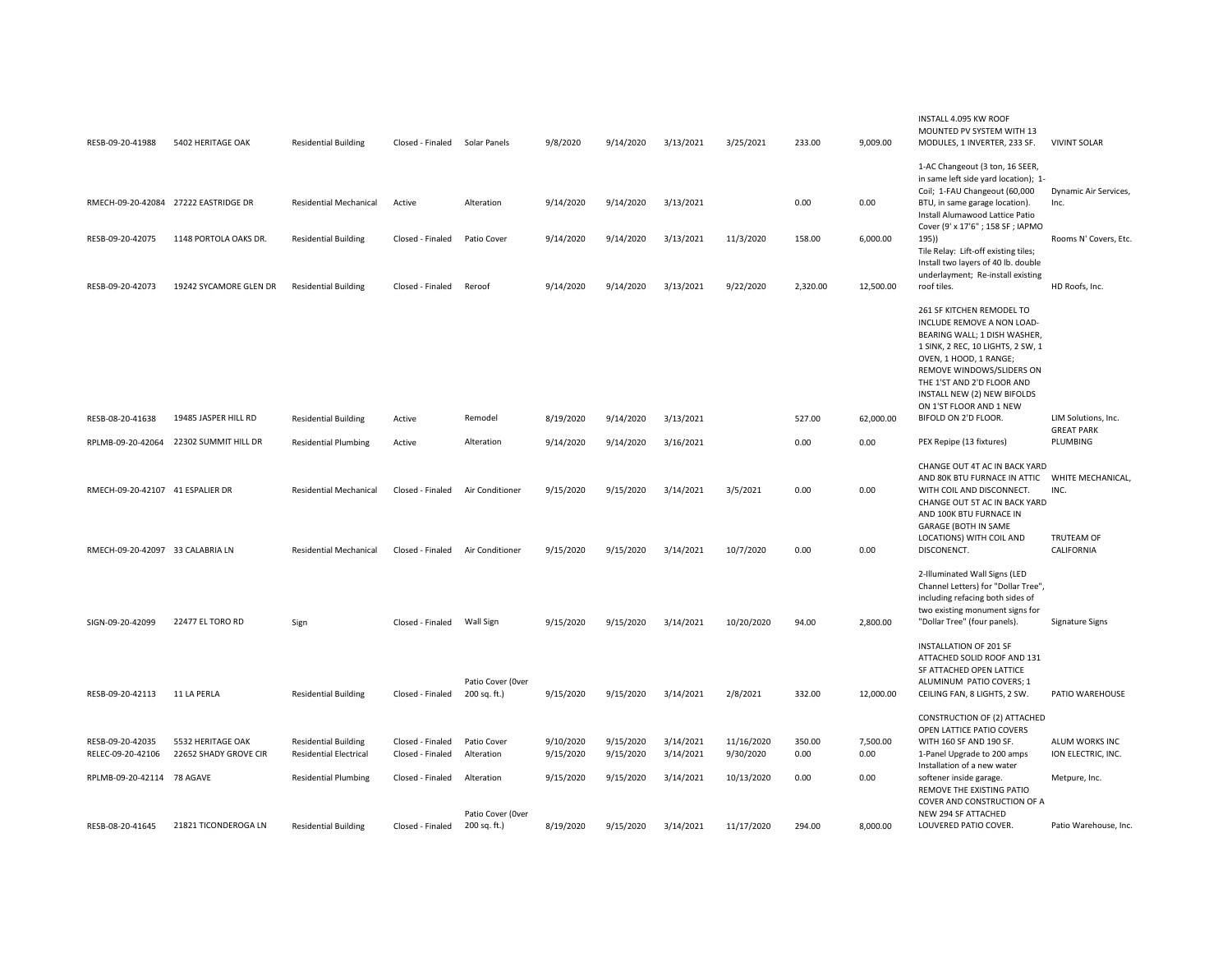|                                  |                                             |                               |                  |                          |                        |           |            |            |           |           |                                                                                                                                                                                                                                                                                                                                      | <b>TERRA TEC</b>                             |
|----------------------------------|---------------------------------------------|-------------------------------|------------------|--------------------------|------------------------|-----------|------------|------------|-----------|-----------|--------------------------------------------------------------------------------------------------------------------------------------------------------------------------------------------------------------------------------------------------------------------------------------------------------------------------------------|----------------------------------------------|
|                                  | RPLMB-09-20-42112 1949 ALISO CANYON         | <b>Residential Plumbing</b>   | Closed - Finaled | Gas                      | 9/15/2020              | 9/15/2020 | 3/14/2021  | 2/4/2021   | 0.00      | 0.00      | GAS LINE TO FIRE PIT.                                                                                                                                                                                                                                                                                                                | LANDSCAPE                                    |
|                                  | RMECH-09-20-42102 26462 ELMCREST WAY        | <b>Residential Mechanical</b> | Closed - Finaled | Alteration               | 9/15/2020              | 9/15/2020 | 3/14/2021  | 11/19/2020 | 0.00      | 0.00      | 1-Heat Pump Changeout (5 tons,<br>in same right side yard location);<br>1-Coil; 1-Air Handler Changeout<br>(in same garage location).                                                                                                                                                                                                | Tactical Air, Inc.                           |
| RMECH-09-20-42103 25211 MILES AV |                                             | <b>Residential Mechanical</b> | Active           |                          |                        | 9/15/2020 | 3/14/2021  |            | 0.00      | 0.00      | 1-Heat Pump Changeout (5 ton, in<br>same rooftop location); 1-Air<br>Handler Changeout (in same<br>garage location); Includes two<br>Zone Heads. ** CONTRACTOR<br>SHOULD BE AVAILABLE AT SITE<br>AND MUST HAVE LADDER OF<br>APPROPRIATE SIZE AND<br>STRENGTH SETUP FOR ROOFTOP<br>ACCESS AT THE TIME OF<br>INSPECTION**              |                                              |
| RELEC-09-20-42092                | 26 BONITA VISTA                             | <b>Residential Electrical</b> | Closed - Finaled | Alteration<br>Alteration | 9/15/2020<br>9/15/2020 | 9/15/2020 | 3/14/2021  | 9/29/2020  | 0.00      | 0.00      | 1-Panel Upgrade to 200 amps                                                                                                                                                                                                                                                                                                          | Tactical Air, Inc.<br><b>Electric Medics</b> |
|                                  |                                             |                               |                  |                          |                        |           |            |            |           |           | CHANGE OUT A WATER HEATER IN<br><b>GARAGE WITH EXPANSION TANK</b>                                                                                                                                                                                                                                                                    | AFFORDABLE WATER                             |
| RPLMB-09-20-42094 71 AVIGNON AV  |                                             | <b>Residential Plumbing</b>   | Closed - Finaled | Water Heater             | 9/15/2020              | 9/15/2020 | 3/14/2021  | 9/25/2020  | 0.00      | 0.00      | (LIKE FOR LIKE).<br>1-New Mini-Split System (0.75 ton<br>/ 19 SEER) to be located in the left<br>side yard; New Electrical for new                                                                                                                                                                                                   | <b>HEATERS</b>                               |
| RMECH-09-20-42111 23952 SWAN DR  |                                             | <b>Residential Mechanical</b> | Active           | Alteration               | 9/15/2020              | 9/15/2020 | 3/14/2021  |            | 0.00      | 0.00      | mini-split unit; Includes 1 Zone<br>Head.                                                                                                                                                                                                                                                                                            | Dynamic Air Services,<br>Inc.                |
|                                  |                                             |                               |                  |                          |                        |           |            |            |           |           |                                                                                                                                                                                                                                                                                                                                      |                                              |
|                                  | RPLMB-09-20-42104 23122 EL CABALLO ST       | <b>Residential Plumbing</b>   | Active           | Gas                      | 9/15/2020              | 9/15/2020 | 3/14/2021  |            | 0.00      | 0.00      | <b>GAS LINE EXTENTION WITH 1</b><br>OUTLET FOR FUTURE ADU UNIT.                                                                                                                                                                                                                                                                      | <b>CLEVER CONCRETE</b><br>CONSTRUCTION       |
|                                  |                                             |                               |                  |                          |                        |           |            |            |           |           | CHANGE OUT 4T AC IN BACK YARD<br>AND 80K BTU FURNACE IN ATTIC<br>WITH COIL, DISCONNECT AND                                                                                                                                                                                                                                           | WHITE MECHANICAL,                            |
| RMECH-09-20-42108 37 LUNETTE AV  |                                             | <b>Residential Mechanical</b> | Active           | Air Conditioner          | 9/15/2020              | 9/15/2020 | 3/14/2021  |            | 0.00      | 0.00      | DUCTWORK.                                                                                                                                                                                                                                                                                                                            | INC.                                         |
|                                  | RPLMB-09-20-42109 21652 RUSHFORD DR         | <b>Residential Plumbing</b>   | Closed - Finaled | Alteration               | 9/15/2020              | 9/15/2020 | 3/14/2021  | 10/1/2020  | 0.00      | 0.00      | PEX Repipe (16 fixtures)<br>New Swimming Pool & Spa (354                                                                                                                                                                                                                                                                             | PACIFIC COAST<br>COPPER REPIPE, INC.         |
| POOL-09-20-42100                 | 22585 CLAUDE CIR                            | Combination Pool/Spa          | Closed - Finaled | Residential              | 9/15/2020              | 9/15/2020 | 3/14/2021  | 2/3/2021   | 354.00    | 25,000.00 | SF total) with related pool<br>equipment.                                                                                                                                                                                                                                                                                            | Swan Pools                                   |
|                                  |                                             |                               |                  |                          |                        |           |            |            |           |           | Parking of equipment slurry seal                                                                                                                                                                                                                                                                                                     |                                              |
| ENCRH-09-20-42093                | Old Trabuco Rd. Street Parking Encroachment |                               | Closed - Finaled | Construction             | 9/15/2020              | 9/15/2020 | 12/14/2020 | 11/5/2020  | 0.00      | 0.00      | on Old Trabuco Rd.                                                                                                                                                                                                                                                                                                                   | All American Asphalt                         |
| POOL-09-20-42081                 | 25 VIAGGIO LN                               | Combination Pool/Spa          | Active           | Residential              | 9/14/2020              | 9/15/2020 | 3/14/2021  |            | 540.00    | 20,000.00 | Remodel existing swimming pool<br>& spa (540 SF) to include re-<br>plastering and re-tiling, adding a<br>36" spillway to raised area, adding<br>a new pump (at existing<br>equipment) for spillway, and new<br>suction and return lines.<br>T/O EXISTING 2500 SF ROOF;<br>INSTALL 1 LAYER OF SYNTHETIC<br>UNDERLAYMENT; INSTALL NEWW | Sun Country Pools                            |
| RESB-09-20-42110                 | 25262 VISTA FUSCO                           | <b>Residential Building</b>   | Closed - Finaled | Reroof                   | 9/15/2020              | 9/15/2020 | 3/14/2021  | 9/25/2020  | 25,000.00 | 10,000.00 | COOL ROOF SHINGLES, INSTALL<br>NEW EDGE METALS.                                                                                                                                                                                                                                                                                      | <b>GRAND VALLEY</b><br><b>ROOFING</b>        |
| RELEC-09-20-42105                | 24001 QUAIL WAY                             | <b>Residential Electrical</b> | Closed - Finaled | Alteration               | 9/15/2020              | 9/15/2020 | 3/14/2021  | 10/2/2020  | 0.00      | 0.00      | 1-Panel Upgrade to 125 amps                                                                                                                                                                                                                                                                                                          | ION ELECTRIC. INC.                           |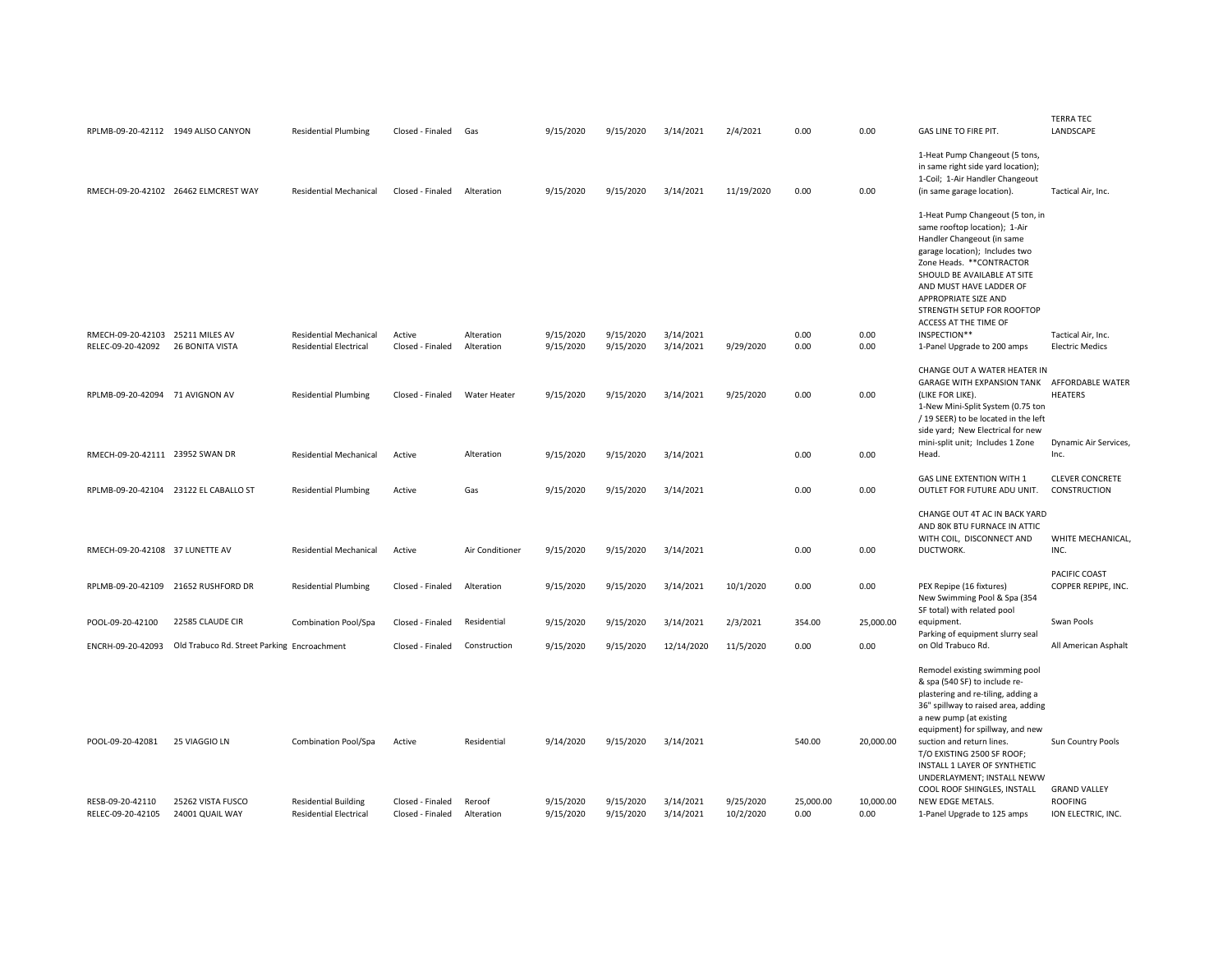| RPLMB-09-20-42123 25311 GINGER RD     |                                      | <b>Residential Plumbing</b>                                | Closed - Finaled           | Alteration                   | 9/16/2020              | 9/16/2020              | 3/15/2021              | 10/7/2020 | 0.00           | 0.00              | PEX Repipe (12 fixtures)                                                                                                                                                                                                                                | INTEGRITY REPIPE,<br>INC.                                            |
|---------------------------------------|--------------------------------------|------------------------------------------------------------|----------------------------|------------------------------|------------------------|------------------------|------------------------|-----------|----------------|-------------------|---------------------------------------------------------------------------------------------------------------------------------------------------------------------------------------------------------------------------------------------------------|----------------------------------------------------------------------|
| RESB-09-20-42128                      | 24582 VIA TEQUILA                    | <b>Residential Building</b>                                | Active                     | Remodel                      | 9/16/2020              | 9/16/2020              | 3/15/2021              |           | 0.00           | 12,500.00         | Master Bath Remodel: Remove /<br>Replace Shower (new shower pan,<br>tile walls, mixing valve); Replace 1-<br>GFCI Outlet; Add 1-New Exhaust<br>Fan.                                                                                                     | American Home<br>Remodeling, Inc.<br>PIPELINE                        |
| RPLMB-09-20-42127                     | 22043 LAKELAND AV                    | <b>Residential Plumbing</b>                                | Closed - Finaled           | Alteration                   | 9/16/2020              | 9/16/2020              | 3/15/2021              | 9/23/2020 | 0.00           | 0.00              | PEX Repipe (10 fixtures)                                                                                                                                                                                                                                | <b>RESTORATION</b><br>PLUMBING, INC.                                 |
| RESB-09-20-42043                      | 105 LAVENDER                         | <b>Residential Building</b>                                | Closed - Finaled           | Solar Panels                 | 9/11/2020              | 9/16/2020              | 3/15/2021              | 9/29/2020 | 270.00         | 12,000.00         | INSTALL 4.8 KW ROOF MOUNTED<br>PV SYSTEM WITH 15 MODULES,<br>MICROINVERTERS, 270 SF.                                                                                                                                                                    | SOUTHWEST SUN<br>SOLAR, INC.                                         |
| RESB-09-20-42129                      | 22531 HICKORY PL                     | <b>Residential Building</b>                                | Closed - Finaled           | Reroof                       | 9/16/2020              | 9/16/2020              | 3/15/2021              | 10/5/2020 | 2,775.00       | 8,000.00          | T/O EXISTING 2775 SF ROOF;<br>INSTALL 1 LAYER OF SUNTHETIC<br>UNDERLAYMENT; INSTALL NEW<br>DURATION COOL SHINGLES.<br>1-AC Changeout (3 ton, 16 SEER,<br>in same left backyard location); 1-                                                            | <b>CERTIFIED ROOFING</b><br><b>SPECIALISTS</b><br>Service Champions, |
| RMECH-09-20-42124 25742 COLDBROOK     |                                      | <b>Residential Mechanical</b>                              | Active                     | Air Conditioner              | 9/16/2020              | 9/16/2020              | 3/15/2021              |           | 0.00           | 0.00              | Coil.<br>ENCLOSING 310.2 SF EXISTING<br>CALIFORNIA ROOM BY ADDING 2<br>WINDOWS AND 1 SLIDING GLASS                                                                                                                                                      | Inc.                                                                 |
| RESB-09-20-42125                      | 5662 HERITAGE OAK                    | <b>Residential Building</b>                                | Closed - Finaled           | Addition                     | 9/16/2020              | 9/16/2020              | 3/15/2021              | 9/22/2020 | 310.00         | 20,000.00         | DOOR. (NO MEP)<br>193 SF LOFT INFILL TO CREATE A<br>NEW BEDROOM AND NEW<br><b>BONUS ROOM WITH A NEW</b><br>WINDOW; NEW WOOD POCKET<br>DOOR TO CREATE A DEN/OFFICE<br>ON THE 1'ST FLOOR; 13 LIGHTS, 6                                                    | OWNER-BUILDER                                                        |
| RESB-09-20-42023<br>RPLMB-09-20-42122 | 10 COZUMEL<br>25322 PIZARRO RD       | <b>Residential Building</b><br><b>Residential Plumbing</b> | Closed - Finaled<br>Active | Loft<br>Alteration           | 9/10/2020<br>9/16/2020 | 9/16/2020<br>9/16/2020 | 3/15/2021<br>3/15/2021 | 11/5/2020 | 193.00<br>0.00 | 15,000.00<br>0.00 | REC, 4 SW, DUCTWORK.<br>PEX REPIPE: 12 FIXTURES.                                                                                                                                                                                                        | <b>BND2 Construction</b><br><b>REPIPE 1</b>                          |
|                                       | RMECH-09-20-42126 25195 CHESTNUTWOOD | <b>Residential Mechanical</b>                              | Closed - Finaled           | Furnace Change Out 9/16/2020 |                        | 9/16/2020              | 3/15/2021              | 3/8/2021  | 0.00           | 0.00              | 1-FAU Changeout (60,000 BTU, in<br>same attic location) with Ductwork<br>(7 Ducts) ** CONTRACTOR<br>SHOULD BE AVAILABLE AT SITE<br>AND MUST HAVE LADDER OF<br>APPROPRIATE SIZE AND<br>STRENGTH SETUP FOR ATTIC<br>ACCESS AT THE TIME OF<br>INSPECTION** | TRITON AIR, INC.                                                     |
|                                       |                                      |                                                            |                            |                              |                        |                        |                        |           |                |                   |                                                                                                                                                                                                                                                         |                                                                      |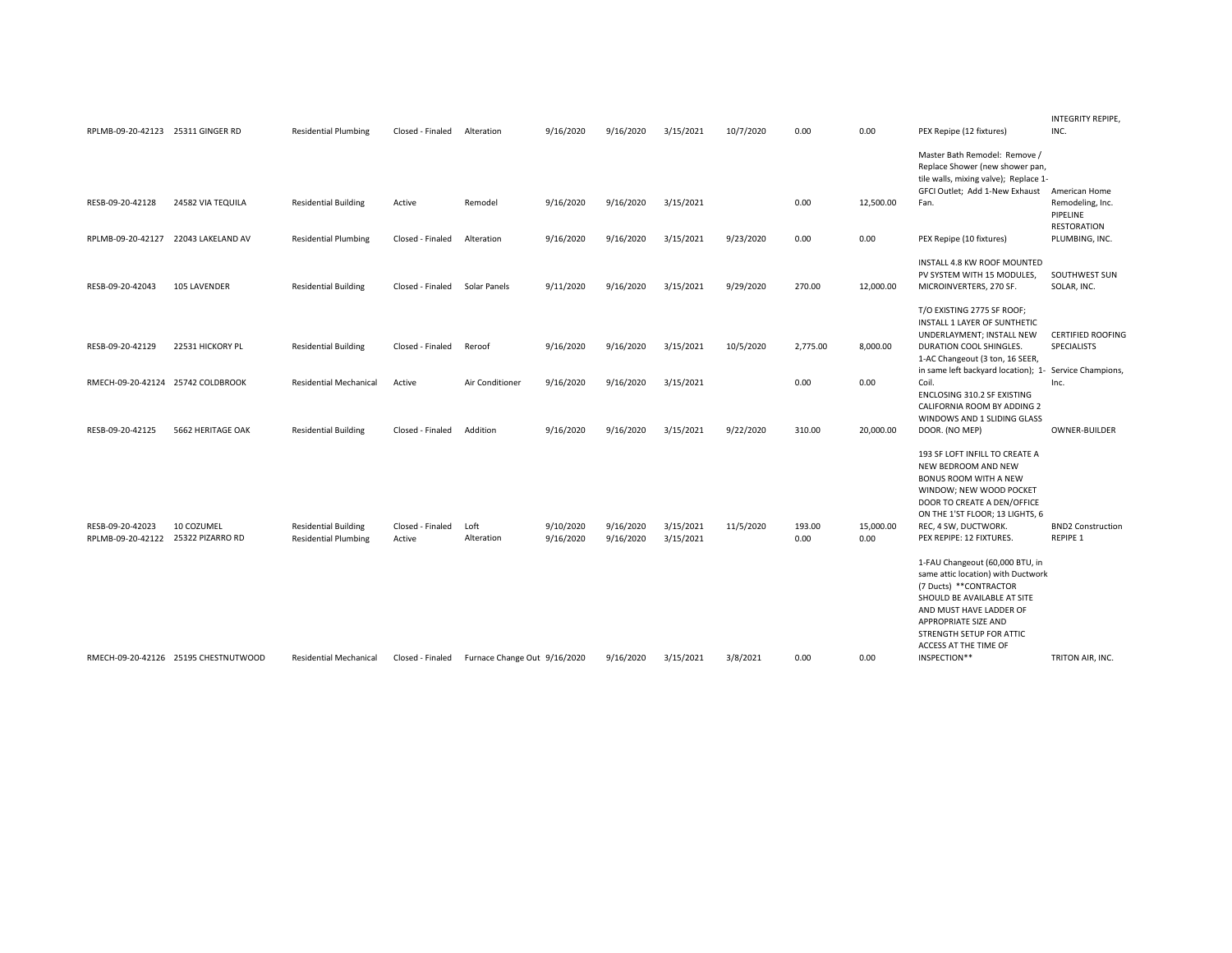| RESB-05-20-39948 | 18 RODEO                                 | <b>Residential Building</b> | Closed - Finaled | Addition     | 5/5/2020  | 9/17/2020 | 3/16/2021 | 5/19/2021  | 372.00   | 74,000.00 | ADDITION AND INTERIOR<br>REMODEL TO SFD - ADDITION (372<br>SF Total): DEMO (E) KITCHEN AND<br>ADD 340 SF TO 1ST FLOOR FOR<br>(N) KITCHEN LOCATION W/<br>ISLAND, (N) WALK-IN PANTRY AND<br>CREATE (N) LAUNDRY ROOM;<br>ADDITION TO HAVE 2 SKYLIGHTS;<br>ALSO, ENCLOSE (E) 32 SF<br>COVERED ENTRY PORCH TO (N)<br>HABITABLE ENTRY FOYER WITH<br>(N) COVERED ENTRY PORCH<br>SUPPORTED BY (N) COLUMN;<br>NEW COVERED PORCH AREA (25<br>SF) ALONG WITH NEW DOOR TO<br>GARAGE. INTERIOR REMODEL<br>(490 SF on 1st Fl.): REMOVE (E)<br>BEARING WALL AND ADD (N)<br>STRUCTURAL BEAMS; MOVE SINK<br>IN POWDER ROOM & (N) DOOR;<br>ALSO, (N) CLOSET. 1-Dishwasher 1-<br>Gas Line 1-Hose Bibb 1-Sink 1-<br>Water Heater (tankless); 21-Rec<br>19-Lights 12-Switches 6-Fixed<br>Appl. (WH, DW, Disp., Oven,<br>Hood, Range); 1-Mech Alt. (Ducts)<br>1-Hood 2-Vent Fans. | <b>CTK Construction</b>                   |
|------------------|------------------------------------------|-----------------------------|------------------|--------------|-----------|-----------|-----------|------------|----------|-----------|-------------------------------------------------------------------------------------------------------------------------------------------------------------------------------------------------------------------------------------------------------------------------------------------------------------------------------------------------------------------------------------------------------------------------------------------------------------------------------------------------------------------------------------------------------------------------------------------------------------------------------------------------------------------------------------------------------------------------------------------------------------------------------------------------------------------------------------------------------------|-------------------------------------------|
|                  |                                          |                             |                  |              |           |           |           |            |          |           | INSTALL 8.16 KW ROOF MOUNTED<br>PV SYSTEM WITH 24 MODULES, 1                                                                                                                                                                                                                                                                                                                                                                                                                                                                                                                                                                                                                                                                                                                                                                                                |                                           |
| RESB-09-20-41933 | 25171 CAMPO ROJO                         | <b>Residential Building</b> | Closed - Finaled | Solar Panels | 9/4/2020  | 9/17/2020 | 3/16/2021 | 11/12/2020 | 472.00   | 16,000.00 | INVERTER, 472 SF.                                                                                                                                                                                                                                                                                                                                                                                                                                                                                                                                                                                                                                                                                                                                                                                                                                           | <b>TESLA</b>                              |
| RESB-09-20-42155 | 25885 TRABUCO RD<br>CARPORT#224-233,318- | <b>Residential Building</b> | Closed - Finaled | Reroof       | 9/17/2020 | 9/17/2020 | 3/16/2021 | 11/9/2020  | 2,800.00 | 15,000.00 | 2800 SF CARPORT REPAIR TO<br>INCLUDE: T/O EXISTING ROOF;<br><b>INSTALL 1 LAYER OF</b><br>UNDERLAYMENT AND HOT MOP;<br><b>RE-ROOF WITH ROCK FINISH</b><br>(PHASE 1 - CARPORTS #224-233<br>and #318-321) @CEDAR GLEN<br>CONDOMINIUMS.                                                                                                                                                                                                                                                                                                                                                                                                                                                                                                                                                                                                                         | <b>CPR BUILDERS</b>                       |
|                  | 25885 TRABUCO RD                         |                             |                  |              |           |           |           |            |          |           | 2000 SF CARPORT REPAIR TO<br>INCLUDE: T/O EXISTING ROOF;<br><b>INSTALL 1 LAYER OF</b><br>UNDERLAYMENT AND HOT MOP;<br>RE-ROOF WITH ROCK FINISH<br>(PHASE 3 - CARPORTS #270-271<br>AND #294-302) @CEDAR GLEN                                                                                                                                                                                                                                                                                                                                                                                                                                                                                                                                                                                                                                                 |                                           |
| RESB-09-20-42157 | CARPORTS#294-302                         | <b>Residential Building</b> | Closed - Finaled | Reroof       | 9/17/2020 | 9/17/2020 | 3/16/2021 | 11/9/2020  | 2,000.00 | 11,000.00 | CONDOMINIUMS.                                                                                                                                                                                                                                                                                                                                                                                                                                                                                                                                                                                                                                                                                                                                                                                                                                               | <b>CPR BUILDERS</b><br>Ameri-Cal Repipe & |
|                  | RPLMB-09-20-42162 21225 JASMINES WAY     | <b>Residential Plumbing</b> | Closed - Finaled | Alteration   | 9/17/2020 | 9/17/2020 | 3/16/2021 | 9/23/2020  | 0.00     | 0.00      | PEX Repipe (14 fixtures)<br>1-Water Heater Changeout (40                                                                                                                                                                                                                                                                                                                                                                                                                                                                                                                                                                                                                                                                                                                                                                                                    | Plumbing, Inc.                            |
|                  | RPLMB-09-20-42153 21102 CALLE DE PASEO   | <b>Residential Plumbing</b> | Closed - Finaled | Water Heater | 9/17/2020 | 9/17/2020 | 3/16/2021 | 9/24/2020  | 0.00     | 0.00      | gal., in same garage location).<br>INSTALL 8.16 KW ROOF MOUNTED<br>PV SYSTEM WITH 24 MODULES. 1<br>INVERTER, 27 KWH ENERGY<br>STORAGE SYSTEM WITH 2<br>POWERWALLS, 225A LOAD                                                                                                                                                                                                                                                                                                                                                                                                                                                                                                                                                                                                                                                                                | <b>Rescue Rooter</b>                      |
| RESB-08-20-41760 | 19252 SLEEPING OAK DR                    | <b>Residential Building</b> | Closed - Finaled | Solar Panels | 8/26/2020 | 9/17/2020 | 3/16/2021 | 2/24/2021  | 472.00   | 31,000.00 | CENTER, 472 SF.<br>PEX Repipe (whole house - 16                                                                                                                                                                                                                                                                                                                                                                                                                                                                                                                                                                                                                                                                                                                                                                                                             | <b>TESLA</b><br>Saddleback Plumbing,      |
|                  | RPLMB-09-20-42163 22832 BELQUEST DR      | <b>Residential Plumbing</b> | Active           | Alteration   | 9/17/2020 | 9/17/2020 | 3/16/2021 |            | 0.00     | 0.00      | fixtures)                                                                                                                                                                                                                                                                                                                                                                                                                                                                                                                                                                                                                                                                                                                                                                                                                                                   | Inc.                                      |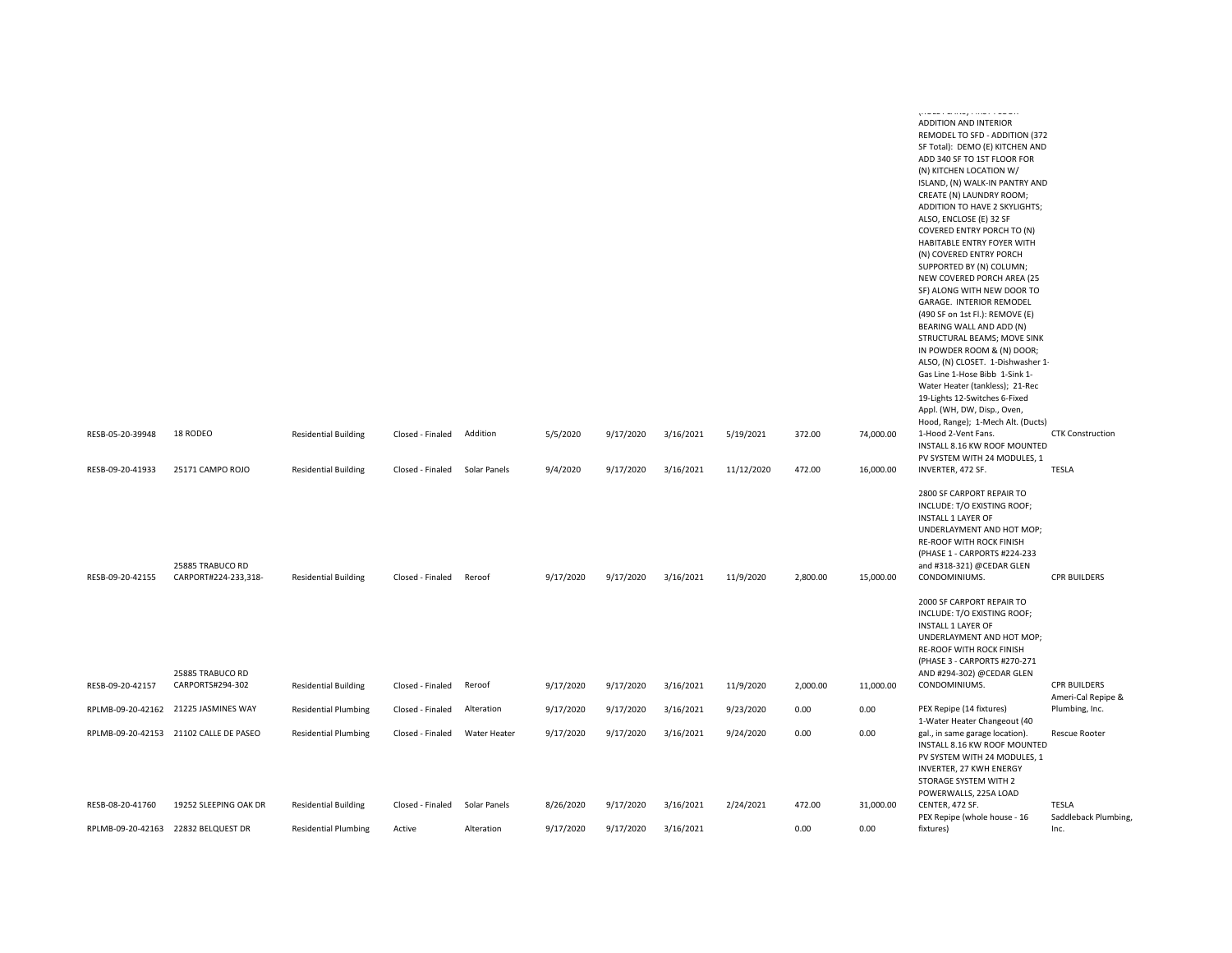| RESB-09-20-42149                       | 21396 MCINTOSH LN                      | <b>Residential Building</b>                                | Closed - Finaled           | Reroof                   | 9/17/2020              | 9/17/2020              | 3/16/2021              | 9/25/2020  | 1,800.00     | 8,000.00     | Tear-off existing roofing (shingles);<br>Install one layer of synthetic<br>underlayment; Install Owens<br>Corning 50 year asphalt shingles in<br>color "Mountainside"                                                                                                                                                                                                                                                                                                               | <b>Professional Roofing</b>                             |
|----------------------------------------|----------------------------------------|------------------------------------------------------------|----------------------------|--------------------------|------------------------|------------------------|------------------------|------------|--------------|--------------|-------------------------------------------------------------------------------------------------------------------------------------------------------------------------------------------------------------------------------------------------------------------------------------------------------------------------------------------------------------------------------------------------------------------------------------------------------------------------------------|---------------------------------------------------------|
| RMECH-09-20-42168 24382 OSPREY ST      |                                        | <b>Residential Mechanical</b>                              | Active                     | Air Conditioner          | 9/17/2020              | 9/17/2020              | 3/16/2021              |            | 0.00         | 0.00         | CHANGE OUT 5T AC IN SIDE YARD<br>AND 100K BTU FURNACE IN ATTIC<br>(BOTH IN SAME LOCATION) WITH<br>COIL, DISCONNECT AND<br>DUCTWORK.                                                                                                                                                                                                                                                                                                                                                 | Polar Bear Heating &<br>Air                             |
|                                        |                                        |                                                            |                            |                          |                        |                        |                        |            |              |              | (ROLL PLANS) New Detached 720<br>SF Accessory Dwelling Unit (ADU)<br>consisting of one bedroom, one<br>bath, walk-in closet, office, kitchen<br>& living room; 1-Bath Tub 1-<br>Clothes Washer 1-Dishwasher 1-<br>Gas Line 2-Hose Bibbs 1-Lav 1-<br>Sink 1-Shower 1-Toilet 1-<br>Tankless Water Heater; 32-Rec<br>18-Lights 15-Switches 8-Fixed<br>Appl. (DW, CW, Disposal, Fan, AC,<br>Hood, Range, Dryer) 1-New Panel<br>1-Subpanel; 1-AC Unit 1-Appl.<br>Vent 1-Hood. ** PRIMARY |                                                         |
| RESB-05-20-39951                       | 21950 MIDCREST DR                      | <b>Residential Building</b>                                | Active                     | New                      | 5/5/2020               | 9/17/2020              | 3/16/2021              |            | 720.00       | 165,000.00   | RESIDENCE is 21942 Midcrest Dr.<br>(1,725 SF appox.)**                                                                                                                                                                                                                                                                                                                                                                                                                              | Blue Ribbon Design<br>Build                             |
| RPLMB-09-20-42161<br>RPLMB-09-20-42164 | 21235 JASMINES WAY<br>21421 FALKIRK LN | <b>Residential Plumbing</b><br><b>Residential Plumbing</b> | Active<br>Closed - Finaled | Alteration<br>Alteration | 9/17/2020<br>9/17/2020 | 9/17/2020<br>9/17/2020 | 3/16/2021<br>3/16/2021 | 9/25/2020  | 0.00<br>0.00 | 0.00<br>0.00 | PEX Repipe (14 fixtures)<br>PEX REPIPE: 15 FIXTURES.<br>Detached, Open Lattice                                                                                                                                                                                                                                                                                                                                                                                                      | Ameri-Cal Repipe &<br>Plumbing, Inc.<br>ALWAYS PLUMBING |
| RESB-09-20-42159                       | 1770 CANYON OAKS LANE                  | <b>Residential Building</b>                                | Active                     | Patio Cover              | 9/17/2020              | 9/17/2020              | 3/16/2021              |            | 140.00       | 4,500.00     | Alumawood Patio Cover (10' x 14' AquaGreen<br>; 140 SF ; ICC ESR #1398)<br>Tear-off existing roofing (shingles);<br>Install one layer of 30 lb. felt;<br>Install Owens Corning asphalt                                                                                                                                                                                                                                                                                              | Landscaping, Inc.                                       |
| RESB-09-20-42160                       | 21191 SKYLARK DR                       | <b>Residential Building</b>                                | Closed - Finaled           | Reroof                   | 9/17/2020              | 9/17/2020              | 9/17/2021              | 9/22/2020  | 2,400.00     | 7,500.00     | shingles.<br>INSTALL 8.16 KW ROOF MOUNTED<br>PV SYSTEM WITH 24 MODULES, 1                                                                                                                                                                                                                                                                                                                                                                                                           | RH Roofing, Inc.                                        |
| RESB-09-20-41929                       | 22785 RUMBLE DR                        | <b>Residential Building</b>                                | Closed - Finaled           | Solar Panels             | 9/3/2020               | 9/17/2020              | 3/16/2021              | 11/25/2020 | 472.00       | 16,000.00    | INVERTER, 472 SF.                                                                                                                                                                                                                                                                                                                                                                                                                                                                   | TESLA                                                   |
|                                        |                                        |                                                            |                            |                          |                        |                        |                        |            |              |              | 2600 SF CARPORT REPAIR TO<br>INCLUDE: T/O EXISTING ROOF;<br><b>INSTALL 1 LAYER OF</b><br>UNDERLAYMENT AND HOT MOP;<br>RE-ROOF WITH ROCK FINISH                                                                                                                                                                                                                                                                                                                                      |                                                         |
| RESB-09-20-42156                       | 25885 TRABUCO RD CARPORT<br>#277-289   | <b>Residential Building</b>                                | Closed - Finaled           | Reroof                   | 9/17/2020              | 9/17/2020              | 3/16/2021              | 11/9/2020  | 2,600.00     | 13,000.00    | (PHASE 2 - CARPORTS #277-289)<br>@CEDAR GLEN CONDOMINIUMS. CPR BUILDERS<br>INSTALL 3.25 KW ROOF MOUNTED                                                                                                                                                                                                                                                                                                                                                                             |                                                         |
| RESB-09-20-42151                       | 23491 WHITE DOVE DR                    | <b>Residential Building</b>                                | Closed - Finaled           | Solar Panels             | 9/17/2020              | 9/17/2020              | 3/16/2021              | 10/7/2020  | 180.00       | 7,150.00     | PV SYSTEM WITH 10 MODULES, 1<br>INVERTER, 180 SF.<br>INSTALL 9.425 KW PV SYSTEM                                                                                                                                                                                                                                                                                                                                                                                                     | Vivint Solar                                            |
| RESB-09-20-42152                       | 24195 BIG TIMBER ST                    | <b>Residential Building</b>                                | Void                       | Solar Panels             | 9/17/2020              | 9/17/2020              | 9/17/2021              | 5/25/2021  | 521.00       | 20,735.00    | WITH 29 MODULES, 1 INVERTER,<br>521 SF.                                                                                                                                                                                                                                                                                                                                                                                                                                             | Vivint Solar                                            |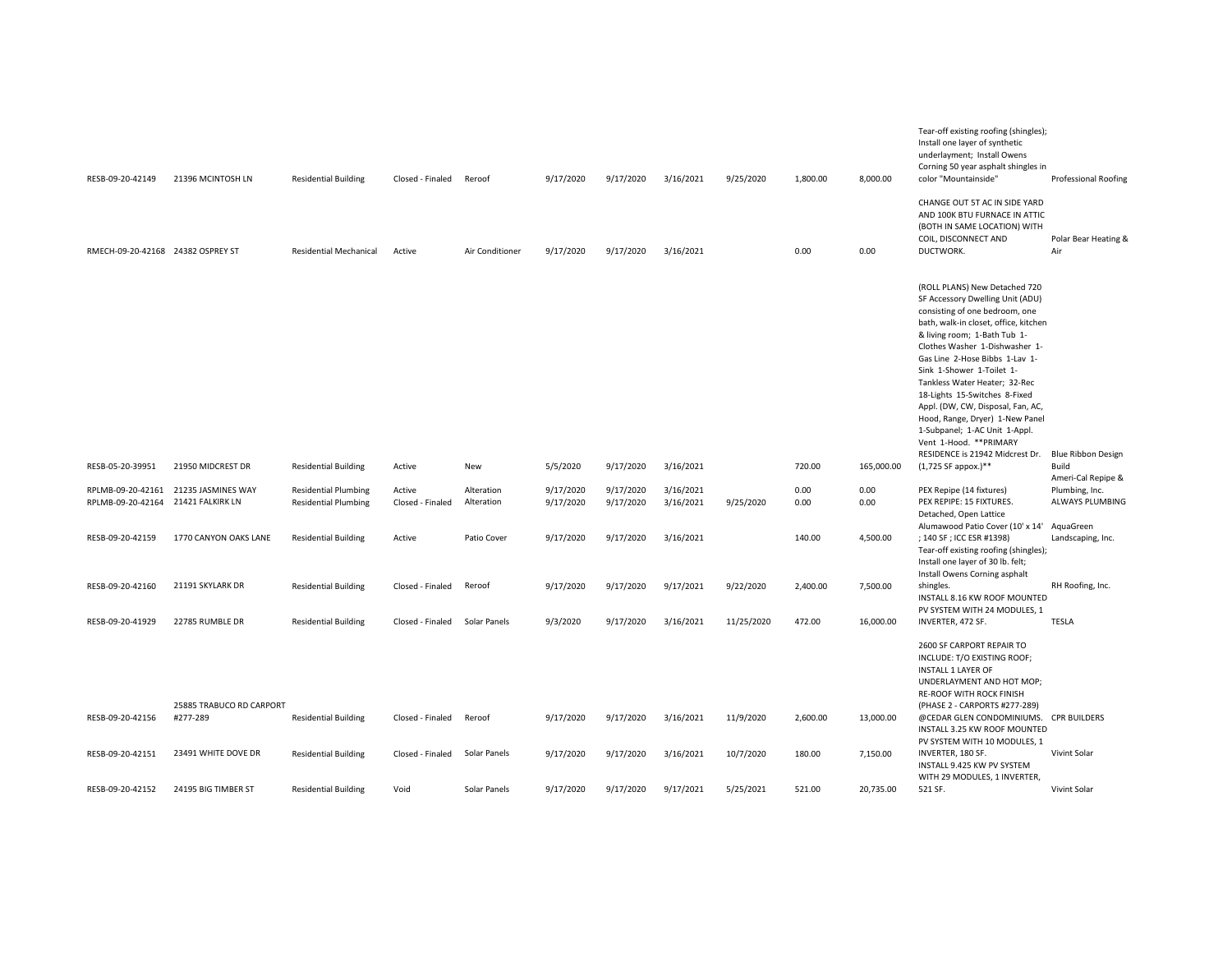|                                      |                                               |                               |                  |                 |           |           |           |            |          |           | INCLUDE: NEW ADA RESTROOMS,<br>NEW PARTITIONS TO CREATE NEW<br>OFFICES, 2 SINKS, 2 SHOWERS, 1<br>WATER FOUNTAIN, 15 REC, 10                                                    |                                                                      |
|--------------------------------------|-----------------------------------------------|-------------------------------|------------------|-----------------|-----------|-----------|-----------|------------|----------|-----------|--------------------------------------------------------------------------------------------------------------------------------------------------------------------------------|----------------------------------------------------------------------|
|                                      |                                               |                               |                  | Tenant          |           |           |           |            |          |           | LIGHTS, 6 SW, DUCTWORK, 2                                                                                                                                                      | JOHN CHRISTOPHER                                                     |
| COMB-06-20-40415 21088 BAKE PKWY     |                                               | <b>Commercial Building</b>    | Closed - Finaled | Improvement     | 6/10/2020 | 9/17/2020 | 3/16/2021 | 12/23/2020 | 939.00   | 80,000.00 | VENT. FANS.<br>INSTALL 11.10 KW ROOF<br>MOUNTED PV SYSTEM WITH 30                                                                                                              | <b>CONSTRUCTION INC</b>                                              |
| RESB-08-20-41647                     | 33 LA PERLA                                   | <b>Residential Building</b>   | Closed - Finaled | Solar Panels    | 8/19/2020 | 9/18/2020 | 3/17/2021 | 10/1/2020  | 550.00   | 30,200.00 | MODULES, 1 INVERTER, 550 SF.<br>REMOVE EXISTING TILES; INSTALL<br>2 LAYERS OF #30                                                                                              | Barnes Solar Inc.                                                    |
| RESB-09-20-42182                     | 25951 DUNDEE DR                               | <b>Residential Building</b>   | Closed - Finaled | Reroof          | 9/18/2020 | 9/18/2020 | 3/17/2021 | 10/5/2020  | 3,400.00 | 5,500.00  | UNDERLAYMENT; RE-INSTALL<br>EXISTING TILES; 3400 SF.                                                                                                                           | <b>CERTIFIED ROOFING</b><br><b>SPECIALISTS</b>                       |
| RESB-09-20-42181                     | 25172 PIZARRO RD                              | <b>Residential Building</b>   | Closed - Finaled | Reroof          | 9/18/2020 | 9/18/2020 | 3/17/2021 | 10/26/2020 | 0.00     | 11,000.00 | T/O THE EXISTING 3000 SF ROOF;<br>INSTALL 1 LAYER OF SYNTHETIC<br>UNDERLAYMENT; INSTALL NEW<br>COMP. SHINGLES.<br>INSTALL 5.76 KW ROOF MOUNTED<br>PV SYSTEM WITH 18 MODULES. 1 | <b>CERTIFIED ROOFING</b><br>SPECIALISTS                              |
| RESB-09-20-41960                     | 24321 LAKEVIEW LN                             | <b>Residential Building</b>   | Closed - Finaled | Solar Panels    | 9/4/2020  | 9/18/2020 | 3/17/2021 | 12/21/2020 | 322.00   | 16,704.00 | INVERTER, 322 SF.                                                                                                                                                              | <b>Clean Power Solutions</b>                                         |
| RMECH-09-20-42172 25431 YOUNTVILLE   |                                               | <b>Residential Mechanical</b> | Closed - Finaled | Air Conditioner | 9/17/2020 | 9/18/2020 | 3/17/2021 | 11/18/2020 | 0.00     | 0.00      | CHANGE OUT 3.5T AC IN PATIO<br>WITH COIL AND DUCTWORK.<br>T/O EXISTING 2300 SF ROOF;<br>INSTALL NEW UNDERLAYMENT<br>AND GAF TIMBERLAND COMP.                                   | <b>1ST CHOICE</b><br><b>HEATHING &amp; AIR</b><br>CONDITIONING, INC. |
| RESB-09-20-42178                     | 24332 GRASS ST                                | <b>Residential Building</b>   | Closed - Finaled | Reroof          | 9/18/2020 | 9/18/2020 | 3/17/2021 | 10/13/2020 | 2,300.00 | 9,800.00  | SHINGLES.                                                                                                                                                                      | JSL Roofing Inc.                                                     |
| RPLMB-09-20-42189                    | 22321 KIRKWOOD                                | <b>Residential Plumbing</b>   | Closed - Finaled | Alteration      | 9/18/2020 | 9/18/2020 | 3/17/2021 | 10/1/2020  | 0.00     | 0.00      | PEX REPIPE: 9 FIXTURES.                                                                                                                                                        | <b>SIMPEX REPIPE</b>                                                 |
| RMECH-09-20-42183 24811 BENT TREE LN |                                               | <b>Residential Mechanical</b> | Active           | Air Conditioner | 9/18/2020 | 9/18/2020 | 3/17/2021 |            | 0.00     | 0.00      | CHANGE OUT 4T ROOFTOP AC<br>UNIT WITH COIL (LIKE FOR LIKE).                                                                                                                    | Dynamic Air Services,<br>Inc.<br><b>GREAT PARK</b>                   |
| RPLMB-09-20-42187                    | 22024 SUMMIT HILL DR                          | <b>Residential Plumbing</b>   | Active           | Alteration      | 9/18/2020 | 9/18/2020 | 3/17/2021 |            | 0.00     | 0.00      | PEX REPIPE: 13 FIXTURES.                                                                                                                                                       | PLUMBING                                                             |
| RPLMB-09-20-42217                    | 26435 MARSHFIELD LN                           | <b>Residential Plumbing</b>   | Closed - Finaled | Alteration      | 9/21/2020 | 9/21/2020 | 3/20/2021 | 10/7/2020  | 0.00     | 0.00      | PEX REPIPE: 13 FIXTURES.                                                                                                                                                       | <b>GREAT PARK</b><br>PLUMBING<br><b>GREAT PARK</b>                   |
| RPLMB-09-20-42218                    | 26408 MOUNTAIN GROVE CIR Residential Plumbing |                               | Closed - Finaled | Alteration      | 9/21/2020 | 9/21/2020 | 3/20/2021 | 10/6/2020  | 0.00     | 0.00      | PEX REPIPE: 13 FIXTURES.                                                                                                                                                       | PLUMBING<br><b>GREAT PARK</b>                                        |
|                                      | RPLMB-09-20-42212 26351 SPRING CREEK CIR      | <b>Residential Plumbing</b>   | Active           | Alteration      | 9/21/2020 | 9/21/2020 | 3/20/2021 |            | 0.00     | 0.00      | PEX REPIPE: 13 FIXTURES.<br>1000 sf r38 insulation in attic;                                                                                                                   | PLUMBING<br><b>SERVICE CHAMPIONS,</b>                                |
| RESB-09-20-42232                     | 21913 ERIE LN                                 | <b>Residential Building</b>   | Active           | Remodel         | 9/21/2020 | 9/21/2020 | 3/20/2021 |            | 0.00     | 0.00      | ductwork (9 ducts).                                                                                                                                                            | LLC<br><b>GREAT PARK</b>                                             |
|                                      | RPLMB-09-20-42213 26441 MARSHFIELD LN         | <b>Residential Plumbing</b>   | Active           | Alteration      | 9/21/2020 | 9/21/2020 | 3/20/2021 |            | 0.00     | 0.00      | PEX REPIPE: 13 FIXTURES.                                                                                                                                                       | PLUMBING                                                             |
| RPLMB-09-20-42224                    | 26212 VINTAGE WOODS RD                        | <b>Residential Plumbing</b>   | Closed - Finaled | Alteration      | 9/21/2020 | 9/21/2020 | 3/20/2021 | 10/6/2020  | 0.00     | 0.00      | PEX Repipe (13 fixtures)                                                                                                                                                       | <b>PACIFIC COAST</b><br>COPPER REPIPE, INC.                          |
|                                      |                                               |                               |                  |                 |           |           |           |            |          |           | 2'D FL MASTER'S BATHROOM<br>REMODEL TO INCLUDE: REMOVE 1<br>NON-LOAD BEARING WALL AND A<br>DOOR; RELOCATE THE TOILET; 2<br>SINKS, 1 TUB; 2 LIGHTS, 1 SW, 1                     | MY NEW HOME<br>PROJECT                                               |
| RESB-09-20-42229                     | 25705 NUGGET                                  | <b>Residential Building</b>   | Closed - Finaled | Remodel         | 9/21/2020 | 9/21/2020 | 3/20/2021 | 1/5/2021   | 0.00     | 0.00      | VENT. FAN.                                                                                                                                                                     | CONSTRUCTION<br><b>GREAT PARK</b>                                    |
|                                      | RPLMB-09-20-42211 22016 NEWBRIDGE WAY         | <b>Residential Plumbing</b>   | Active           | Alteration      | 9/21/2020 | 9/21/2020 | 3/20/2021 |            | 0.00     | 0.00      | PEX REPIPE: 13 FIXTURES.                                                                                                                                                       | PLUMBING                                                             |

939 SF INTERIOR T/I FOR A NEW FITNESS CENTER, WORK TO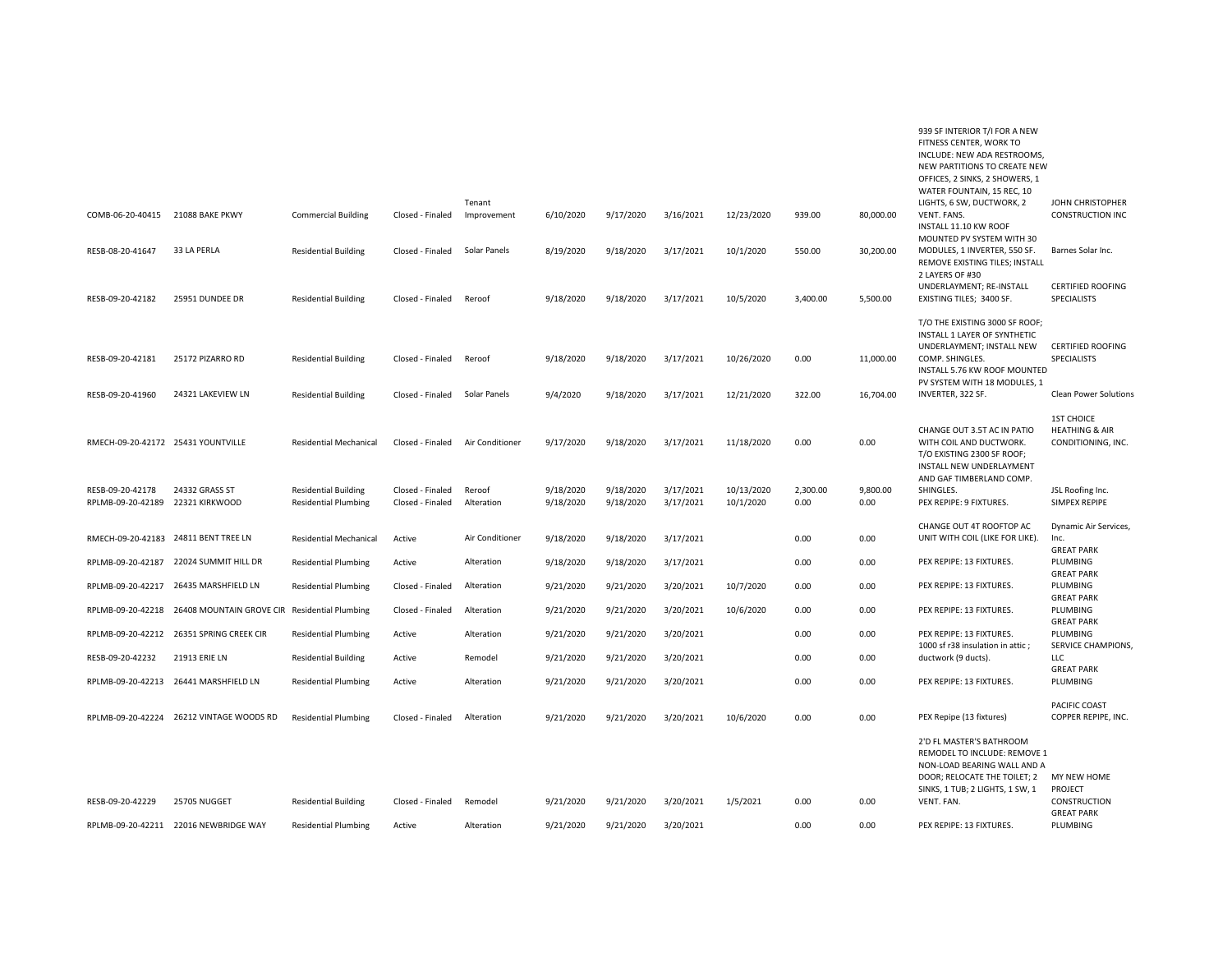| GRAD-06-20-40648                  | <b>TTM 18142</b>                                                | Grading                       | Active           | Rough           | 6/25/2020 | 9/21/2020 |            |            | 0.00     | 0.00      | Rough Grading for Nakase by Toll<br>Brothers TTM 18142                                                                                                                                                                                                                                                     | <b>TOLL BROTHERS</b>                                            |
|-----------------------------------|-----------------------------------------------------------------|-------------------------------|------------------|-----------------|-----------|-----------|------------|------------|----------|-----------|------------------------------------------------------------------------------------------------------------------------------------------------------------------------------------------------------------------------------------------------------------------------------------------------------------|-----------------------------------------------------------------|
| RELEC-09-20-42227                 | 24881 VIA DEL RIO                                               | <b>Residential Electrical</b> | Closed - Finaled | Meter           | 9/21/2020 | 9/21/2020 | 3/20/2021  | 10/8/2020  | 0.00     | 0.00      | MAIN PANEL UPGRADE TO 200A.                                                                                                                                                                                                                                                                                | <b>ANCHOR ELECTRIC</b>                                          |
|                                   | RPLMB-09-20-42219 26357 MOUNTAIN GROVE CIR Residential Plumbing |                               | Active           | Alteration      | 9/21/2020 | 9/21/2020 | 3/20/2021  |            | 0.00     | 0.00      | PEX REPIPE: 13 FIXTURES.<br>INSTALL 12.58 KW ROOF<br>MOUNTED PV SYSTEM WITH 34                                                                                                                                                                                                                             | <b>GREAT PARK</b><br>PLUMBING                                   |
| RESB-09-20-42180                  | 19485 JASPER HILL RD                                            | <b>Residential Building</b>   | Closed - Finaled | Solar Panels    | 9/18/2020 | 9/21/2020 | 3/20/2021  | 10/8/2020  | 710.00   | 30,000.00 | MODULES, MICROINVERTERS,<br>125A COMBINER PANEL 710 SF.<br>CHANGE OUT 5T AC IN BACK YARD<br>AND 100K BTU FURNACE IN                                                                                                                                                                                        | LIM Solutions, Inc.                                             |
|                                   | RMECH-09-20-42222 22952 CEDAR POINT CIR                         | <b>Residential Mechanical</b> | Closed - Finaled | Air Conditioner | 9/21/2020 | 9/21/2020 | 3/20/2021  | 11/3/2020  | 0.00     | 0.00      | <b>GARAGE (BOTH IN SAME</b><br>LOCATION) WITH COIL.                                                                                                                                                                                                                                                        | SELECT HOME<br><b>IMPROVEMENTS</b>                              |
| RPLMB-09-20-42225 21421 CORALITA  |                                                                 | <b>Residential Plumbing</b>   | Closed - Finaled | Alteration      | 9/21/2020 | 9/21/2020 | 3/20/2021  | 10/6/2020  | 0.00     | 0.00      | PEX Repipe (14 fixtures)<br>CHANGE OUT 4T AC IN SIDE YARD<br>AND 48K BTU FURNACE IN CLOSET                                                                                                                                                                                                                 | PACIFIC COAST<br>COPPER REPIPE, INC.                            |
| RMECH-09-20-42233 19381 DORADO DR |                                                                 | Residential Mechanical        | Closed - Finaled | Air Conditioner | 9/21/2020 | 9/21/2020 | 3/20/2021  | 1/12/2021  | 0.00     | 0.00      | (BOTH IN SAME LOCATION) WITH SERVICE CHAMPIONS,<br>COIL.                                                                                                                                                                                                                                                   | LLC                                                             |
|                                   | RPLMB-09-20-42214 26347 SPRING CREEK CIR                        | <b>Residential Plumbing</b>   | Closed - Finaled | Alteration      | 9/21/2020 | 9/21/2020 | 3/20/2021  | 10/8/2020  | 0.00     | 0.00      | PEX REPIPE: 13 FIXTURES.                                                                                                                                                                                                                                                                                   | <b>GREAT PARK</b><br>PLUMBING                                   |
| RESB-09-20-42239                  | 26312, 26316, 26318, 26322,<br>26326 MISTY GLEN                 | <b>Residential Building</b>   | Closed - Finaled | Reroof          | 9/21/2020 | 9/22/2020 | 3/22/2021  | 11/12/2020 | 7,400.00 | 24,050.00 | REROOF 5-UNIT BLDG: Tear-off<br>existing roofing material; Replace<br>plywood deck, as needed; Install<br>leak barrier; Install GAF Tiger Paw<br>underlayment; Install GAF<br>Timberline HDZ RS shingles with<br>flashing components; Eave<br>venting with GAF Intake-Pro;<br>Ridge venting with Ridglass. | FONTAINE<br>WEATHERPROOFING.<br>INC.                            |
| RESB-09-20-42221                  | 24751 LOBO DR                                                   | <b>Residential Building</b>   | Closed - Finaled | Solar Panels    | 9/21/2020 | 9/22/2020 | 3/21/2021  | 9/30/2020  | 468.00   | 33,000.00 | INSTALL 9.62 KW ROOF MOUNTED<br>PV SYSTEM WITH 25 MODULES,<br>MICROINVERTERS, 468 SF.<br>INSTALL NEW 4T AC UNIT IN THE<br>BACK YARD WITH A NEW ELECT.<br>LINE FROM THE METER; CHANGE<br>OUT 80K BTU FURNACE IN THE                                                                                         | <b>PEAK POWER</b><br>SOLUTIONS<br>Airwest Air<br>Conditioning & |
| RESB-09-20-42247                  | 23135 VISTA WAY                                                 | <b>Residential Building</b>   | Closed - Finaled | Remodel         | 9/22/2020 | 9/22/2020 | 3/21/2021  | 10/30/2020 | 0.00     | 0.00      | CLOSET (SAME LOCATION); NEW<br>COIL.<br>Placement & Removal of<br><b>Temporary Traffic Control Devices</b><br>for Excavation that is outside of                                                                                                                                                            | Heating Inc.                                                    |
| ENCRH-08-20-41609                 | Muirlands Blvd Bake Parkway Encroachment                        |                               | Active           | Construction    | 8/17/2020 | 9/22/2020 | 12/21/2020 |            | 0.00     | 0.00      | Lake Forest ROW.                                                                                                                                                                                                                                                                                           | CableCom LLC                                                    |
| RESB-09-20-42236                  | 20835, 20841, 20845, 20851,<br>20855 HEATHERVIEW                | <b>Residential Building</b>   | Closed - Finaled | Reroof          | 9/21/2020 | 9/22/2020 | 3/20/2021  | 3/3/2021   | 7,400.00 | 24,050.00 | REROOF 5-UNIT BLDG: Tear-off<br>existing roofing material; Replace<br>plywood deck, as needed; Install<br>leak barrier; Install GAF Tiger Paw<br>underlayment; Install GAF<br>Timberline HD RS shingles with<br>flashing components; Ridge<br>venting with Ridglass.                                       | <b>FONTAINE</b><br>WEATHERPROOFING,<br>INC.                     |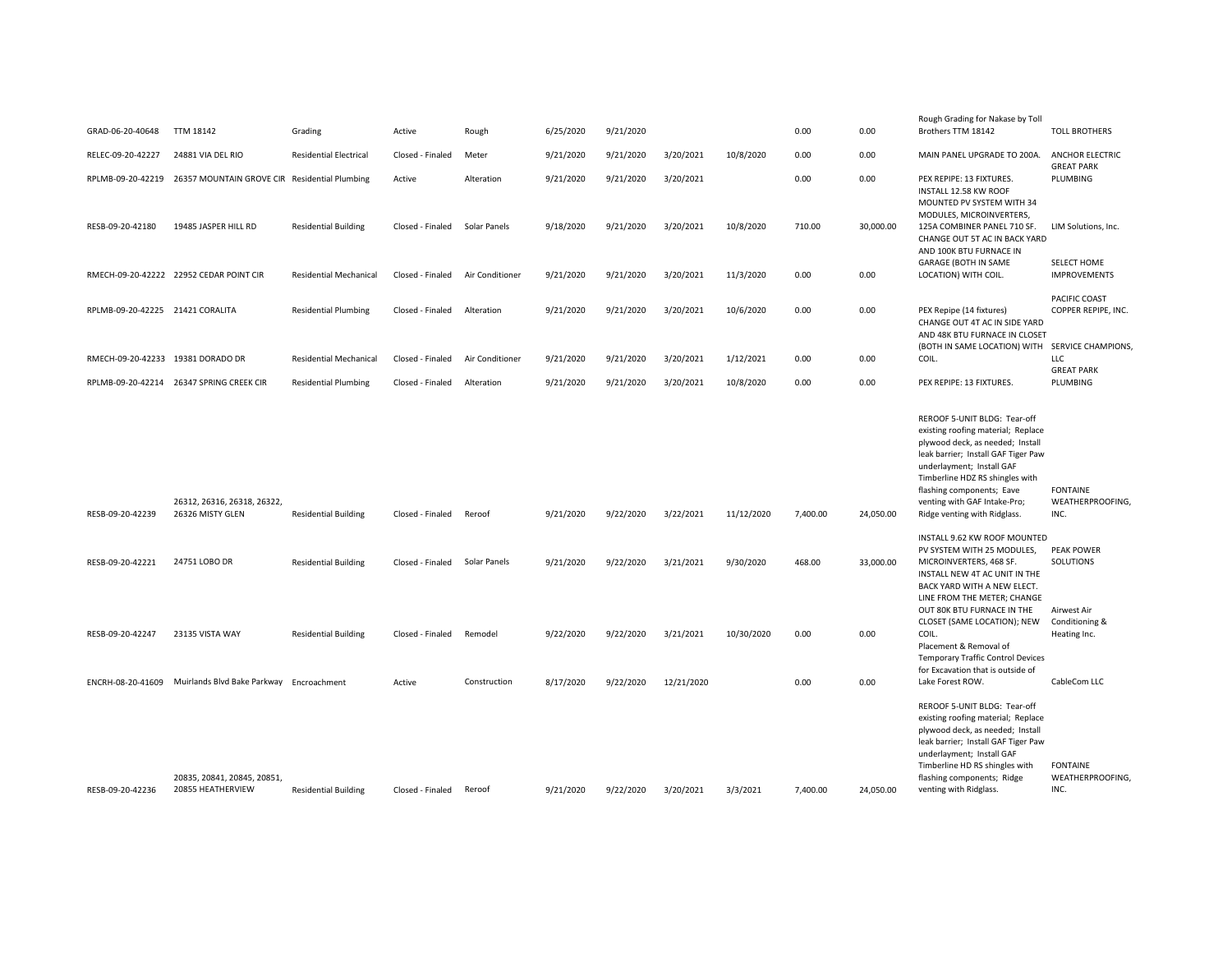|                   |                                      |                               |                  |              |           |           |           |            |          |           | INVERTER, 13.5 KWH ENERGY<br>STORAGE SYSTEM WITH 1 POWER<br>WALL, 125A LOAD CENTER, 200A<br>INTERNAL LOAD CENTER, 236<br>SF.*11/06/20 revision to move<br>equipment into garage and change<br>panel layout.* *11/23/20 revision            |                              |
|-------------------|--------------------------------------|-------------------------------|------------------|--------------|-----------|-----------|-----------|------------|----------|-----------|--------------------------------------------------------------------------------------------------------------------------------------------------------------------------------------------------------------------------------------------|------------------------------|
| RESB-09-20-41930  | 12 ECLIPSE                           | <b>Residential Building</b>   | Closed - Finaled | Solar Panels | 9/3/2020  | 9/22/2020 | 5/22/2021 | 11/23/2020 | 236.00   | 16,000.00 | to change panel layout*                                                                                                                                                                                                                    | TESLA                        |
| SIGN-09-20-42263  | 23622 ROCKFIELD BLVD                 | Sign                          | Closed - Finaled | Wall Sign    | 9/22/2020 | 9/22/2020 | 3/21/2021 | 4/8/2021   | 21.60    | 0.00      | INSTALL (3) ILLUMINATED<br>CHANNEL LETTER WALL SIGNS<br>FOR "UMAI SAVORY HOT DOGS". Direct Sign                                                                                                                                            |                              |
| RESB-09-20-42220  | <b>16 FLORES</b>                     | <b>Residential Building</b>   | Closed - Finaled | Solar Panels | 9/21/2020 | 9/22/2020 | 7/4/2021  | 1/21/2021  | 468.00   | 15,600.00 | INSTALL 9.62 KW ROOF MOUNTED<br>PV SYSTEM WITH 26 MODULES,<br>MICRO-INVERTERS, 468 SF.                                                                                                                                                     | Aikyum Solar                 |
|                   |                                      |                               |                  |              |           |           |           |            |          |           | REROOF 5-UNIT BLDG: Tear-off<br>existing roofing material; Replace<br>plywood deck, as needed; Install<br>leak barrier; Install GAF Tiger Paw<br>underlayment; Install GAF<br>Timberline HD RS shingles with                               | <b>FONTAINE</b>              |
|                   | 26211, 26215, 26221, 26225,          |                               |                  |              |           |           |           |            |          |           | flashing components; Ridge                                                                                                                                                                                                                 | WEATHERPROOFING,             |
| RESB-09-20-42240  | 26231 THISTLE GLEN                   | <b>Residential Building</b>   | Active           | Reroof       | 9/21/2020 | 9/22/2020 | 3/22/2021 |            | 7,400.00 | 24,050.00 | venting with Ridglass.                                                                                                                                                                                                                     | INC.                         |
| RELEC-09-20-42188 | 627 ATHOS                            | <b>Residential Electrical</b> | Active           | Remodel      | 9/18/2020 | 9/22/2020 | 6/6/2021  |            | 0.00     | 0.00      | INSTALL (2) EV WALL CHARGERS<br>INSIDE THE GARAGE.<br>MAIN PANEL UPGRADE TO 200A;<br>INSTALL AN EV WALL CHARGER                                                                                                                            | TESLA<br>A-HOME SERVICES,    |
| RELEC-09-20-42256 | 25072 PASEO CIPRES                   | <b>Residential Electrical</b> | Active           | Remodel      | 9/22/2020 | 9/22/2020 | 3/21/2021 |            | 0.00     | 0.00      | INSIDE THE GARAGE.                                                                                                                                                                                                                         | INC.                         |
|                   |                                      |                               |                  |              |           |           |           |            |          |           | 1-New AC Unit (3 ton, 14 SEER, in<br>right side yard) including<br>electrical; 1-Coil; 1-FAU<br>Changeout (60,000 BTU, in same                                                                                                             | Dynamic Air Services,        |
|                   | RMECH-09-20-42255 24091 SILVERBAY DR | <b>Residential Mechanical</b> | Active           | Alteration   | 9/22/2020 | 9/22/2020 | 3/21/2021 |            | 0.00     | 0.00      | closet location) with 9 Ducts.                                                                                                                                                                                                             | Inc.                         |
| RELEC-09-20-42251 | 33 LA PERLA                          | <b>Residential Electrical</b> | Closed - Finaled | Meter        | 9/22/2020 | 9/22/2020 | 3/21/2021 | 9/28/2020  | 0.00     | 0.00      | MAIN PANEL UPGRADE TO 200A.                                                                                                                                                                                                                | Barnes Solar Inc.            |
|                   | 21042, 21046, 21052, 21056,          |                               |                  |              |           |           |           |            |          |           | REROOF 5-UNIT BLDG: Tear-off<br>existing roofing material; Replace<br>plywood deck, as needed; Install<br>leak barrier; Install GAF Tiger Paw<br>underlayment; Install GAF<br>Timberline HD RS shingles with<br>flashing components; Ridge | FONTAINE<br>WEATHERPROOFING, |
| RESB-09-20-42237  | 21062 BERRY GLEN                     | <b>Residential Building</b>   | Active           | Reroof       | 9/21/2020 | 9/22/2020 | 3/22/2021 |            | 7.400.00 | 24,050.00 | venting with Ridglass.                                                                                                                                                                                                                     | INC.                         |

INSTALL 4.08 KW ROOF MOUNTED PV SYSTEM WITH 12 MODULES, 1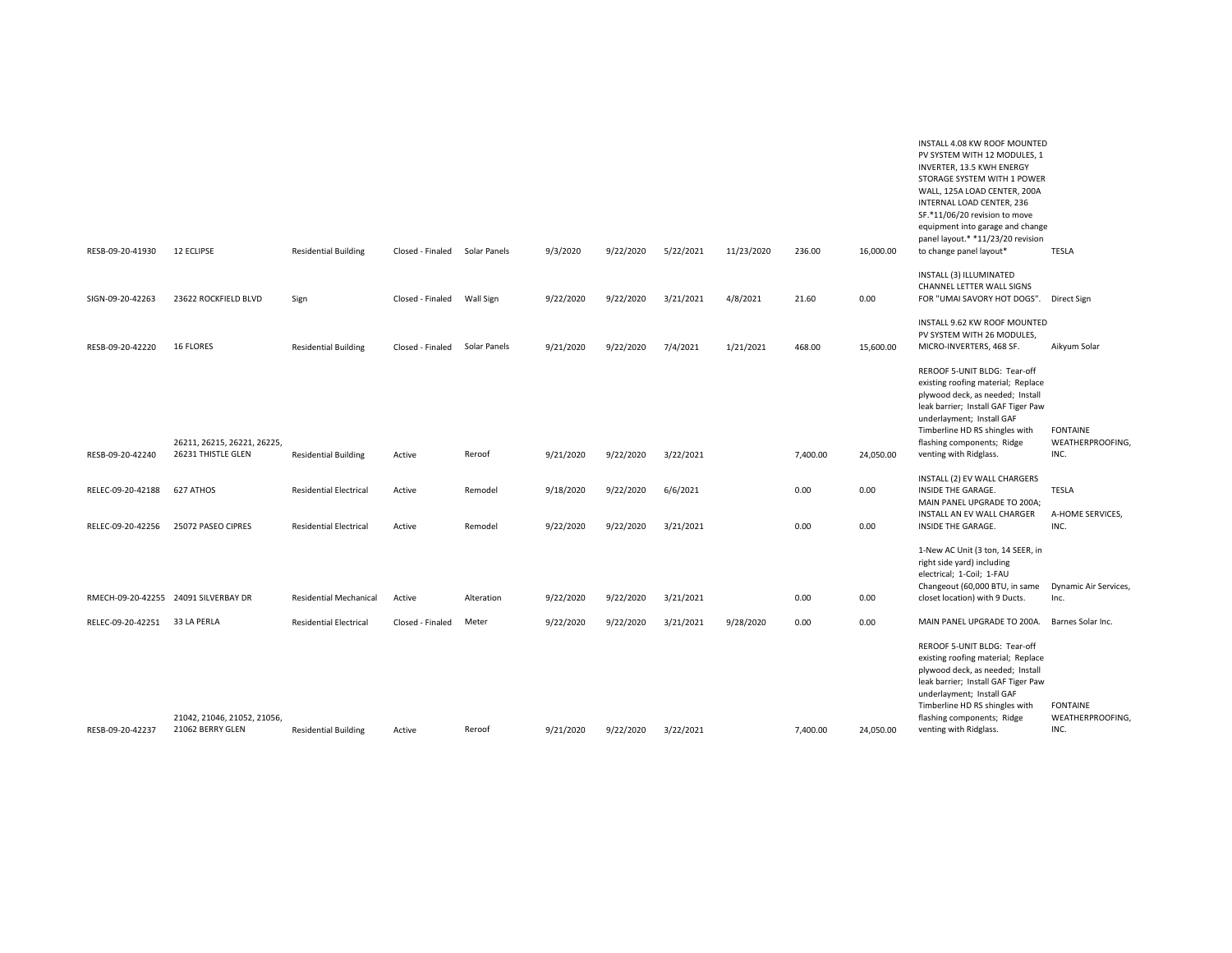|                   |                                                  |                               |                  |            |           |           |           |            |          |            | REROOF 4-UNIT BLDG: Tear-off<br>existing roofing material; Replace<br>plywood deck, as needed; Install<br>leak barrier; Install GAF Tiger Paw<br>underlayment; Install GAF                                                                                           |                                             |
|-------------------|--------------------------------------------------|-------------------------------|------------------|------------|-----------|-----------|-----------|------------|----------|------------|----------------------------------------------------------------------------------------------------------------------------------------------------------------------------------------------------------------------------------------------------------------------|---------------------------------------------|
| RESB-09-20-42238  | 21041, 21045, 21051, 21055<br><b>BERRY GLEN</b>  | <b>Residential Building</b>   | Active           | Reroof     | 9/21/2020 | 9/22/2020 | 3/22/2021 |            | 6,000.00 | 19,950.00  | Timberline HD RS shingles with<br>flashing components; Ridge<br>venting with Ridglass.<br>T/O EXISTING 3100 SF WOOD<br>SHAKE ROOF; INSTALL 7/16" OSB;<br>INSTALL 2 LAYERS OF 30# FELT;<br><b>INSTALL NEW EAGLITE</b><br>PANDEROSA TILES (7.2 PSF -                   | <b>FONTAINE</b><br>WEATHERPROOFING,<br>INC. |
| RESB-09-20-42261  | 21686 RUSHFORD DR                                | <b>Residential Building</b>   | Closed - Finaled | Reroof     | 9/22/2020 | 9/22/2020 | 3/21/2021 | 10/30/2020 | 3,100.00 | 23,000.00  | IAPMO ER #1900).                                                                                                                                                                                                                                                     | Norland Roofing, Inc.                       |
| RESB-09-20-42235  | 20875, 20881, 20885, 20891,<br>20895 HEATHERVIEW | <b>Residential Building</b>   | Closed - Finaled | Reroof     | 9/21/2020 | 9/22/2020 | 3/22/2021 | 11/12/2020 | 7,400.00 | 24,050.00  | REROOF 5-UNIT BLDG: Tear-off<br>existing roofing material; Replace<br>plywood deck, as needed; Install<br>leak barrier; Install GAF Tiger Paw<br>underlayment; Install GAF<br>Timberline HD RS shingles with<br>flashing components; Ridge<br>venting with Ridglass. | <b>FONTAINE</b><br>WEATHERPROOFING,<br>INC. |
| RELEC-09-20-42254 | 22765 BAYFRONT LN                                | <b>Residential Electrical</b> | Closed - Finaled | Meter      | 9/22/2020 | 9/22/2020 | 3/21/2021 | 12/29/2020 | 0.00     | 0.00       | MAIN PANEL UPGRADE TO 200A.                                                                                                                                                                                                                                          | MR ELECTRIC OF<br>ORANGE                    |
|                   | RMECH-09-20-42276 28621 CEDAR RIDGE RD           | <b>Residential Mechanical</b> | Active           | Alteration | 9/23/2020 | 9/23/2020 | 3/22/2021 |            | 0.00     | 0.00       | 1-Heat Pump Changeout (5 ton, 17<br>SEER, in same right side yard<br>location); 1-Coil; 1-Air Handler<br>Changeout (in same attic location);<br>Ductwork (10 ducts).                                                                                                 | Tactical Air, Inc.                          |
| RESB-09-20-41906  | 207/209 DENALI                                   | <b>Residential Building</b>   | Closed - Finaled | New        | 9/2/2020  | 9/23/2020 | 3/22/2021 | 4/23/2021  | 4,597.00 | 615,800.00 | A New MFD Duplex Townhome<br>"Oreste" Plan 3AR-4AR / 4597 SF /<br>Garage 896 SF / 228 SF Front<br>Porch / 282 SF 2nd. & 3rd. Floor<br>Deck / 25 SF Utility / Home Site # LENNAR HOMES OF<br>53-54 (Duplex - Phase 5)                                                 | CALIFORNIA, INC.                            |
|                   |                                                  |                               |                  |            |           |           |           |            |          |            | A New MFD Duplex Townhome<br>"Oreste" Plan 1B-2B / 3,887 SF /<br>Garage 900 SF / 36 SF Covered<br>Entry / 114 SF Covered Parking /                                                                                                                                   |                                             |
| RESB-09-20-41908  | 215/217 DENALI                                   | <b>Residential Building</b>   | Closed - Finaled | New        | 9/2/2020  | 9/23/2020 | 7/26/2021 | 5/4/2021   | 3,887.00 | 515,554.00 | 21 SF Utility / Homesite #57-58<br>(Duplex - Phase 5)<br>NEW GAS LINE TO BBQ, FIRE PIT<br>AND FUTURE POOL/SPA; NEW                                                                                                                                                   | <b>LENNAR HOMES OF</b><br>CALIFORNIA, INC.  |
| RESB-09-20-42274  | 1071 SUMMIT OAK DRIVE                            | <b>Residential Building</b>   | Active           | Remodel    | 9/23/2020 | 9/23/2020 | 3/22/2021 |            | 0.00     | 0.00       | ELECT LINE WITH UP TO 3<br>OUTLETS, 5 LIGHTS.                                                                                                                                                                                                                        | OWNER-BUILDER                               |
| SIGN-09-20-42170  | 21682 LAKE FOREST DR                             | Sign                          | Closed - Finaled | Monument   | 9/17/2020 | 9/23/2020 | 3/22/2021 | 10/28/2020 | 20.00    | 1,000.00   | 1-New Monument Sign reading<br>"Welcome to Santiago de<br>Compostela Catholic Church"                                                                                                                                                                                | OWNER/BUILDER                               |
| RESB-09-20-42277  | 22511 COSTA BELLA DR                             | <b>Residential Building</b>   | Closed - Finaled | Reroof     | 9/23/2020 | 9/23/2020 | 3/22/2021 | 10/20/2020 | 2,700.00 | 8,500.00   | Tear-off and dispose of existing<br>roofing material; Install new<br>synthetic underlayment; Install<br>new GAF Timberline comp.<br>shingles.                                                                                                                        | American Supreme<br>Roofing                 |
|                   |                                                  |                               |                  |            |           |           |           |            |          |            |                                                                                                                                                                                                                                                                      |                                             |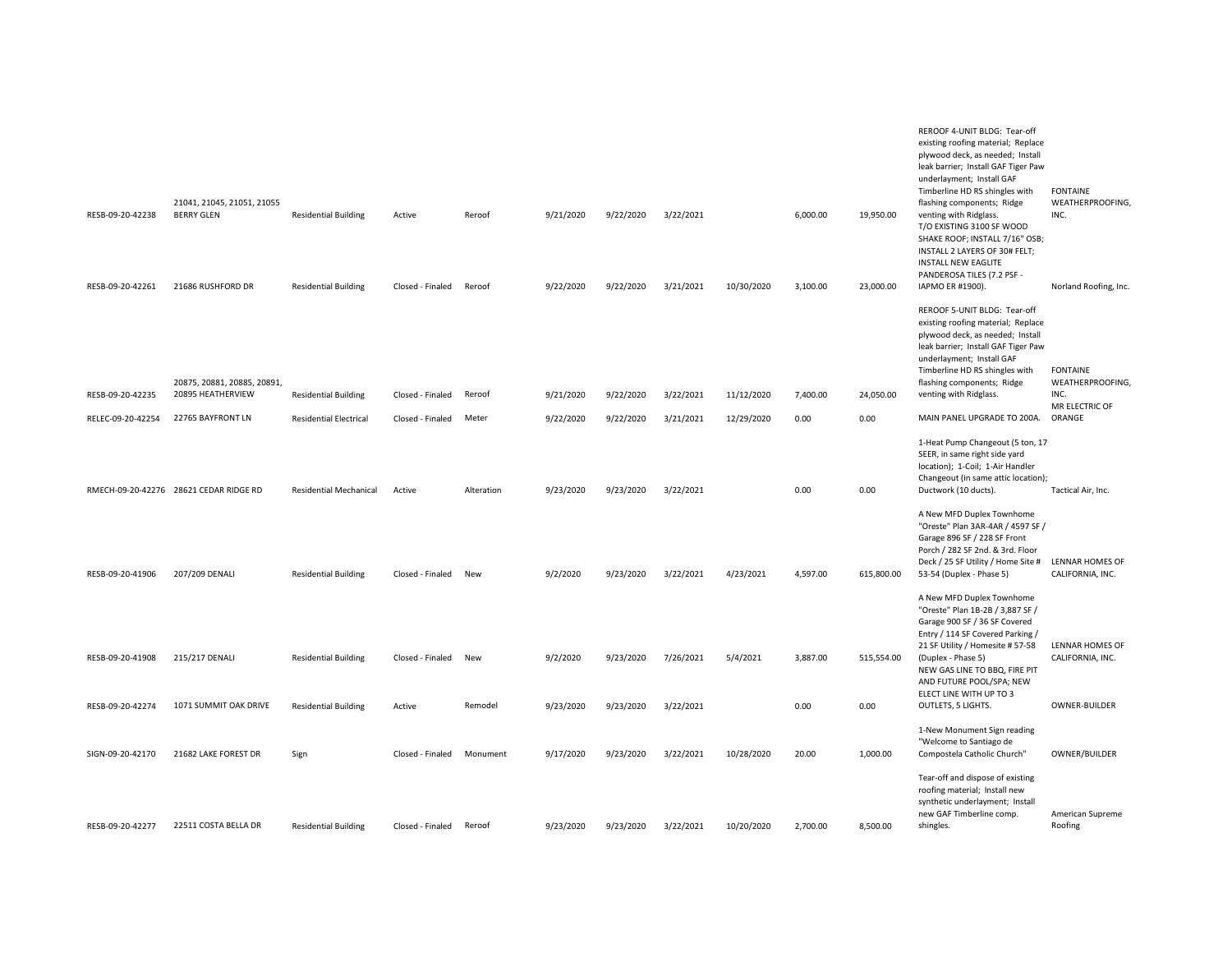|                                  | RPLMB-09-20-42275 28571 CHIMNEY ROCK CIR | <b>Residential Plumbing</b>   | Active           | Alteration   | 9/23/2020  | 9/23/2020 | 3/22/2021 |            | 0.00     | 0.00       | PEX Repipe (12 fixtures)                                                                                                                                                                                                                                                                                                                                                                                                      | INTEGRITY REPIPE,<br>INC.                  |
|----------------------------------|------------------------------------------|-------------------------------|------------------|--------------|------------|-----------|-----------|------------|----------|------------|-------------------------------------------------------------------------------------------------------------------------------------------------------------------------------------------------------------------------------------------------------------------------------------------------------------------------------------------------------------------------------------------------------------------------------|--------------------------------------------|
| RESB-09-20-41905                 | 203/205 DENALI                           | <b>Residential Building</b>   | Closed - Finaled | New          | 9/2/2020   | 9/23/2020 | 3/22/2021 | 4/22/2021  | 3,887.00 | 515,554.00 | A New MFD Duplex Townhome<br>"Oreste" Plan 1AR-2AR / 3,887 SF<br>/ Garage 900 SF / 24 SF Covered<br>Entry / 114 SF Covered Parking /<br>21 SF Utility / Homesite # 51-52<br>(Phase 5 Duplex)                                                                                                                                                                                                                                  | <b>LENNAR HOMES OF</b><br>CALIFORNIA, INC. |
| RESB-09-20-41907                 | 211/213 DENALI                           | <b>Residential Building</b>   | Closed - Finaled | New          | 9/2/2020   | 9/23/2020 | 3/22/2021 | 5/4/2021   | 4,597.00 | 615,800.00 | A New MFD Duplex Townhome<br>"Oreste" Plan 3B-4B / 4597 SF /<br>Garage 896 SF / 226 SF Front<br>Porch / 282 SF 2nd. & 3rd. Floor<br>Deck / 25 SF Utility / Home Site #<br>55-56 (Duplex - Phase 5)                                                                                                                                                                                                                            | LENNAR HOMES OF<br>CALIFORNIA, INC.        |
| RESB-11-19-36675                 | 21371 VISTA ESTATE DR                    | <b>Residential Building</b>   | Active           | <b>New</b>   | 11/21/2019 | 9/24/2020 | 3/23/2021 |            | 1,972.00 | 200,000.00 | New Detached, Single-Story<br>Workshop / Storage Building<br>(1,972 SF) with One Bathroom, a<br>roll-up door and 2 doors; 2-Sets<br>of New Concrete Stairs from main<br>property down to new detached<br>workshop; New Property Line<br>Block Walls surrounding new<br>structure (some retaining); 3-<br>Sinks 1-Shower 1-Toilet; 16-Rec<br>13-Lights 9-Switches 1-Elec.<br>Water Heater 1-Subpanel (200<br>amp); 1-Vent Fan. | OWNER/BUILDER                              |
|                                  |                                          |                               |                  |              |            |           |           |            |          |            | INSTALL 6.9 KW ROOF MOUNTED<br>PV SYSTEM WITH 20 MODULES,                                                                                                                                                                                                                                                                                                                                                                     |                                            |
| RESB-09-20-42215                 | 25082 SHAVER LAKE CIR                    | <b>Residential Building</b>   | Closed - Finaled | Solar Panels | 9/21/2020  | 9/24/2020 | 3/23/2021 | 10/1/2020  | 369.00   | 21,000.00  | MICROCONVERTERS. 369 SF.<br>60K BTU FURNACE/COIL IN<br>GARAGE AND 3.5 TON AC<br>CONDENSOR ON SIDE YARD<br>CHANGOUT ALL IN SAME                                                                                                                                                                                                                                                                                                | SOLARMAX<br>Cool Air Technologies,         |
| RMECH-09-20-42292 25251 ARDER CT |                                          | <b>Residential Mechanical</b> | Closed - Finaled | Alteration   | 9/24/2020  | 9/24/2020 | 3/23/2021 | 10/12/2020 | 0.00     | 0.00       | LOCATION.<br>A New SFD "Amara @ Serrano                                                                                                                                                                                                                                                                                                                                                                                       | Inc.                                       |
| RESB-09-20-41903                 | 625 CARDONA                              | <b>Residential Building</b>   | Closed - Finaled | New          | 9/2/2020   | 9/24/2020 | 3/23/2021 | 6/11/2021  | 2,638.00 | 341,222.00 | Summit" Plan 1C-R / 2,638 sq. ft. /<br>Garage 454 sq. ft. / Porch 57 sq. ft.<br>/ Outdoor Room 161 SF / View<br>Deck 161 SF / (9) Solar Panels<br>2.88/3.06 Kw / Lot 81                                                                                                                                                                                                                                                       | <b>LENNAR HOMES OF</b><br>CA, INC.         |
| RESB-09-20-41900                 | 632 CARDONA                              | <b>Residential Building</b>   | Closed - Finaled | New          | 9/2/2020   | 9/24/2020 | 3/23/2021 | 6/10/2021  | 2,656.00 | 341,222.00 | A New SFD "Amara @ Serrano<br>Summit" Plan 1A / 2,656 sq. ft. /<br>Garage 462 sq. ft. / Porch 57 sq. ft.<br>/ Outdoor Room 161 SF / View<br>Deck 161 SF / Deck 70 SF / (9)<br>Solar Panels 2.88/3.06 Kw / Lot 74 CA, INC.<br>Reroof house, attached garage<br>and patio roof (2,742 SF): Tear-off<br>existing roofing material; Replace<br>sheathing; Install new                                                             | LENNAR HOMES OF                            |
| RESB-09-20-42294                 | 22982 DUNE MEAR RD                       | <b>Residential Building</b>   | Closed - Finaled | Reroof       | 9/24/2020  | 9/24/2020 | 3/23/2021 | 10/2/2020  | 2,742.00 | 10,000.00  | underlayment; Install new comp.<br>shingles.                                                                                                                                                                                                                                                                                                                                                                                  | Prestige Roofing                           |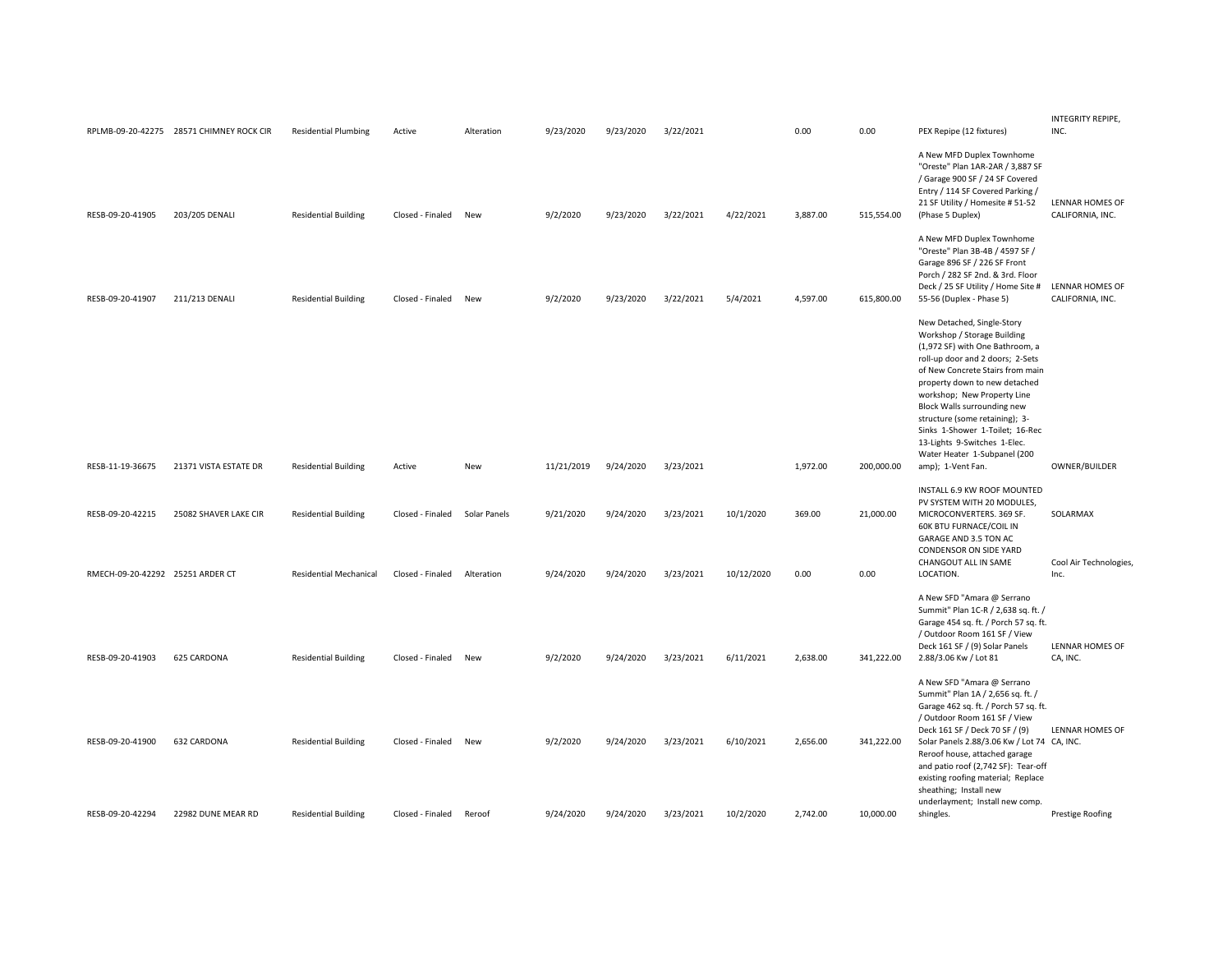| RESB-09-20-42295               | <b>78 PINNACLE</b>                  | <b>Residential Building</b>   | Closed - Finaled Solar Panels |            | 9/24/2020 | 9/24/2020 | 3/23/2021 | 12/16/2020 | 236.00   | 8,000.00   | INSTALL 4.08 KW ROOF MOUNTED<br>PV SYSTEM WITH 17 MODULES. 1<br><b>INVERTER 236 SF.</b>                                                                                                                                                                                                                                    | <b>TESLA</b>                         |
|--------------------------------|-------------------------------------|-------------------------------|-------------------------------|------------|-----------|-----------|-----------|------------|----------|------------|----------------------------------------------------------------------------------------------------------------------------------------------------------------------------------------------------------------------------------------------------------------------------------------------------------------------------|--------------------------------------|
| RESB-09-20-41898               | 620 CARDONA                         | <b>Residential Building</b>   | Closed - Finaled              | New        | 9/2/2020  | 9/24/2020 | 8/9/2021  | 6/9/2021   | 2,698.00 | 340,537.00 | A New SFD "Amara" Plan 3A /<br>2,698 sq. ft. / Garage 421 sq. ft. /<br>Porch 26 sq. ft. / Outdoor Room<br>192 sq. Ft. / Deck 154 Sq. Ft. / (9) LENNAR HOMES OF<br>Solar Panels 2.88/3.06 Kw / Lot 76 CA, INC.<br>A New SFD "Amara @ Serrano<br>Summit" Plan 2-B / 2,639 sq. ft. /<br>Garage 424 sq. ft. / Porch 41 sq. ft. |                                      |
| RESB-09-20-41904               | 631 CARDONA                         | <b>Residential Building</b>   | Closed - Finaled              | New        | 9/2/2020  | 9/24/2020 | 3/23/2021 | 6/15/2021  | 2,639.00 | 333,504.00 | / Outdoor Room 134 SF / Deck<br>134 SF / (9) Solar Panels 2.88/3.06 LENNAR HOMES OF<br>$Kw /$ Lot 82<br>A New SFD "Amara @ Serrano<br>Summit" Plan 2-CR/ 2,643 sq. ft. /                                                                                                                                                   | CA, INC.                             |
| RESB-09-20-41878               | 614 CARDONA                         | <b>Residential Building</b>   | Closed - Finaled              | New        | 9/1/2020  | 9/24/2020 | 9/13/2021 | 6/10/2021  | 2,643.00 | 333,504.00 | Garage 424 sq. ft. / Porch 29 sq. ft.<br>/ Outdoor Room 134 SF / Deck<br>134 SF / (9) Solar Panels 2.88/3.06 LENNAR HOMES OF<br>Kw / Lot 77.<br>A New SFD "Serrano Summit" Plan<br>3B-R / 2,696 sq. ft. / Garage 421<br>sq. ft. / Porch 23 sq. ft. / Outdoor                                                               | CA, INC.                             |
| RESB-09-20-41902               | 619 CARDONA                         | <b>Residential Building</b>   | Closed - Finaled              | New        | 9/2/2020  | 9/24/2020 | 3/23/2021 | 6/11/2021  | 2,696.00 | 340,537.00 | Room 192 sq. Ft. / Deck 154 Sq. Ft.<br>/ (9) Solar Panels 2.88/3.06 Kw<br>/Lot 80<br>A New SFD "Amara @ Serrano<br>Summit" Plan 2-B / 2,639 sq. ft. /<br>Garage 424 sq. ft. / Porch 41 sq. ft.                                                                                                                             | <b>LENNAR HOMES OF</b><br>CA, INC.   |
| RESB-09-20-41899               | 626 CARDONA                         | <b>Residential Building</b>   | Closed - Finaled              | <b>New</b> | 9/2/2020  | 9/24/2020 | 3/23/2021 | 6/10/2021  | 2,639.00 | 333,504.00 | / Outdoor Room 134 SF / Deck<br>134 SF / (9) Solar Panels 2.88/3.06 LENNAR HOMES OF<br>Kw / Lot 75                                                                                                                                                                                                                         | CA, INC.                             |
|                                | RMECH-09-20-42280 24082 LARKWOOD LN | <b>Residential Mechanical</b> | Closed - Finaled              | Alteration | 9/23/2020 | 9/25/2020 | 3/24/2021 | 11/2/2020  | 0.00     | 0.00       | 1-AC Changeout (5 ton, 14 SEER,<br>in same location - rear of left side<br>yard) with Disconnect; 1-Coil; 1-<br>FAU Changeout (100,000 BTU, in<br>same closet location).                                                                                                                                                   | White Mechanical,<br>Inc.            |
|                                | RPLMB-09-20-42334 26476 OLIVEWOOD   | <b>Residential Plumbing</b>   | Closed - Finaled              | Alteration | 9/25/2020 | 9/25/2020 | 3/24/2021 | 10/1/2020  | 0.00     | 0.00       | PEX Repipe (12 fixtures)<br>1-AC Changeout (5 ton, in same<br>rear yard location) with                                                                                                                                                                                                                                     | Ameri-Cal Repipe &<br>Plumbing, Inc. |
|                                | RMECH-09-20-42337 25112 PASEO ABETO | <b>Residential Mechanical</b> | Active                        | Alteration | 9/25/2020 | 9/25/2020 | 3/24/2021 |            | 0.00     | 0.00       | Disconnect; 1-Coil; 1-FAU<br>Changeout (100,000 BTU in same<br>garage location).                                                                                                                                                                                                                                           | White Mechanical,<br>Inc.            |
| RMECH-09-20-42338 59 FAIRFIELD |                                     | <b>Residential Mechanical</b> | Closed - Finaled              | Alteration | 9/25/2020 | 9/25/2020 | 3/24/2021 | 10/23/2020 | 0.00     | 0.00       | 1-AC Changeout (4 ton, in same<br>rear yard location) with<br>Disconnect; 1-Coil; 1-FAU<br>Changeout (80,000 BTU, in same<br>attic location). ** CONTRACTOR<br>SHOULD BE AVAILABLE AT SITE<br>AND MUST HAVE LADDER OF<br>APPROPRIATE SIZE AND<br>STRENGTH SETUP FOR ATTIC<br>ACCESS AT THE TIME OF<br>INSPECTION**         | White Mechanical,<br>Inc.            |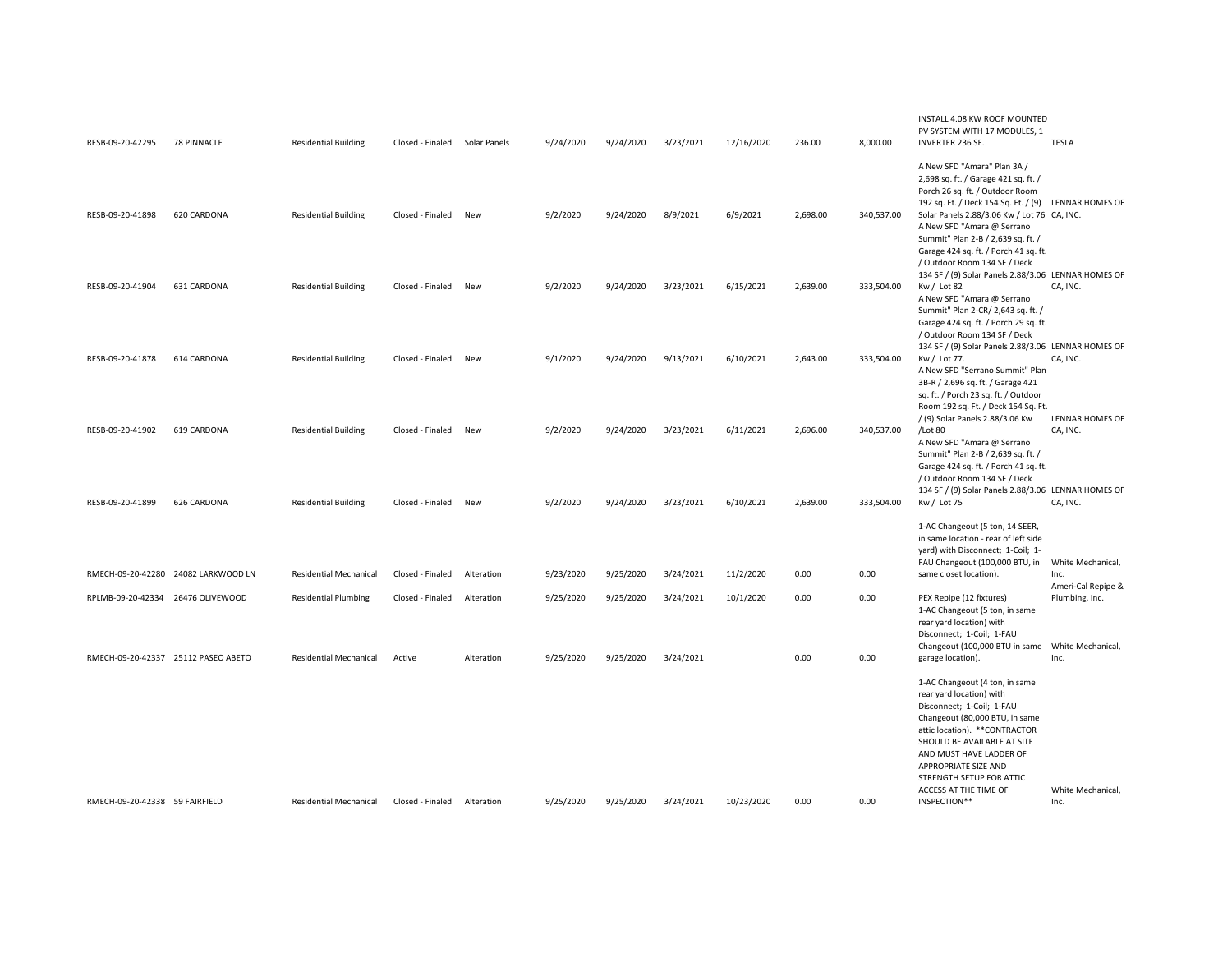| RESB-09-20-42328                  | 22181 CRANE ST                        | <b>Residential Building</b>   | Active           | Remodel                      | 9/25/2020 | 9/25/2020 | 3/24/2021 |            | 0.00   | 0.00      | 1 GAS LINE FOR BBQ 1 SINK 1<br>OUTLET 1 WASTE LINE FOR SINK.<br>20' L max. 12" HIGH CAR                                                                                                                                                                                                                                                        | TAVERA'S CUSTOM<br>LANDSCAPING                |
|-----------------------------------|---------------------------------------|-------------------------------|------------------|------------------------------|-----------|-----------|-----------|------------|--------|-----------|------------------------------------------------------------------------------------------------------------------------------------------------------------------------------------------------------------------------------------------------------------------------------------------------------------------------------------------------|-----------------------------------------------|
| RESB-09-20-42029                  | 395 PINNACLE DRIVE                    | <b>Residential Building</b>   | Closed - Finaled | Repair                       | 9/10/2020 | 9/25/2020 | 3/24/2021 | 11/20/2020 | 0.00   | 2,000.00  | DAMAGED CMU WALL REAPAIR<br>(LIKE FOR LIKE).<br>INSTALL 3.84 KW ROOF MOUNTED                                                                                                                                                                                                                                                                   | <b>CPR Construction</b>                       |
| RESB-09-20-42298                  | 19211 HIGHLAND VIEW LN                | <b>Residential Building</b>   | Closed - Finaled | Solar Panels                 | 9/24/2020 | 9/25/2020 | 3/24/2021 | 12/22/2020 | 0.00   | 0.00      | PV SYSTEM WITH 12 MODULES, 1 REGAL SOLAR<br>INVERTER, 212 SF.                                                                                                                                                                                                                                                                                  | ELECTRIC INC                                  |
|                                   |                                       |                               |                  |                              |           |           |           |            |        |           | 1-AC Changeout (5 ton, 14 SEER,<br>in same location - rear of right side<br>yard) with Disconnect; 1-Coil; 1-<br>FAU Changeout (100,000 BTU, in<br>same attic location).<br>** CONTRACTOR SHOULD BE<br>AVAILABLE AT SITE AND MUST<br>HAVE LADDER OF APPROPRIATE<br>SIZE AND STRENGTH SETUP FOR                                                 |                                               |
| RMECH-09-20-42281 34 MONSERRAT PL |                                       | <b>Residential Mechanical</b> | Closed - Finaled | Alteration                   | 9/23/2020 | 9/25/2020 | 3/24/2021 | 11/20/2020 | 0.00   | 0.00      | ATTIC ACCESS AT THE TIME OF<br>INSPECTION**<br>1-FAU Changeout (80,000 BTU, in                                                                                                                                                                                                                                                                 | White Mechanical,<br>Inc.                     |
|                                   | RMECH-09-20-42335 21961 SAGEBRUSH CIR | <b>Residential Mechanical</b> | Active           | Furnace Change Out 9/25/2020 |           | 9/25/2020 | 3/24/2021 |            | 0.00   | 0.00      | same garage location) with<br>Ductwork (6 ducts)<br>REMOVE 6.5 SQUARES OF ROOF<br>TILE AND INSTALL 6.5 SQUARES<br>OAKRIDGE SHINLGES FOR SOLAR                                                                                                                                                                                                  | White Mechanical,<br>Inc.                     |
| RESB-09-20-42332                  | 22652 SHADY GROVE CIR                 | <b>Residential Building</b>   | Active           | Reroof                       | 9/25/2020 | 9/25/2020 | 3/24/2021 |            | 650.00 | 4,400.00  | PANELS.<br>1-Water Heater Changeout (40                                                                                                                                                                                                                                                                                                        | DAN'S ROOFING INC.<br>All Star Water Heaters, |
| RPLMB-09-20-42329                 | 47 ESTERNAY DR                        | <b>Residential Plumbing</b>   | Active           | Water Heater                 | 9/25/2020 | 9/25/2020 | 3/24/2021 |            | 0.00   | 0.00      | gal., in same garage location).                                                                                                                                                                                                                                                                                                                | Inc.                                          |
| RMECH-09-20-42278 6 RUE DU PARC   |                                       | <b>Residential Mechanical</b> | Closed - Finaled | Alteration                   | 9/23/2020 | 9/25/2020 | 3/24/2021 | 10/19/2020 | 0.00   | 0.00      | 1-AC Changeout (2.5 ton, 16 SEER,<br>in same location - front of left side<br>yard) with Disconnect; 1-Coil; 1-<br>FAU Changeout (40,000 BTU, in<br>same attic location).<br>** CONTRACTOR SHOULD BE<br>AVAILABLE AT SITE AND MUST<br>HAVE LADDER OF APPROPRIATE<br>SIZE AND STRENGTH SETUP FOR<br>ATTIC ACCESS AT THE TIME OF<br>INSPECTION** | White Mechanical,<br>Inc.                     |
|                                   |                                       |                               |                  |                              |           |           |           |            |        |           | Epoxy Lining (18 fixtures - potable<br>hot & cold pressurized water                                                                                                                                                                                                                                                                            |                                               |
|                                   | RPLMB-09-20-42284 24942 RAVENSWOOD    | <b>Residential Plumbing</b>   | Closed - Finaled | Alteration                   | 9/23/2020 | 9/25/2020 | 3/24/2021 | 10/23/2020 | 0.00   | 0.00      | pipes).                                                                                                                                                                                                                                                                                                                                        | Pipe Restoration, Inc.                        |
| RMECH-09-20-42282 19 VERANO       |                                       | <b>Residential Mechanical</b> | Active           | Air Conditioner              | 9/23/2020 | 9/25/2020 | 3/24/2021 |            | 0.00   | 0.00      | 1-AC Changeout (4 ton, 16 SEER,<br>side yard) with Disconnect; 1-Coil. Inc.                                                                                                                                                                                                                                                                    |                                               |
|                                   | RMECH-09-20-42279 23202 DUNE MEAR RD  | <b>Residential Mechanical</b> | Closed - Finaled | Air Conditioner              | 9/23/2020 | 9/25/2020 | 3/24/2021 | 10/30/2020 | 0.00   | 0.00      | 1-AC Changeout (4 ton, 14 SEER,<br>in same location - front of left side White Mechanical,<br>yard) with Disconnect; 1-Coil.                                                                                                                                                                                                                   | Inc.<br>MR ELECTRIC OF                        |
| RELEC-09-20-42369                 | 21881 RED RIVER DR                    | <b>Residential Electrical</b> | Closed - Finaled | Meter                        | 9/28/2020 | 9/28/2020 | 3/27/2021 | 10/15/2020 | 0.00   | 0.00      | MAIN PANEL UPGRADE TO 200 A.<br>INSTALL 7.44 KW ROOF MOUNTED<br>PV SYSTEM WITH 24 PANELS, 1                                                                                                                                                                                                                                                    | ORANGE<br><b>RENEWABLE ENERGY</b>             |
| RESB-08-20-41768                  | 26452 BELSHIRE WAY                    | <b>Residential Building</b>   | Closed - Finaled | Solar Panels                 | 8/27/2020 | 9/28/2020 | 3/29/2021 | 4/30/2021  | 433.00 | 24,000.00 | INVERTER, 433 SF.                                                                                                                                                                                                                                                                                                                              | ADVANTAGE                                     |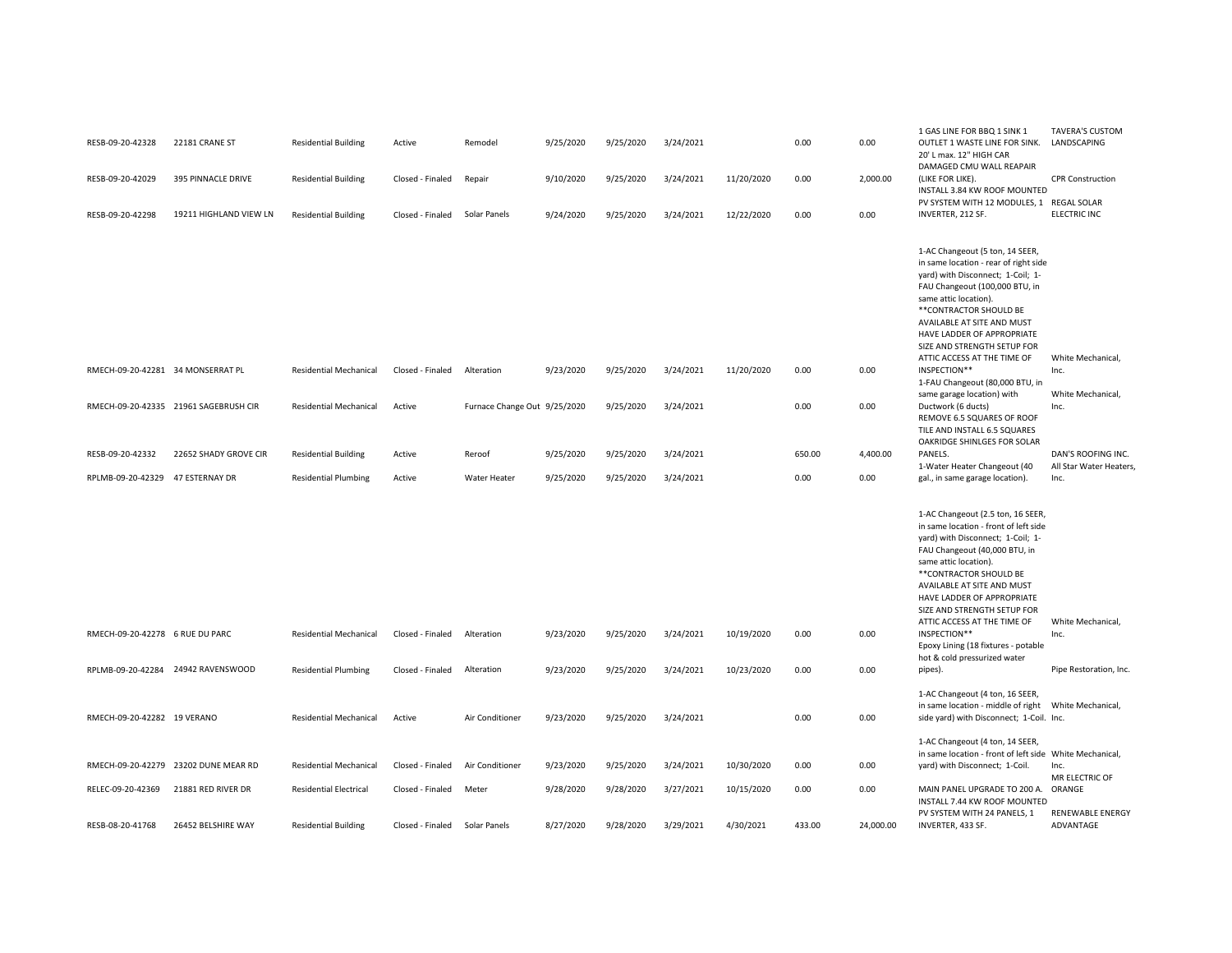| RESB-09-20-42371                      | 50 MARIPOSA                               | <b>Residential Building</b>                                | Closed - Finaled                     | Remodel               | 9/28/2020              | 9/28/2020              | 3/27/2021              | 10/2/2020               | 0.00         | 1,000.00          | LEGALIZE AN UNPERMITTED<br>REMODEL TO INCLUDE: INSTALL A<br>NEW DOOR ON THE LOFT AREA<br>TO CREAT A BEDROOM; EXTEND<br>THE EXISTING SHORT WALL TO<br>THE CEILING BY THE STAIRWAY.                                                                                                                                                                                        | <b>CONCEPT 2 REALITY</b><br>CONSTRUCTION   |
|---------------------------------------|-------------------------------------------|------------------------------------------------------------|--------------------------------------|-----------------------|------------------------|------------------------|------------------------|-------------------------|--------------|-------------------|--------------------------------------------------------------------------------------------------------------------------------------------------------------------------------------------------------------------------------------------------------------------------------------------------------------------------------------------------------------------------|--------------------------------------------|
| RESB-09-20-42264                      | 22501 COSTA BELLA DR                      | <b>Residential Building</b>                                | Closed - Finaled                     | Reroof                | 9/22/2020              | 9/28/2020              | 3/27/2021              | 11/3/2020               | 2,600.00     | 8,400.00          | T/O EXISTING 2600 SF ROOF;<br>INSTALL NEW OWENS CORNING<br>COOL COMP; WOOD REPAIR AS<br>NEEDED; INSTALL NEW<br>UNDERLAYMENT; INSTALL 4<br>VENTS AN 53 LF RIDGE VENT.                                                                                                                                                                                                     | <b>TITAN HOME</b><br>REMODELING            |
| RESB-09-20-42367<br>RPLMB-09-20-42363 | 24952 RAVENSWOOD<br>24942 SINGINGWOODS DR | <b>Residential Building</b><br><b>Residential Plumbing</b> | Closed - Finaled<br>Closed - Finaled | Remodel<br>Alteration | 9/28/2020<br>9/28/2020 | 9/28/2020<br>9/28/2020 | 3/27/2021<br>3/27/2021 | 12/22/2020<br>10/2/2020 | 0.00<br>0.00 | 10,000.00<br>0.00 | 2'D FL MASTER<br>BEDROOM/BATHROOM REMODEL<br>TO INCLUDE: REPLACING 3<br>WINDOWS IN BATHROOM AND 2<br>WINDOWS IN BEDROOM ALL LIKE<br>FOR LIKE; RELOCATING 1 BATH<br>TUB; RELOCATING 1 FREE<br>STANDING SHOWER, 2 SINKS, 1<br>TOILET; 1'ST FL LAUNDRY ROOM<br>REMODEL TO INCLUDE: 1<br>CLOTHES WASHER/DRYER, GAS<br>PIPE ALTERATION AS NEEDED.<br>PEX Repipe (10 fixtures) | Euro Cal Construction,<br>Inc.<br>Repipe 1 |
| RESB-09-20-42265                      | 23386 DEVONSHIRE DR                       | <b>Residential Building</b>                                | Closed - Finaled                     | Reroof                | 9/22/2020              | 9/28/2020              | 3/27/2021              | 10/29/2020              | 3.400.00     | 8,400.00          | T/O EXISTING 3400 SF ROOF;<br>INSTALL NEW OWENS CORNING<br>COOL COMP; WOOD REPAIR AS<br>NEEDED; INSTALL NEW<br>UNDERLAYMENT; INSTALL 5<br>VENTS AN 54 LF RIDGE VENT.                                                                                                                                                                                                     | <b>TITAN HOME</b><br>REMODELING            |
| RMECH-09-20-42387 25286 TANOAK LN     |                                           | <b>Residential Mechanical</b>                              | Closed - Finaled                     | Air Conditioner       | 9/29/2020              | 9/29/2020              | 3/28/2021              | 10/12/2020              | 0.00         | 0.00              | 1-Changeout of Package Unit (2.5<br>tons, like-for-like in same attic<br>location). ** CONTRACTOR<br>SHOULD BE AVAILABLE AT SITE<br>AND MUST HAVE LADDER OF<br>APPROPRIATE SIZE AND<br>STRENGTH SETUP FOR ATTIC<br>ACCESS AT THE TIME OF<br>INSPECTION**                                                                                                                 | AIRE SERV OF<br>ORANGE COUNTY /<br>CORONA  |
|                                       |                                           |                                                            |                                      |                       |                        |                        |                        |                         |              |                   | CHANGE OUT 50 GAL WATER<br>HEATER WITH EXPANSION TANK                                                                                                                                                                                                                                                                                                                    | PRISTINE PLUMBING                          |
| RPLMB-09-20-42392 56 LA PERLA         |                                           | <b>Residential Plumbing</b>                                | Active                               | Water Heater          | 9/29/2020              | 9/29/2020              | 3/28/2021              |                         | 0.00         | 0.00              | IN GARAGE (SAME LOCATION).                                                                                                                                                                                                                                                                                                                                               | <b>INC</b><br>Ameri-Cal Repipe &           |
| RPLMB-09-20-42397                     | 22626 MANALASTAS DR                       | <b>Residential Plumbing</b>                                | Closed - Finaled                     | Alteration            | 9/29/2020              | 9/29/2020              | 3/28/2021              | 10/5/2020               | 0.00         | 0.00              | PEX Repipe (14 fixtures)<br>PEX REPIPE: 9 FIXTURES AND 2                                                                                                                                                                                                                                                                                                                 | Plumbing, Inc.                             |
| RPLMB-09-20-42380                     | 22876 BONITA LN                           | <b>Residential Plumbing</b>                                | Active                               | Alteration            | 9/29/2020              | 9/29/2020              | 3/28/2021              |                         | 0.00         | 0.00              | HOSEBIBS.<br>PEX REPIPE: 9 FIXTURES AND 2                                                                                                                                                                                                                                                                                                                                | I GOT PLUMBING, INC.                       |
| RPLMB-09-20-42382 22882 BONITA LN     |                                           | <b>Residential Plumbing</b>                                | Active                               | Alteration            | 9/29/2020              | 9/29/2020              | 3/28/2021              |                         | 0.00         | 0.00              | HOSEBIBS.                                                                                                                                                                                                                                                                                                                                                                | I GOT PLUMBING, INC.                       |
| RPLMB-09-20-42388 25856 TUSCAN WAY    |                                           | <b>Residential Plumbing</b>                                | Closed - Finaled                     | Alteration            | 9/29/2020              | 9/29/2020              | 3/28/2021              | 10/5/2020               | 0.00         | 0.00              | AROX. 10' LINEAR SEWER LINE<br>REPAIR/REPLACE IN FORNT YARD. PLUMBING                                                                                                                                                                                                                                                                                                    | <b>ROOTER HERO</b>                         |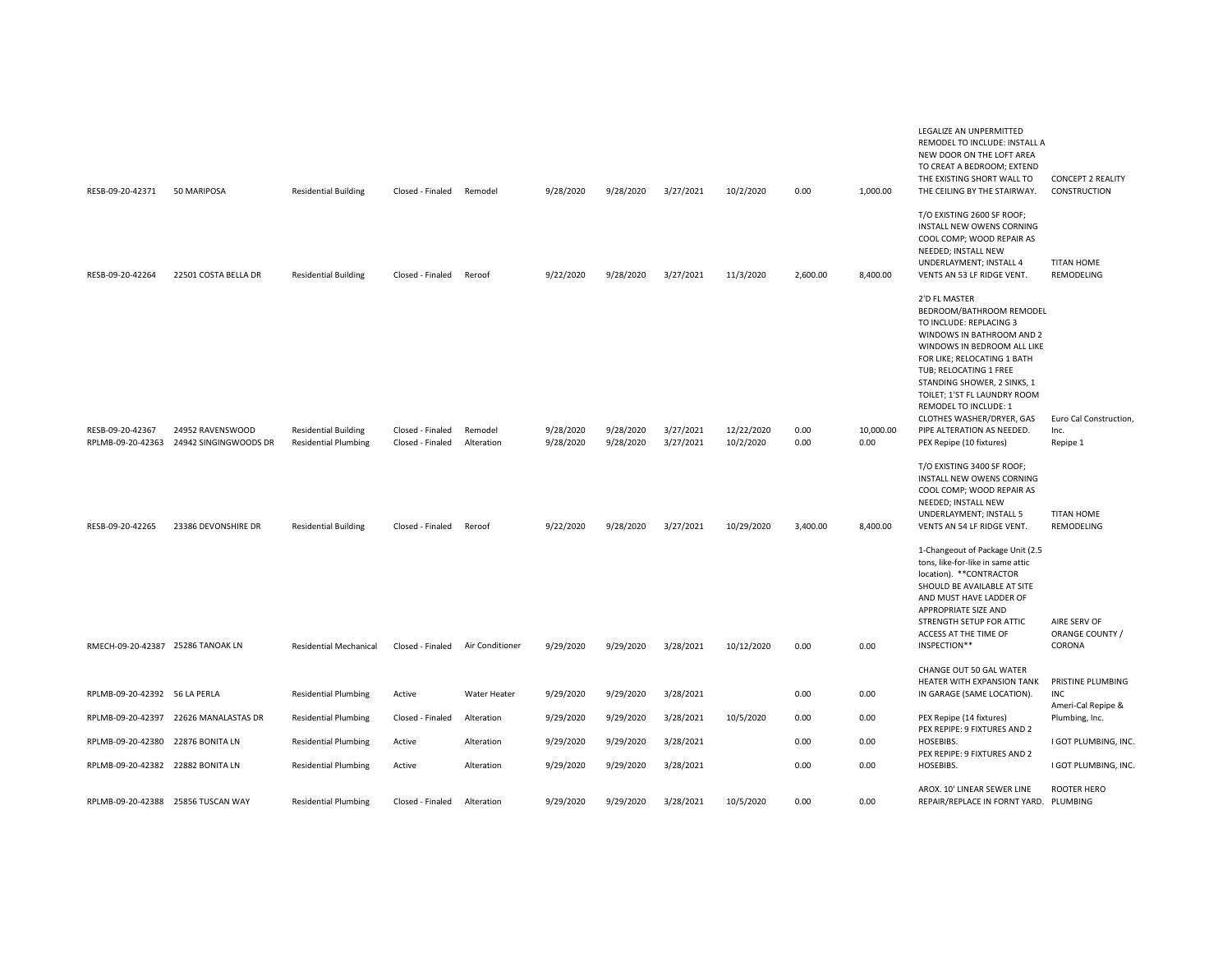|                                       |                                     |                                                           |                            | Patio Cover (Over                   |                        |                        |                        |            |                   |                    | CONSTRUCTION OF 480 SF SOLID<br>ROOF PATIO COVER WITH 7                                                                                                                                                                                                                                                                                                                                                                                                      |                                                              |
|---------------------------------------|-------------------------------------|-----------------------------------------------------------|----------------------------|-------------------------------------|------------------------|------------------------|------------------------|------------|-------------------|--------------------|--------------------------------------------------------------------------------------------------------------------------------------------------------------------------------------------------------------------------------------------------------------------------------------------------------------------------------------------------------------------------------------------------------------------------------------------------------------|--------------------------------------------------------------|
| RESB-09-20-42080                      | 25895 GREENBANK                     | <b>Residential Building</b>                               | Active                     | 200 sq. ft.)                        | 9/14/2020              | 9/29/2020              | 3/28/2021              |            | 480.00            | 35,000.00          | LIGHTS, 2 REC, 4 SW, 3 FANS.<br>T/O EXISTING 2400 SF METAL<br>ROOF; INSTALL 1 LAYER OF GAF<br>TIGER PAW UNDERLAYMENT;<br>INSTALL NEW METAL ROOF USING                                                                                                                                                                                                                                                                                                        | <b>HOME REMODELING</b>                                       |
| RESB-09-20-42386                      | 25642 SKYBIRD LN                    | <b>Residential Building</b>                               | Closed - Finaled           | Reroof                              | 9/29/2020              | 9/29/2020              | 3/28/2021              | 10/14/2020 | 2,400.00          | 12,000.00          | <b>BORAL PINE-CREST IN</b><br>IRONWOOD.<br>HALL BATHROOM REMODEL TO<br>INCLUDE: REMOVE THE EXISTING<br>TUB; INSTALL NEW ACRYLIC<br>SHOWER PAN WITH<br>WATERPROOF ACRYLIC WALL<br>SYSTEM; CONVERT 1 1/2" DRAIN                                                                                                                                                                                                                                                | <b>Western Roofing</b><br>Systems                            |
| RESB-09-20-42394                      | 21171 GLADIOLOS WAY                 | <b>Residential Building</b>                               | Closed - Finaled           | Remodel                             | 9/29/2020              | 9/29/2020              | 3/28/2021              | 10/29/2020 | 0.00              | 4,000.00           | TO 2".<br>PEX REPIPE: 9 FIXTURES AND 2                                                                                                                                                                                                                                                                                                                                                                                                                       | <b>REBORN CABINETS</b>                                       |
| RPLMB-09-20-42379                     | 22874 BONITA LN                     | <b>Residential Plumbing</b>                               | Active                     | Alteration                          | 9/29/2020              | 9/29/2020              | 3/28/2021              |            | 0.00              | 0.00               | HOSEBIBS.<br>1-AC Changeout (5 ton, 14 SEER,<br>in same left side yard location); 1- Service Champions,                                                                                                                                                                                                                                                                                                                                                      | I GOT PLUMBING, INC.                                         |
| RMECH-09-20-42396 10 TRESAUNCE WAY    |                                     | <b>Residential Mechanical</b>                             | Closed - Finaled           | Air Conditioner                     | 9/29/2020              | 9/29/2020              | 3/28/2021              | 2/24/2021  | 0.00              | 0.00               | Coil.                                                                                                                                                                                                                                                                                                                                                                                                                                                        | Inc.                                                         |
|                                       |                                     |                                                           |                            |                                     |                        |                        |                        |            |                   |                    | CHANGE OUT 50 GAL WATER<br>HEATER WITH EXPANSION TANK                                                                                                                                                                                                                                                                                                                                                                                                        | PRISTINE PLUMBING                                            |
| RPLMB-09-20-42393                     | 25175 CALLE BUSCA                   | <b>Residential Plumbing</b>                               | Active                     | <b>Water Heater</b>                 | 9/29/2020              | 9/29/2020              | 3/28/2021              |            | 0.00              | 0.00               | IN GARAGE (SAME LOCATION).<br>PEX REPIPE: 9 FIXTURES AND 2                                                                                                                                                                                                                                                                                                                                                                                                   | <b>INC</b>                                                   |
| RPLMB-09-20-42381                     | 22871 BONITA LN                     | <b>Residential Plumbing</b>                               | Active                     | Alteration                          | 9/29/2020              | 9/29/2020              | 3/28/2021              |            | 0.00              | 0.00               | HOSEBIBS.                                                                                                                                                                                                                                                                                                                                                                                                                                                    | I GOT PLUMBING, INC.                                         |
| RPLMB-09-20-42377                     | 59 FAIRFIELD                        | <b>Residential Plumbing</b>                               | Closed - Finaled           | Alteration                          | 9/29/2020              | 9/29/2020              | 3/28/2021              | 10/7/2020  | 0.00              | 0.00               | PEX REPIPE: 12 FIXTURES.                                                                                                                                                                                                                                                                                                                                                                                                                                     | Integrity Repipe, Inc.                                       |
| COMB-07-20-40925<br>RPLMB-09-20-42383 | 22477 EL TORO RD<br>22884 BONITA LN | <b>Commercial Building</b><br><b>Residential Plumbing</b> | Closed - Finaled<br>Active | Tenant<br>Improvement<br>Alteration | 7/14/2020<br>9/29/2020 | 9/29/2020<br>9/29/2020 | 3/28/2021<br>3/28/2021 | 10/7/2020  | 14,194.00<br>0.00 | 175,000.00<br>0.00 | (ROLL PLANS) 14,194 SF INT. T/I<br>FOR A NEW "DOLLAR TREE"<br>STORE TO INCLUDE: DEMO.<br><b>EXISTING CEILING/PARTITIONS;</b><br>NEW PARTITIONS, PRE-FAB WALK-<br>IN COOLER, REFRIGERATORS, 30<br>REC, 30 LIGHTS, 20 SW, 1 WH,<br>MECH. DUCTWORK.<br>PEX REPIPE: 9 FIXTURES AND 2<br>HOSEBIBS.<br>T/O EXISTING 2300 SF TILE ROOF;<br>INSTALL 2 LAYERS OF #30<br>UNDERLAYMENT; INSTALL NEW<br><b>BORAL BARCELONA TILES (9.7 PSF</b><br>PER IAPMO ER 412) ; NEW | J M STITT<br><b>CONSTRUCTION INC</b><br>I GOT PLUMBING, INC. |
| RESB-09-20-42390                      | 25006 PASEO CIPRES                  | <b>Residential Building</b>                               | Closed - Finaled           | Reroof                              | 9/29/2020              | 9/29/2020              | 3/28/2021              | 10/20/2020 | 2,300.00          | 15,000.00          | FLASHING.                                                                                                                                                                                                                                                                                                                                                                                                                                                    | <b>Vision Roof Services</b>                                  |
|                                       |                                     |                                                           |                            |                                     |                        |                        |                        |            |                   |                    |                                                                                                                                                                                                                                                                                                                                                                                                                                                              |                                                              |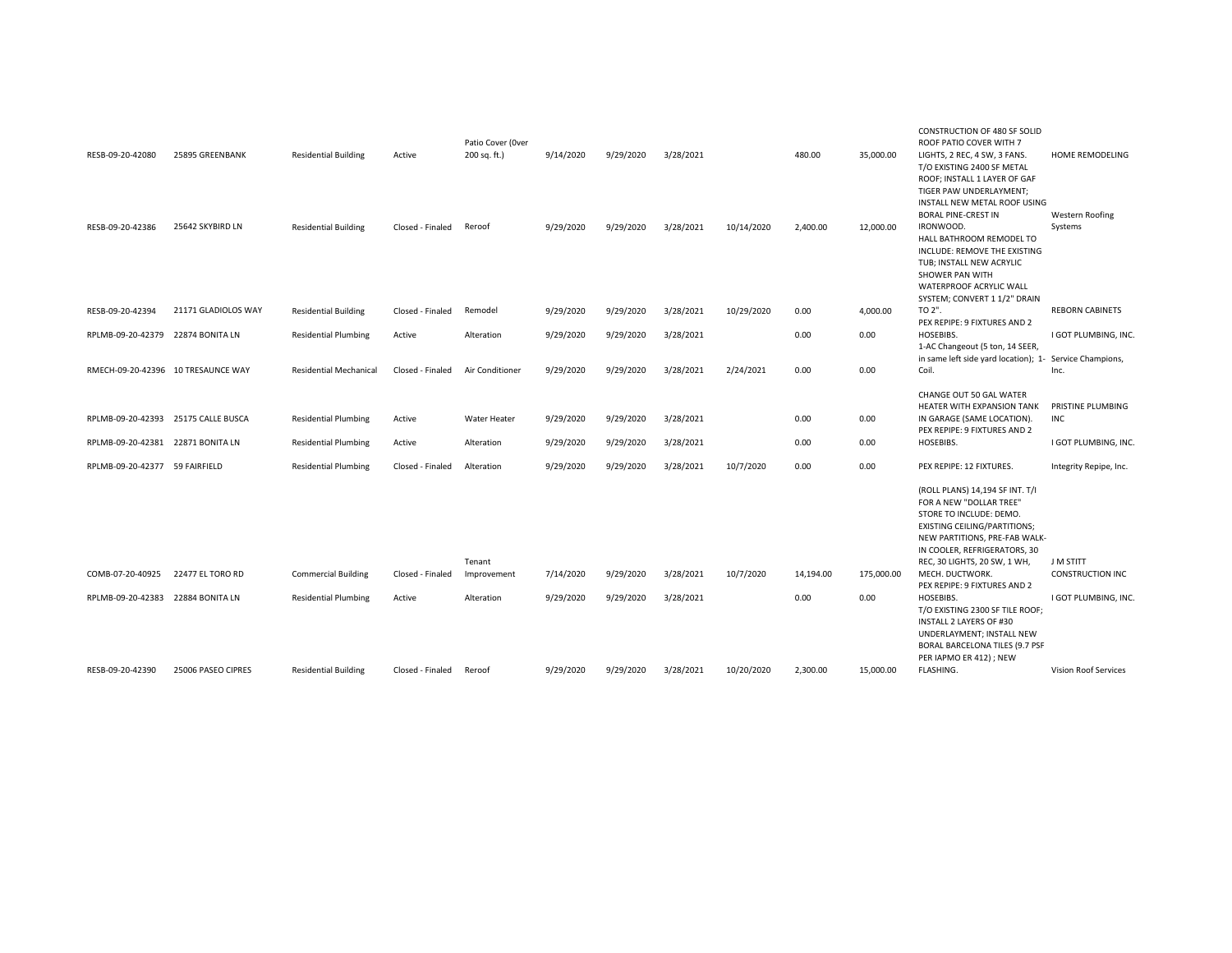|                                     |                      |                               |                  |                 |           |           |           |            |          |           | <b>INTERIOR NON STRUCTURAL</b><br>REMODEL OF EXISTING "BONUS<br>ROOM"; FRAME UP NEW NON<br>STRUCTURAL WALLS TO CREATE<br>NEW WALK IN CLOSET AND 3/4<br>BATHROOM; (1) NEW WINDOW;<br>(1) SINK, (1) SHOWER, (1) TOILET,<br>(1) VENT FAN, EXTEND DUCTING,<br>(5) OUTLETS, (12) LIGHT FIXTS, (5)<br>SWITCHES, (1) EL FOR VENT FAN;<br>PEX REPIPE WITH 21 FIXTURES;<br>INSTAL NEW TANKLESS WATER |                                    |
|-------------------------------------|----------------------|-------------------------------|------------------|-----------------|-----------|-----------|-----------|------------|----------|-----------|---------------------------------------------------------------------------------------------------------------------------------------------------------------------------------------------------------------------------------------------------------------------------------------------------------------------------------------------------------------------------------------------|------------------------------------|
| RESB-09-20-42228                    | 25006 CRYSTAL CIR    | <b>Residential Building</b>   | Active           | Remodel         | 9/21/2020 | 9/29/2020 | 3/28/2021 |            | 150.00   | 20,000.00 | HEATER INSIDE THE GARAGE.                                                                                                                                                                                                                                                                                                                                                                   | OWNER-BUILDER                      |
| RESB-09-20-42403                    | 21041 LARCHMONT DR   | <b>Residential Building</b>   | Closed - Finaled | Reroof          | 9/30/2020 | 9/30/2020 | 3/29/2021 | 10/13/2020 | 2,300.00 | 6,000.00  | Tear-off three layers of existing<br>roofing material on one-story<br>home with attached garage; Use<br>existing sheathing; Install 30# felt McCormack Roofing,<br>and new GAF Timberline HDZ<br>Reflector comp shingles.<br>INSTALL 8.125 KW ROOF<br>MOUNTED PV SYSTEM WITH 25<br>MODULES, 1 INVERTER, 9.3 KWH<br>ENERGY STORAGE SYSTEM WITH 1<br>BATTERY, 125A BACK UP PANEL,             | Construction & Energy<br>Solutions |
| RESB-09-20-42384                    | 23132 VISTA WAY      | <b>Residential Building</b>   | Closed - Finaled | Solar Panels    | 9/29/2020 | 9/30/2020 | 3/29/2021 | 11/18/2020 | 448.00   | 17,875.00 | 448 SF.                                                                                                                                                                                                                                                                                                                                                                                     | <b>VIVINT SOLAR</b>                |
|                                     |                      |                               |                  |                 |           |           |           |            |          |           | <b>CHANGEOUTS FOR 4-WINDOWS &amp;</b><br>1-SLIDER DOOR (in same locations,<br>but different sizes): On 1st Floor -<br>Remove sliding door and 2<br>windows at family room and<br>replace with new 16' multi-slide<br>patio door; On 2nd Floor -<br>Remove a total of 4 windows in<br>master bedroom and 2 additional<br>bedrooms and replace with 4 new                                     |                                    |
| RESB-08-20-41668                    | 21961 YELLOWSTONE LN | <b>Residential Building</b>   | Closed - Finaled | Windows         | 8/20/2020 | 9/30/2020 | 3/29/2021 | 3/10/2021  | 300.00   | 15,000.00 | windows.                                                                                                                                                                                                                                                                                                                                                                                    | <b>CY BLADY</b>                    |
| RMECH-09-20-42404 22421 SILVER SPUR |                      | <b>Residential Mechanical</b> | Closed - Finaled | Air Conditioner | 9/30/2020 | 9/30/2020 | 3/29/2021 | 3/9/2021   | 0.00     | 0.00      | CHANGE OUT 4T AC IN SIDE YARD<br>AND AIR HANDLING UNIT IN ATTIC<br>WITH COIL.                                                                                                                                                                                                                                                                                                               | Tactical Air, Inc.                 |
| RESB-09-20-42402                    | 23442 DUNE MEAR RD   | <b>Residential Building</b>   | Closed - Finaled | Reroof          | 9/30/2020 | 9/30/2020 | 3/29/2021 | 10/23/2020 | 2,800.00 | 12,000.00 | T/O EXISTING 2800 ROOF; INSTALL<br>1 LAYER OF #30 UNDERLAYMENT;<br>WOOD REPAIR AS NEEDED;<br>INSTALL NEW ASPHALT SHINGLES PREMIUM ROOFING<br>; GARAGE ROOF IS INCLUDED.<br>No tear-off - reroof over one<br>existing layer of shingles; Install                                                                                                                                             | SYSTEMS                            |
| RESB-09-20-42400                    | 25852 CHAPEL HILL DR | <b>Residential Building</b>   | Closed - Finaled | Reroof          | 9/30/2020 | 9/30/2020 | 3/29/2021 | 10/14/2020 | 2,100.00 | 8,000.00  | one layer of 30 lb. felt; Install new Luis Mendoza Roofing,<br>GAF HD asphalt shingles.                                                                                                                                                                                                                                                                                                     | Inc.                               |
| RESB-08-20-41687                    | 21961 YELLOWSTONE LN | <b>Residential Building</b>   | Closed - Finaled | Repair          | 8/21/2020 | 9/30/2020 | 3/29/2021 | 3/10/2021  | 0.00     | 6,000.00  | REMOVE/REPLACE (3) BEAMS DUE<br>TO SAGGING.                                                                                                                                                                                                                                                                                                                                                 | <b>CY BLADY</b>                    |